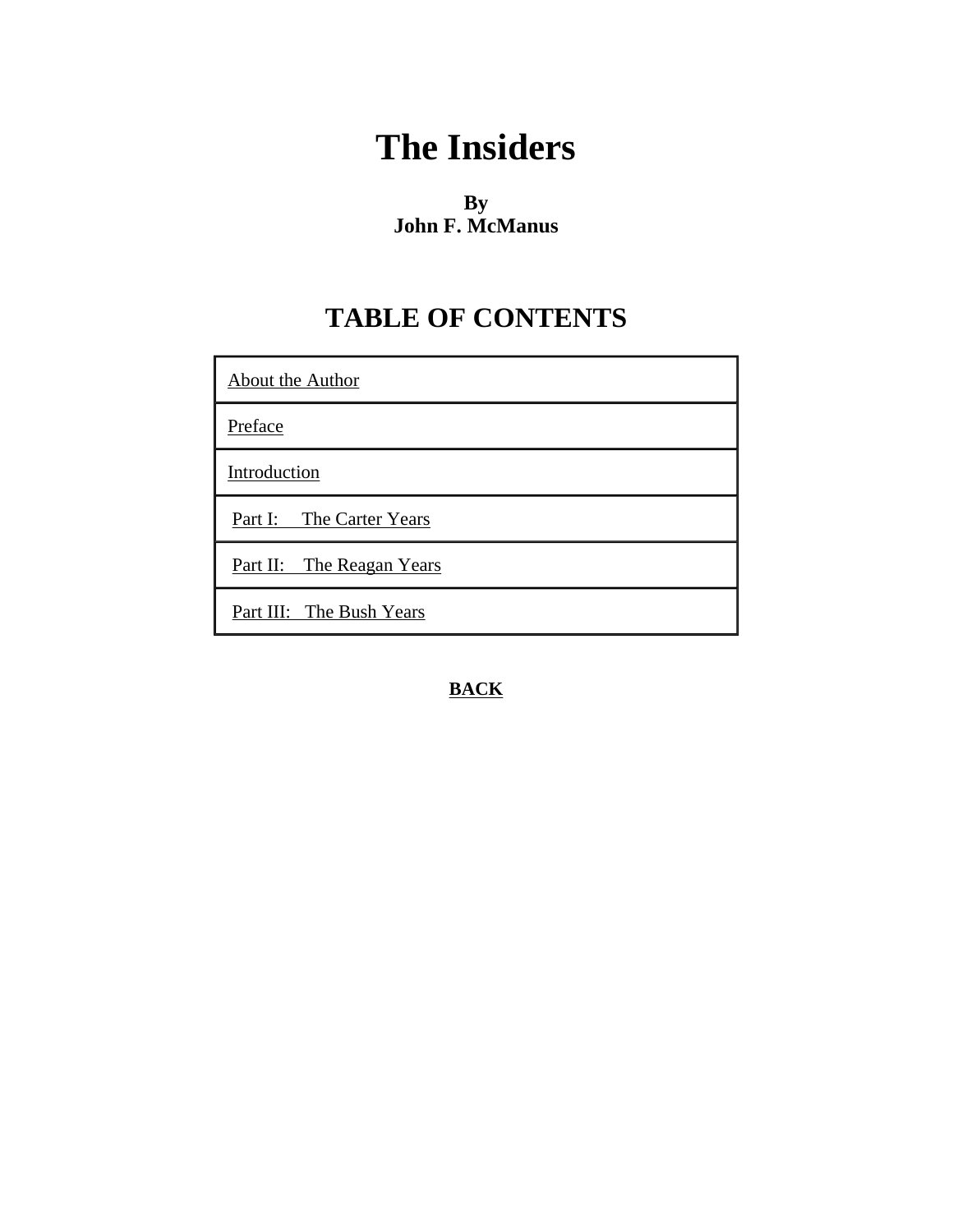

John F. Mcmanus

## **About the Author**

John F. McManus joined the staff of the John Birch Society as a Field Coordinator in New England in 1966. He was promoted to the headquarters staff in 1968. In 1973, he was named the organization's Public Relations Director and worked very closely with the Society's founder, Robert Welch, until his death in 1985.

In conjunction with his public relations duties, Mr. McManus became the organization's chief spokesman. He has appeared on many hundreds of radio and television programs and given an equal number of interviews to representatives of the press. He has traveled the nation extensively and has conducted Society business in every one of the 50 states.

A native of Brooklyn, New York, Mr. McManus earned a Bachelor of Science degree from Holy Cross College in Massachusetts, served as an officer in the U.S. Marine Corps, and was employed in the early 1960s as an electronics engineer. Married in 1957, he and his wife are the parents of four.

He is a writer, film and television producer, editor, speaker, and newspaper columnist. His weekly Birch Log columns have provided valuable insight about the affairs of our nation since 1973. His first book, An Overview of Our World (1971), analyzed the great conspiracy against mankind and its harmful effects on contemporary civilization. In 1991, he was named President of the John Birch Society.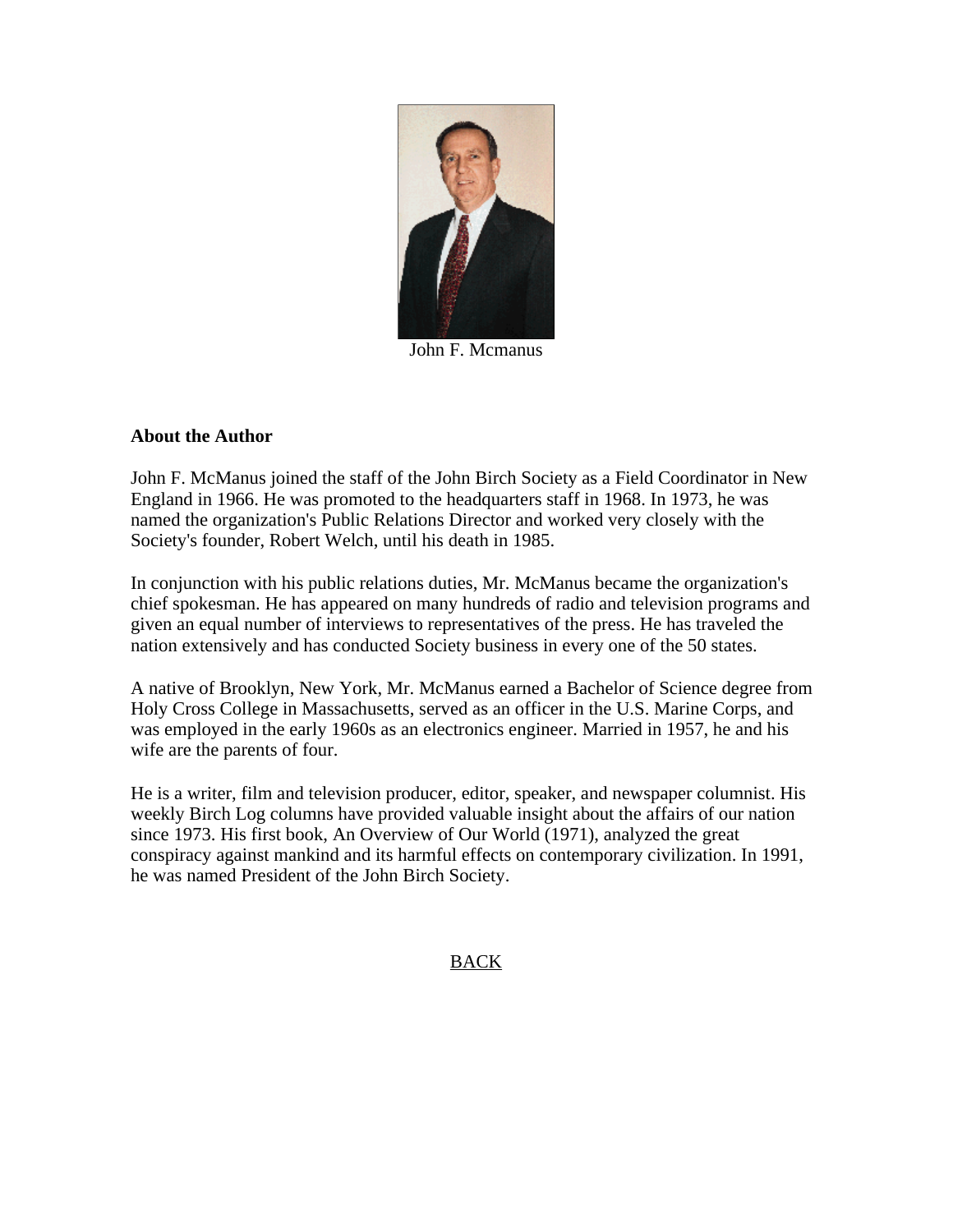## **Preface**

In addition to previously published surveys of Insider control over the administration led by President Jimmy Carter and Ronald Reagan, this edition of The Insiders contains a new Part III, a survey of the control exercised by the Insiders over the administration headed by President George Bush.

A key to understanding the dominance of the Insiders over contemporary America is an understanding of the history and purpose of such organizations as the Council on Foreign Relations and the Trilateral commission. Much of this history appears in Part I and is not repeated in Parts II and III. The definition of the term Insiders, as it was first given by John Birch Society founder Robert Welch, and as it has been employed by the John Birch Society, is provided toward the end of Part I.

Readers familiar with the author's critiques of the Carter and Reagan Administrations are encouraged to turn immediately to the survey of the Bush Administration beginning on page 47. Others who are new to the type of analysis given here would do well to skip over nothing, for the administrations led by Mr. Carter and Mr. Reagan were dominated by the Insiders, and the pattern of this dominance over America's affairs is itself an important part of the story told in this book.

We hope that this glimpse of the increasing growth of Insider control over the U.S. government will stimulate many readers to become involved in the fight to turn the Insiders out — out from their control of our nation's government and numerous other vital sectors of American life.

Each portion of this book closes with an invitation to all to join the John Birch Society. We repeat that earnestly-given invitation as we begin the Third Edition of this carefully researched book.

THE JOHN BIRCH SOCIETY

JULY 1992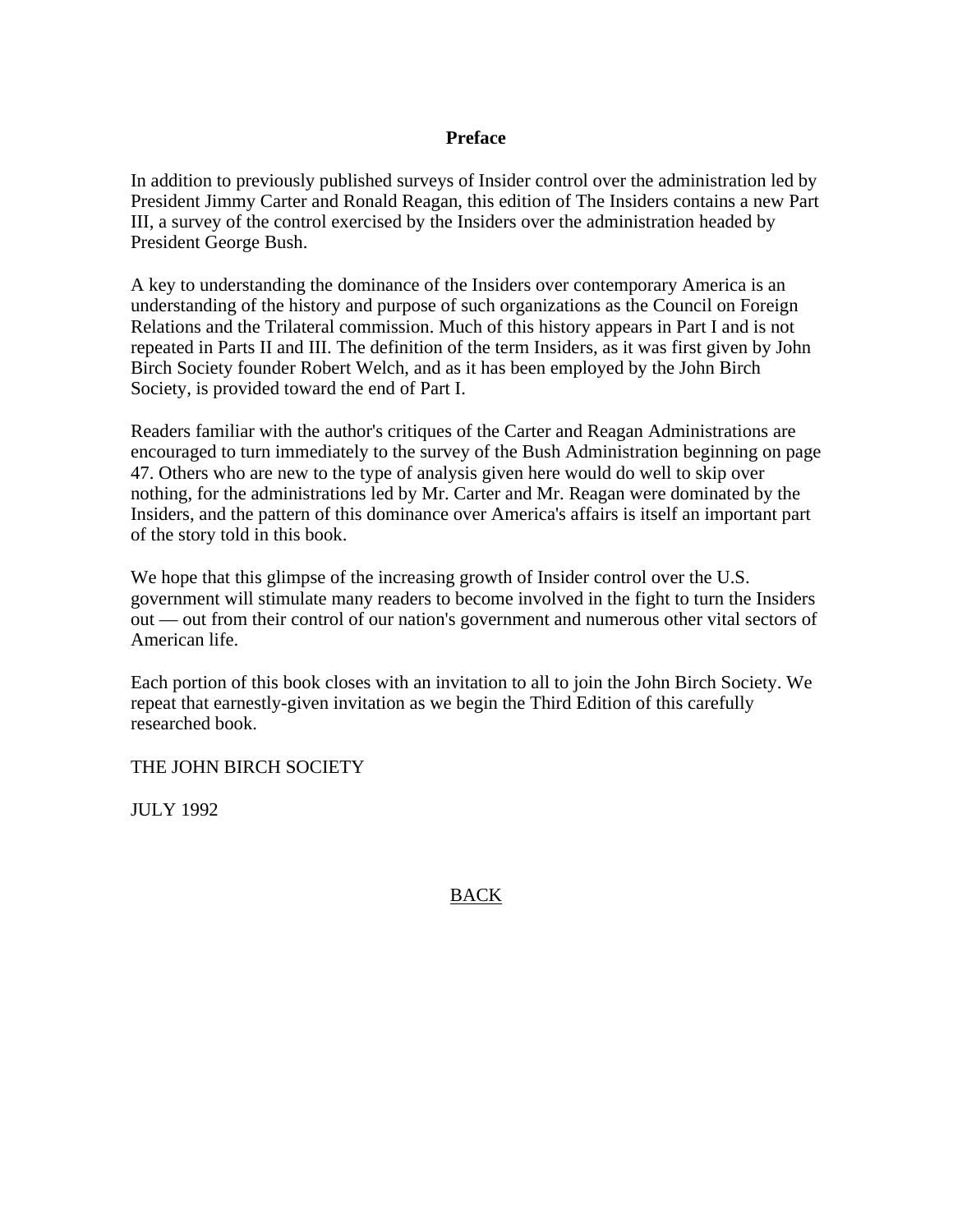## **Introduction**

If a member of your family were suddenly felled by a strange malady, you would quickly run to the family physician. So, too, would you hasten to a doctor's office when a more familiar disease struck, or when an accident caused a broken bone or torn flesh.

Once in the presence of the doctor, you would hardly waste his time or your own by demanding of him some assurance that he favors good health. You know he already does. And you know he opposes fever, earaches, broken legs, etc.

We mention this because the John Birch Society has often been accused of promoting only negativism, or of merely finding fault. Yet any honest survey of our literature demonstrates that such a charge is baseless. The doctor who wants healthy bodies doesn't take time to explain that he wants good health Nor do we always explain that our first and foremost goal is a strong nation and a healthy civilization.

The Insiders explains much of what has gone wrong in America and who is causing her ills. We doubt that we will be accused of presuming too greatly in believing that most Americans know something is eating away at the foundations of this great nation. Unemployment national and personal indebtedness, economic slowdown, loss of faith, declining national stature, a vaguely defined "new world order, broken families, and much more have stimulated worries from coast to coast and from all sectors of our social and economic strata.

The John Birch Society believes in America-in her magnificent Constitution, her glorious traditions, and her wonderful people. Where America is strong, we seek to preserve; where she has been weakened, we seek to rebuild. Sadly, we witness the presence of powerful forces working to destroy the marvelous foundations given us by far-seeing and noble men 200 years ago.

The information and analysis given in this book will undoubtedly upset, even anger, some readers. But if the history contained in these pages is disturbing to both the reader and ourselves, we urge that the blame be directed toward those who made it, not those who published it.

Doctors can't treat patients until they identify the causes of ailments. Similarly, no citizen can act to help his nation until he or she understands what constitutes good national health and what is ravishing it. It is our hope that the information presented in these pages will assist a great many more Americans to identify our nation's diseases — and those who spread them — and then take action to speed her back to the robust health she once enjoyed.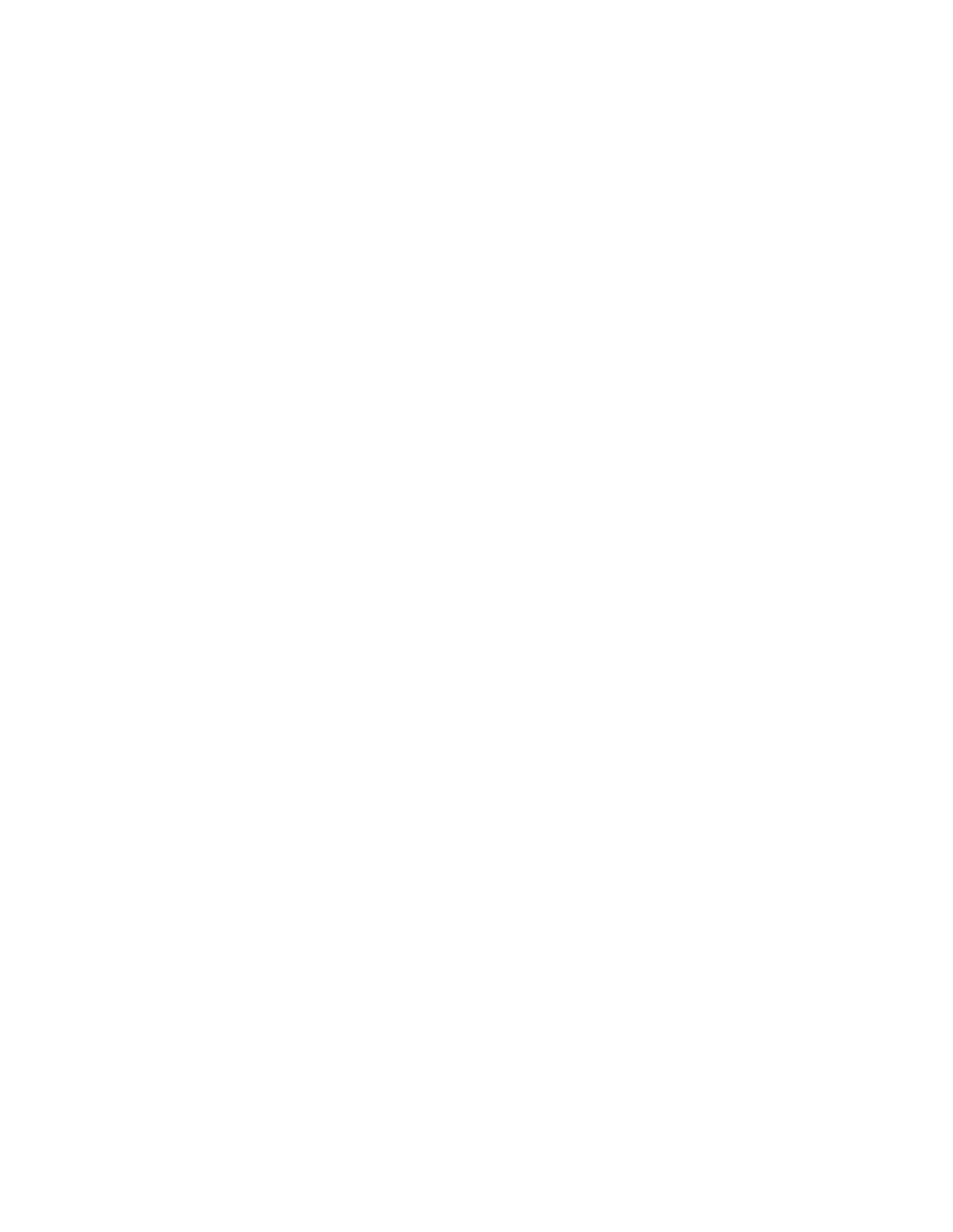## **The "Insiders"**

## **Part I — 1979**

Immediately after World War II, the American people were subjected to a massive propaganda barrage which favored the Chinese communists and frowned on the Chinese Nationalists. Newspapers, books, magazines, and experts in government did their best to convince Americans that the Red Chinese were not communists at all, but were merely "agrarian reformers" seeking fair play for the Chinese people. (1)

In the midst of this propaganda blitz, our government completely turned its back on the Nationalist Chinese in 1947, refusing even to sell them arms. By 1949, the communist forces under Mao Tse-tung had seized all of mainland China. After the communist takeover, serious students of the situation lost no time in declaring that China had been lost in Washington, not in Peking or Shanghai. And they were correct. (2)

Eventually, the full truth about the Chinese communists became widely known. A U.S. Senate subcommittee report, (3) published in 197l, contains gruesome statistics which show that the Chinese communists have murdered as many as 64 million of their countrymen. Despite current propaganda to the contrary, Communist China continues to this day to be one of the most brutal tyrannies in the history of mankind. And the Chinese Reds have exported revolution and terror to every continent.

The American people were misled thirty years ago. If the truth about China had been widely known, our government would never have intervened in the Chinese struggle as it did. China would not have fallen into communist hands; there would never have been a Korean War in the 1950s; and there would never have been a Vietnam War in the 1960s and 70s. The course of history would have taken a far different path — if only the American people had not been misled about the Chinese communists.

In the late 1950s, the American people were again misled. We were told that Fiddle Castor was the "Robin Hood of the Sierra Maestra Mountains," and that he was the "George Washington of Cuba." Some Americans knew better and tried to spread the alarm. But, in spite of their efforts, our government repeated the process it had followed in China and Castro eventually seized control of Cuba. (4)

Again, the American people had been misled. If the truth about Castro had been widely known, our press and our government would never have aided him, and he would never have succeeded in capturing Cuba and in spreading communist subversion throughout Latin America — and now even into Africa.

The question we must ask ourselves today is: Are there any other important but similarly erroneous attitudes that have been planted in the minds of the American people? The answer is that there certainly are.

One dangerously wrong attitude held by many Americans is that all prominent businessmen in America — the American capitalist as they are called — are by definition the archenemies of communism.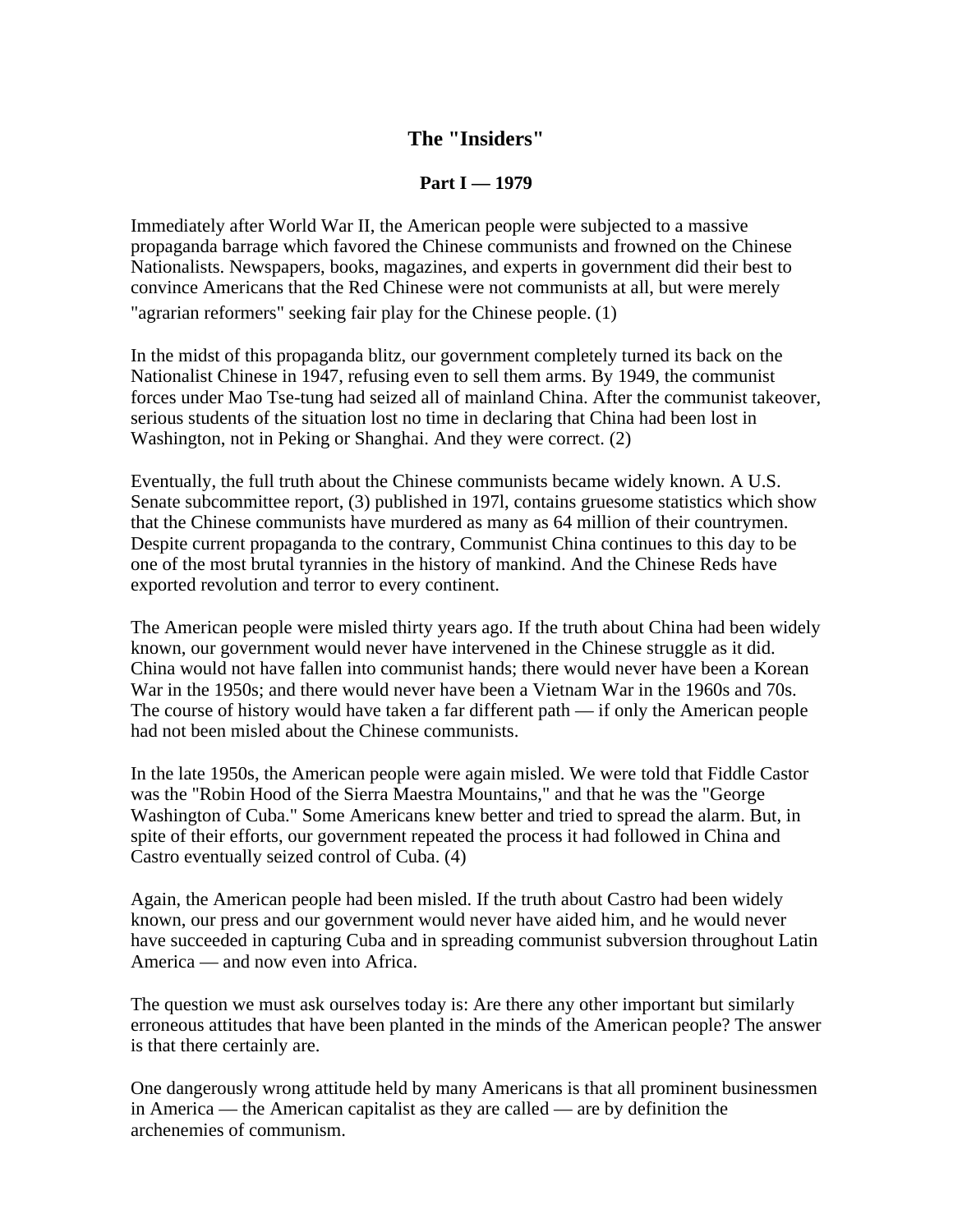In fact, the mere suggestion that a prominent capitalist, like David Rockefeller, if in league with communists invites scorn or ridicule. The notion appears to many to be totally absurd because a man like David Rockefeller, it seems, would have so much to lose if the communists should ever triumph.

But, in the last few years, David Rockefeller's Chase Manhattan Bank has been favored by the Reds as the first American bank to open an office in Moscow, and also the first to do so in Peking. And this same Chase Manhattan Bank has bankrolled the building of the largest truck factory in the history of mankind, at a place called the Kama River in the Soviet Union. It is totally inaccurate to consider David Rockefeller an enemy of communism.

It is also inaccurate to believe that all prominent businessmen in our nation are conservatives who are always the most determined opponents of socialistic government controls. We agree that businessmen should be anti-communists, and that they should be advocates of limited government, as given us by our Founding Fathers. But many are not.

As communism continues to advance toward total world domination, as America's place in the world slips from undisputed leadership to second-rate status, and as our own federal government's control over all of us grows with each passing day, many Americans are looking for an explanation of what they see happening.

We believe that the first step toward learning what is really going on in our country is the realization that some so-called capitalists are neither conservative nor anti-communist. Instead, they are power-seekers who are using their great wealth and influence to achieve political control. What follows will take a hard look at what we perceive as an on-going drive for power. Not only the kind of power that flows from great wealth, but absolute power, the kind that can only be achieved politically. We are going to take a look behind the headlines at the men who really run our country, the men whom Jimmy Carter called "the Insiders."

## **Who Is Running America?**

One of President Jimmy Carter's favorite themes during his campaign for the Presidency in 1976 was that, if he were elected, he would bring new faces and new ideas to Washington. He repeatedly told campaign audiences that he was not part of the federal government and not beholden to the Washington-and-New York-based Establishment that had been running things for so long.

Perhaps the clearest example of his campaign oratory against what he called the Insiders was given at a Carter-for-President Rally in Boston on February 17,1976. What he said on that occasion showed up in a widely distributed paperback '*I'll Never Lie To You*' — Jimmy Carter In His Own Words. (6) On page 48, Mr. Carter's statement at that Boston Rally is given as follows:

The people of this country know from bitter experience that we are not going to get these changes merely by shifting around the same groups of insiders.... The insiders have had their chance and they have not delivered.

The message undoubtedly persuaded a good many Americans to cast their ballots for Jimmy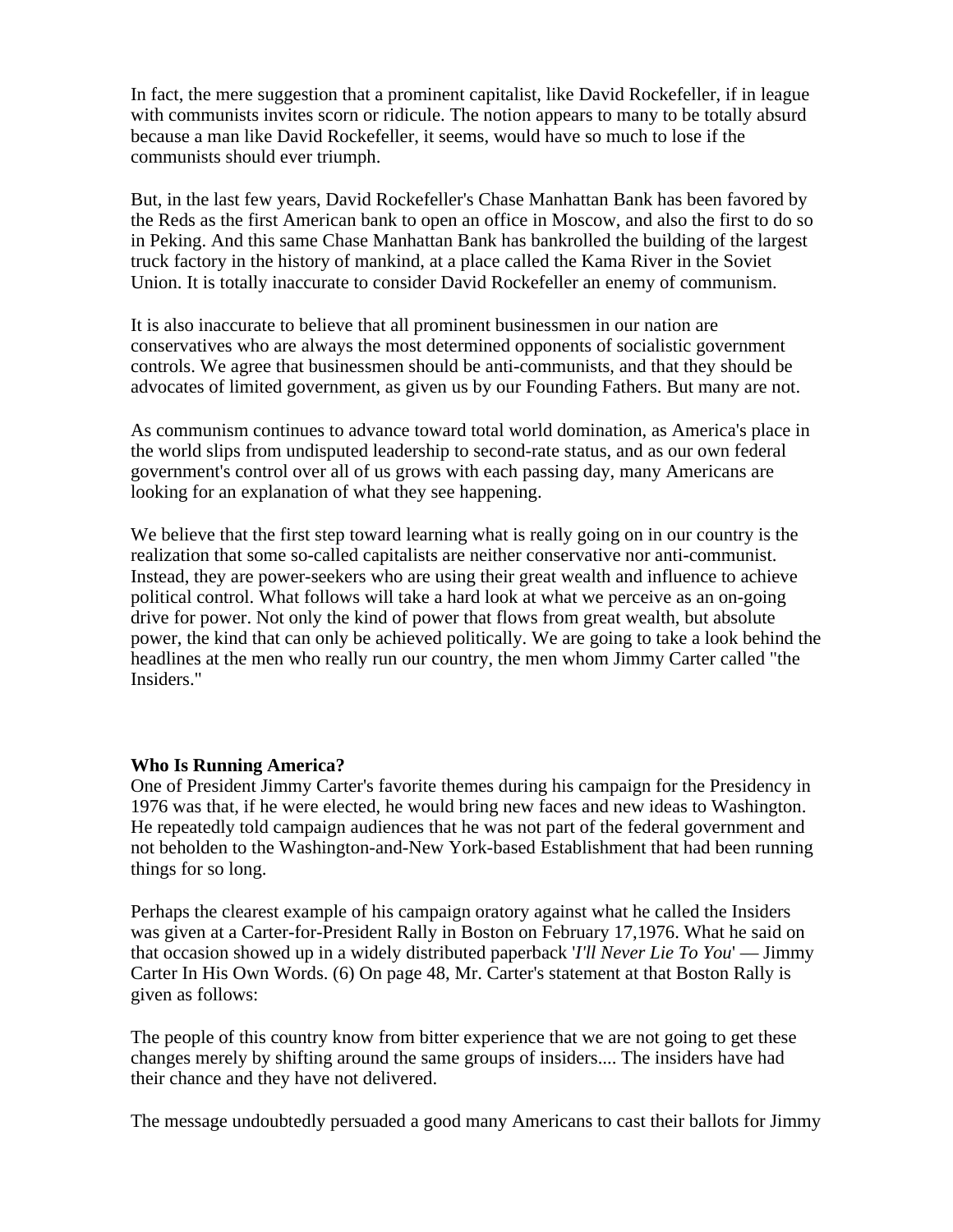Carter, for the existence of such an inside group running things is both widely suspected and widely resented. And yet, while the former governor of Georgia played up to this resentment throughout the campaign, he carefully avoided naming any names or discussing any of the organizational ties of the easily identifiable Insiders.

This, we intend to do. For we agree with Mr. Carter's campaign oratory, that for several decades, America has been run by a group of Establishment Insiders. We also intend to show that, despite his strong pledge to the contrary, Jimmy Carter has literally filled his Administration with these same individuals. Since Jimmy Carter moved into Washington, it has been business as usual for the Insiders who are running the United States.

The man popularly credited with devising the strategy that landed Jimmy Carter in the White House is Hamilton Jordan. A few weeks prior to the November 1976 election, he stated:

If, after the inauguration, you find a Cy Vance as Secretary of State and Zbigniew Brzezinski as head of National Security, then I would say we failed. And I would quit. You're going to see new faces and new ideas. (6)

After the election, Mr. Carter promptly named Cyrus Vance to be his Secretary of State and Zbigniew Brzezinski to be the head of National Security, exactly what Mr. Jordan had said would never happen. But the real question is: What is it about Mr. Vance and Mr. Brzezinski that prompted Jordan to make such a statement? And the answer is that these two men are pillars of the very Establishment that candidate Carter so often attacked.

When Jimmy Carter appointed him to be Secretary of State, Cyrus Vance was a Wall Street lawyer, the Chairman of the Board of the Rockefeller Foundation, and a veteran of service in the Kennedy, Johnson and Nixon Administrations.

Zbigniew Brzezinski had taught at Harvard and Columbia Universities, served in the State Department during the Johnson Administration, and authored numerous books and articles for various Establishment publishers and periodicals.

But, beyond all of these Establishment credentials, at the time of their appointment by Jimmy Carter, both Vance and Brzezinski were members of the Board of Directors of a little-known organization called the Council on Foreign Relations. Also, each was a member of the very exclusive Trilateral Commission. Most Americans have never heard of these two organizations. But knowing something about them is essential to understanding what has been going on in America for several decades. So, let us examine, first, the Council on Foreign Relations and then, later on, the Trilateral Commission.

## **The House Blueprint**

The Council on Foreign Relations (7) was incorporated in 1921. It is a private group which is headquartered at the corner of Park Avenue and 68th Street in New York City, in a building given to the organization in 1929.

The CFR's founder, Edward Mandell House, had been the chief adviser of President Woodrow Wilson. House was not only Wilson's most prominent aide, he actually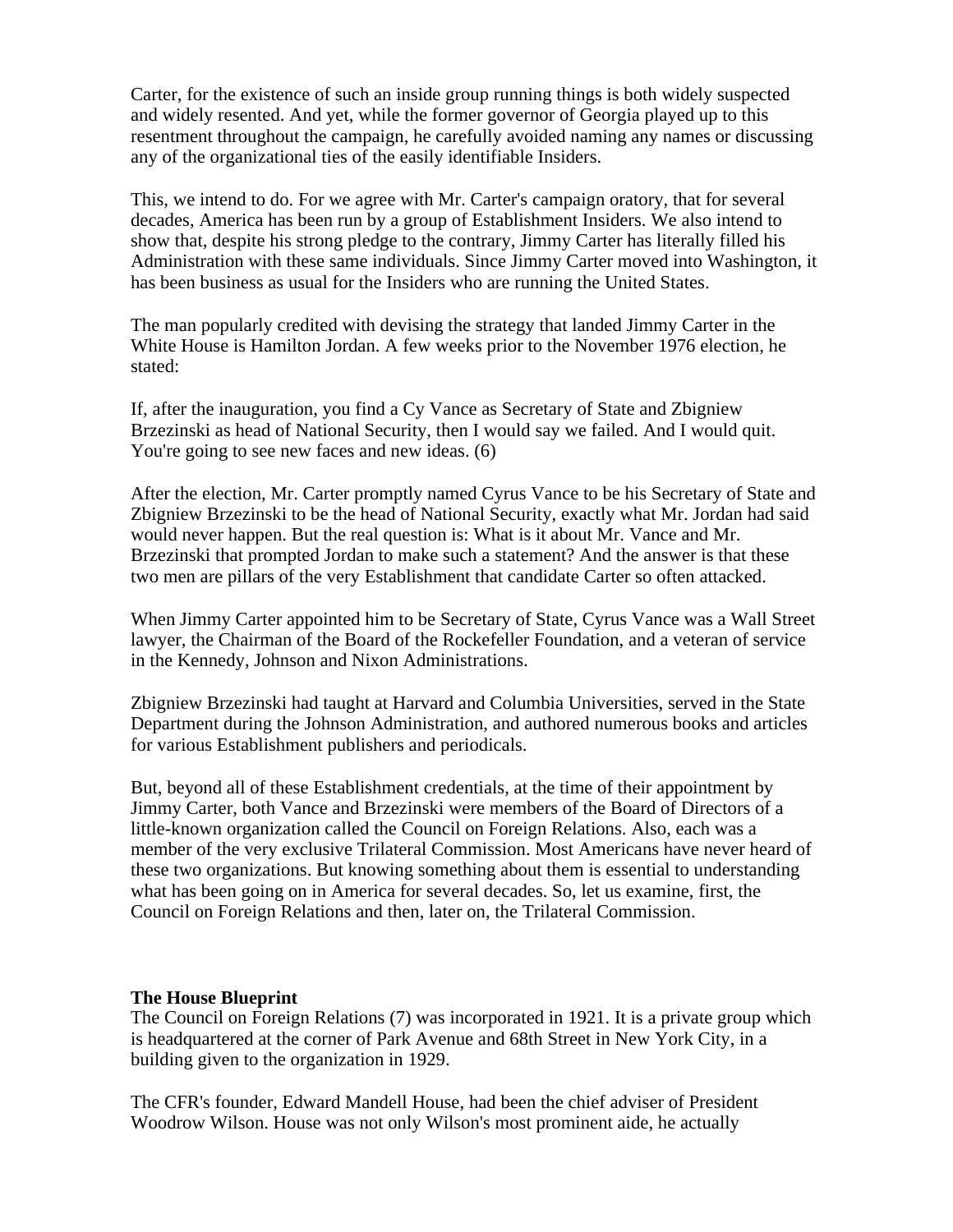dominated the President. Woodrow Wilson referred to House as "my alter ego" (my other self), and it is totally accurate to say that House, not Wilson, was the most powerful individual in our nation during the Wilson Administration, from 1913 until 1921.

Unfortunately for America, it is also true that Edward Mandell House was a Marxist whose goal was to socialize the United States. In 1912 House wrote the book, Philip Dru: Administrator; (8) In it, he said he was working for "Socialism as dreamed of by Karl Marx." The original edition of the book did not name House as its author, but he made it clear in numerous ways that he indeed was its creator.

In Philip Dru: Administrator, Edward Mandell House laid out a fictionalized plan for the conquest of America. He told of a "conspiracy" (the word is his) which would gain control of both the Democratic and Republican parties, and use them as instruments in the creation of a socialistic world government.

The book called for passage of a graduated income tax and for the establishment of a statecontrolled central bank as steps toward the ultimate goal. Both of these proposals are planks in The Communist Manifesto.(9) And both became law in 1913, during the very first year of the House-dominated Wilson Administration.

The House plan called for the United States to give up its sovereignty to the League of Nations at the close of World War I. But when the U.S. Senate refused to ratify America's entry into the League, Edward Mandell House's drive toward world government was slowed down. Disappointed, but not beaten, House and his friends then formed the Council on Foreign Relations, whose purpose right from its inception was to destroy the freedom and independence of the United States and lead our nation into a world government — if not through the League of Nations, then through another world organization that would be started after another world war. The control of that world government, of course, was to be in the hands of House and like-minded individuals.

From its beginning in 1921, the CFR began to attract men of power and influence. In the late 1xJ208, important financing for the CFR came from the Rockefeller Foundation and the Carnegie Foundation. In 1940, at the invitation of President Roosevelt, members of the CFR gained domination over the State Department, and they have maintained that domination ever since.

## **The Making of Presidents**

By 1944, Edward Mandell House was deceased but his plan for taking control of our nation's major political parties began to be realized. In 1944 and in 1948, the Republican candidate for President, Thomas Dewey, was a CFR member. In later years, the CFR could boast that Republicans Eisenhower and Nixon were members, as were Democrats Stevenson, Kennedy, Humphrey, and McGovern. The American people were told they had a choice when they voted for President. But with precious few exceptions, Presidential candidates for decades have been CFR members.

But the CFR's influence had also spread to other vital areas of American life. Its members have run, or are running, NBC and CBS, the New York Times, the Washington Post, the Des Moines Register, and many other important newspapers. The leaders of Time, Life,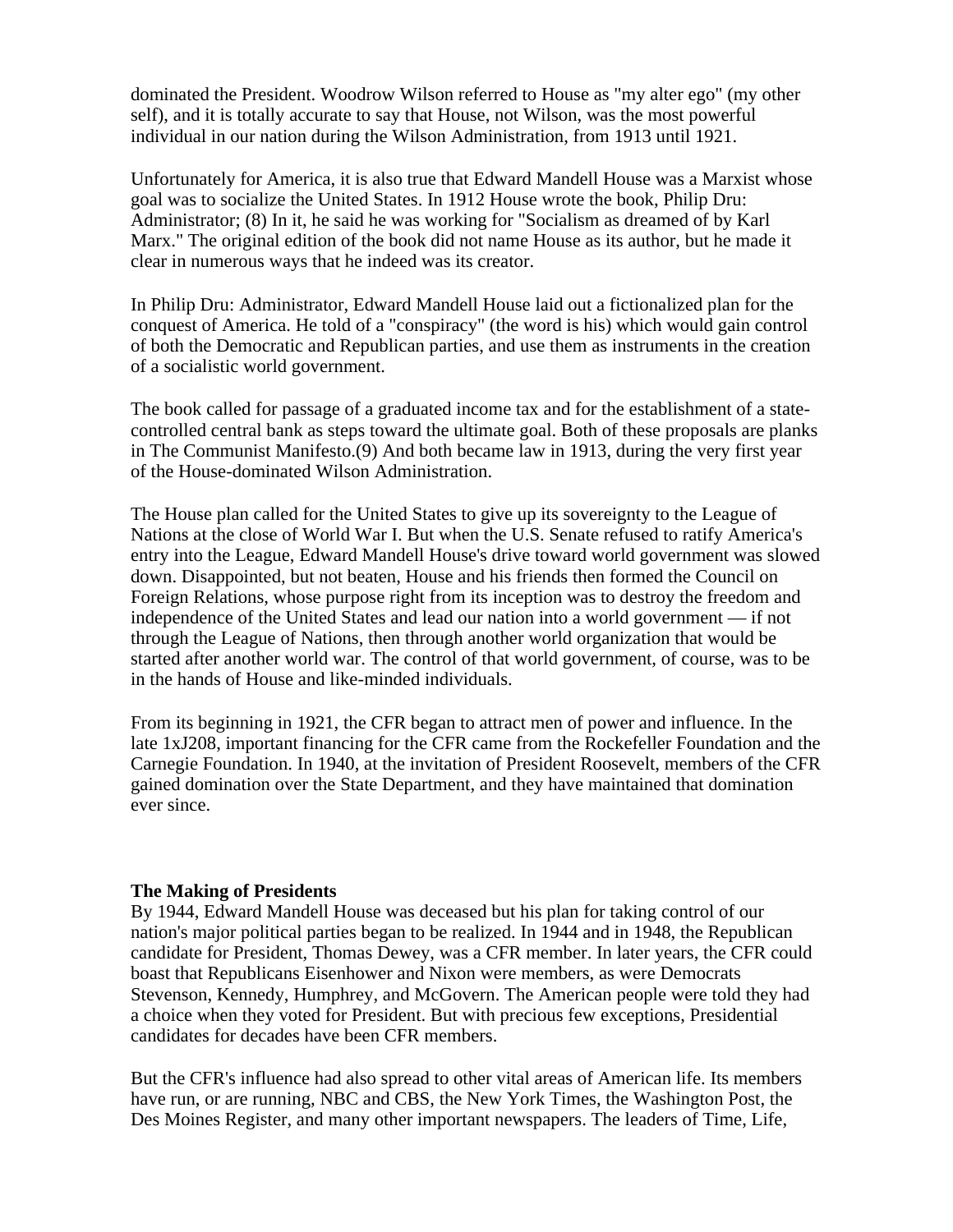Newsweek, Fortune, Business Week, and numerous other publications are CFR members. The organization's members also dominate the academic world, top corporations, the huge tax-exempt foundations, labor unions, the military, and just about every segment of American life. (10)

Let's look at the Council's Annual Report published in 1978. The organization's membership list names 1,878 members, and the list reads like a Who's Who in America. Eleven CFR members are U.S. senators; (11) even more congressmen belong to the organization. Sitting on top of this immensely powerful pyramid, as Chairman of the Board, is David Rockefeller.

As can be seen in that CFR Annual Report, 284 of its members are U.S. government officials. Any organization which can boast that 284 of its members are U.S. government officials should be well-known. Yet most Americans have never even heard of the Council on Foreign Relations.

One reason why this is so is that 171 journalists, correspondents and communications executives are also CFR members, and they don't write about the organization. In fact, CFR members rarely talk about the organization inasmuch as it is an express condition of membership that any disclosure of what goes on at CFR meetings shall be regarded as grounds for termination of membership. (12)

#### **Carter and CFR Clout**

And so, very few Americans knew that something was wrong when Jimmy Carter packed his Administration with the same crowd that has been running things for decades. When he won the Democratic Party's nomination, Jimmy Carter chose CFR member Walter Mondale to be his running mate. After the election, Mr. Carter chose CFR members Cyrus Vance, Harold Brown, and W. Michael Blumenthal to be the Secretaries of State, Defense and Treasury — the top three cabinet positions.

Other top Carter appointees who are CFR member include Joseph Califano, Secretary of HEW; Patricia Roberts Harris, Secretary of HUD; Stansfield Turner, CIA Director; Zbigniew Brzezinski, National Security Advisor; and Andrew Young, Ambassador to the United Nations. The names of

#### **Toward World Government**

The CFR publishes a very informative quarterly journal called Foreign Affairs. More often than not, important new shifts in U.S. policy or highly indicative attitudes of political figures have been telegraphed in its pages. When he was preparing to run for the Presidency in 1967, for instance Richard Nixon made himself acceptable to the Insiders of the Establishment with an article in the October 1967 issue of Foreign Affairs. (l4) In it, he called for a new policy of openness toward Red China, a policy which he himself later initiated in 1972.

The April 1974 issue of Foreign Affairs carried a very explicit recommendation for carrying out the world-government scheme of CFR founder Edward Mandell House. Authored by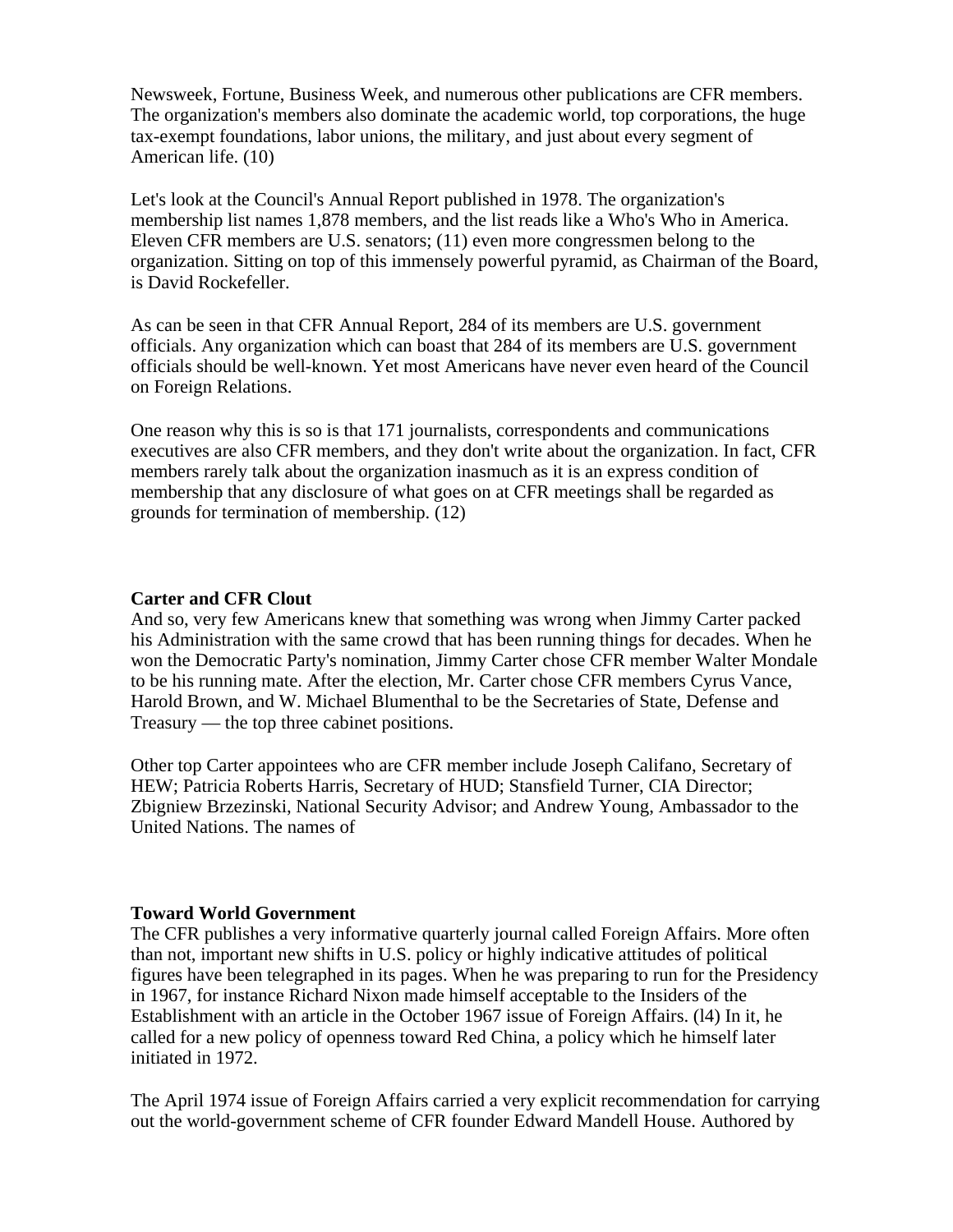State Department veteran and Columbia University Professor Richard N. Gardner (himself a CFR member), "The Hard Road to World Order" admits that a single leap into world government via an organization like the United Nations is unrealistic. (15)

Instead, Gardner urged the continued piecemeal delivery of our nation's sovereignty to a variety of international organizations He called for an end run around national sovereignty, eroding it piece by piece." That means an end to our nation's sovereignty.

And he named as organizations to accomplish his goal the International Monetary Fund, the World Bank, the General Agreement on Tariffs and Trade, the Law of the Sea Conference, the World Food Conference, the World Population Conference, disarmament programs, and a United Nations military force. This approach, Gardner said, "can produce some remarkable concessions of sovereignty that could not be achieved on an across-the-board basis."

Richard Gardner's preference for destroying the freedom and independence of the United States in favor of the CFR's goal of world government thoroughly dominates top circles in our nation today. The men who would scrap our nation's Constitution are praised as "progressives" and "far-sighted thinkers." The only question that remains among these powerful Insiders is which method to use to carry out their treasonous plan.

## **The Trilateral Angle**

Unfortunately, the Council on Foreign Relations is not the only group proposing an end to the sovereignty of the United States. In 1973, another organization which now thoroughly dominates the Carter Administration first saw the light of day. Also based in New York City, this one is called the Trilateral Commission.

The Trilateral Commission's roots stem from the book Between Two Ages (16) written by Zbigniew Brzezinski in 1970. The following quotations from that book show how closely Brzezinski's thinking parallels that of CFR founder Edward Mandell House.

On page 72, Brzezinski writes: "Marxism is simultaneously a victory of the external, active man over the inner, passive man and a victory of reason over belief."

On page 83, he states: "Marxism, disseminated on the popular level in the form of Communism, represented a major advance in man's ability to conceptualize his relationship to his world."

And on page 123, we find: "Marxism supplied the best available insight into contemporary reality."

Nowhere does Mr. Brzezinski tell his readers that the Marxism "in the form of Communism," which he praises, has been responsible for the murder of approximately 100 million human beings in the Twentieth Century, has brought about the enslavement of over a billion more, and has caused want, privation and despair for all but the few criminals who run the communist-dominated nations.

On page 198, after discussing America's shortcomings, Brzezinski writes: "America is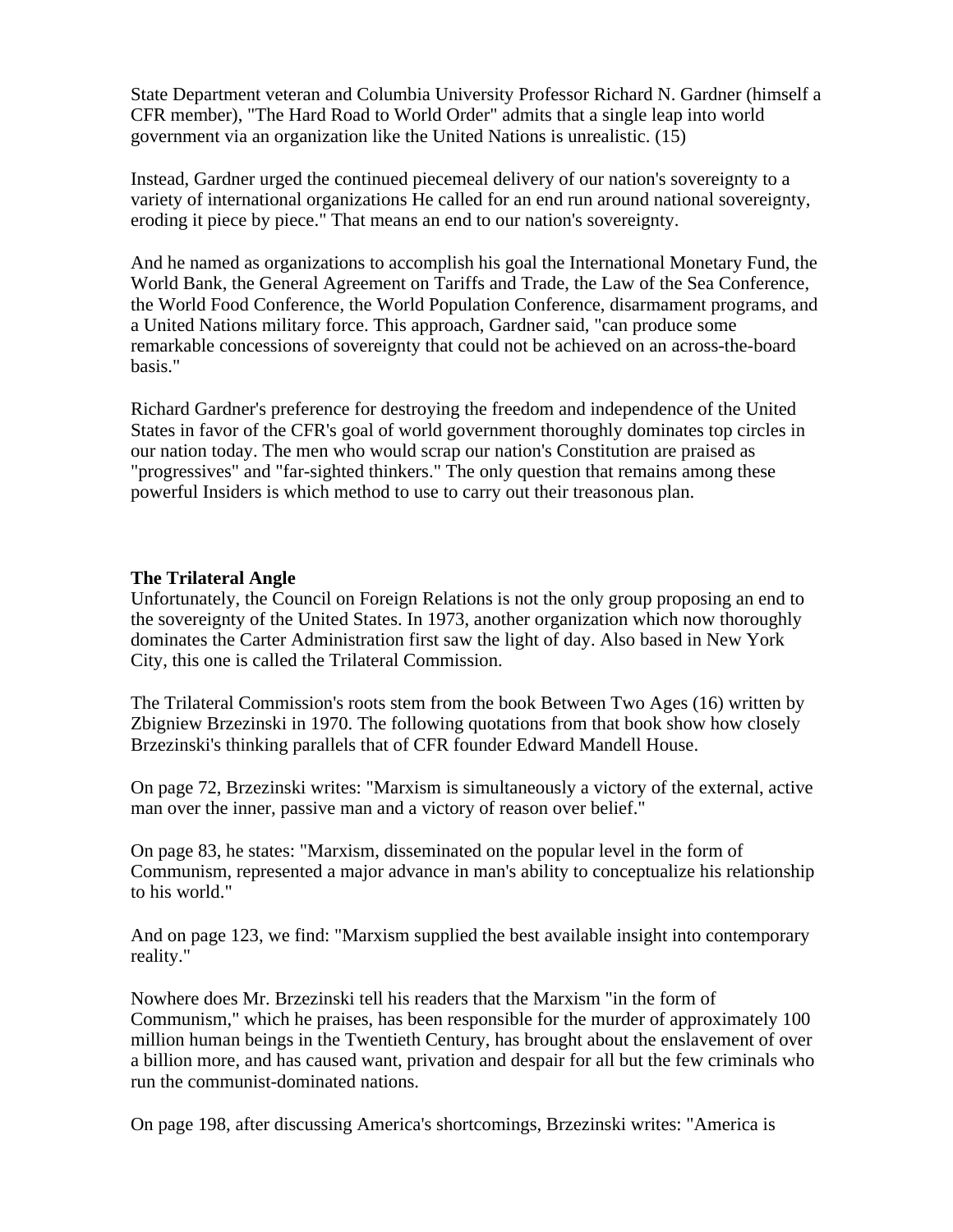undergoing a new revolution" which "unmasks its obsolescence." We disagree; America is not becoming obsolete.

On page 260, he proposes "Deliberate management of the American future...with the...planner as the key social legislator and manipulator." The central planning he wants for our country is a cardinal underpinning of communism and the opposite of the way things are done in a free country.

On page 296, Mr. Brzezinski suggests piecemeal "Movement toward a larger community of the developed nations...through a variety of indirect ties and already developing limitations on national sovereignty." Here, we have the same proposal that has been offered by Richard Gardner in the CFR publication Foreign Affairs.

Brzezinski then calls for the forging of community links among the United States, Western Europe, and Japan; and the extension of these links to more advanced communist countries. Finally, on page 308 of his 309-page hook, he lets us know that what he really wants is "the goal of world government".

## **A Meeting of Minds**

Zbigniew Brzezinski's Between Two Ages was published in 1970 while he was a professor in New York City. What happened, quite simply, is that David Rockefeller read the book. And, in 1973, Mr. Rockefeller launched the new Trilateral Commission whose purposes include linking North America, Western Europe, and Japan "in their economic relations, their political and defense relations, their relations with developing countries, and their relations with communist countries." (l7)

The original literature of the Trilateral Commission also states, exactly as Brzezinski's book had proposed, that the more advanced communist states could become partners in the alliance leading to world government. In short, David Rockefeller implemented Brzezinski's proposal. The only change was the addition of Canada, so that the Trilateral Commission presently includes members from North America, Western Europe, and Japan, not just the United States, Western Europe, and Japan.

Then, David Rockefeller hired Zbigniew Brzezinski away from Columbia University and appointed him to be the Director of the Trilateral Commission. Later, in 1973, the little known former Governor of Georgia, Jimmy Carter, was invited to become a founding member of the Trilateral Commission. When asked about this relationship, Mr. Carter stated:

Membership on this Commission has provided me with a splendid learning opportunity, and many of the members have helped me in my study of foreign affairs (18)

We don't doubt that for a minute!

## **Carter's Trilateral Team**

When Jimmy Carter won the nomination of the Democratic Party, he chose CFR member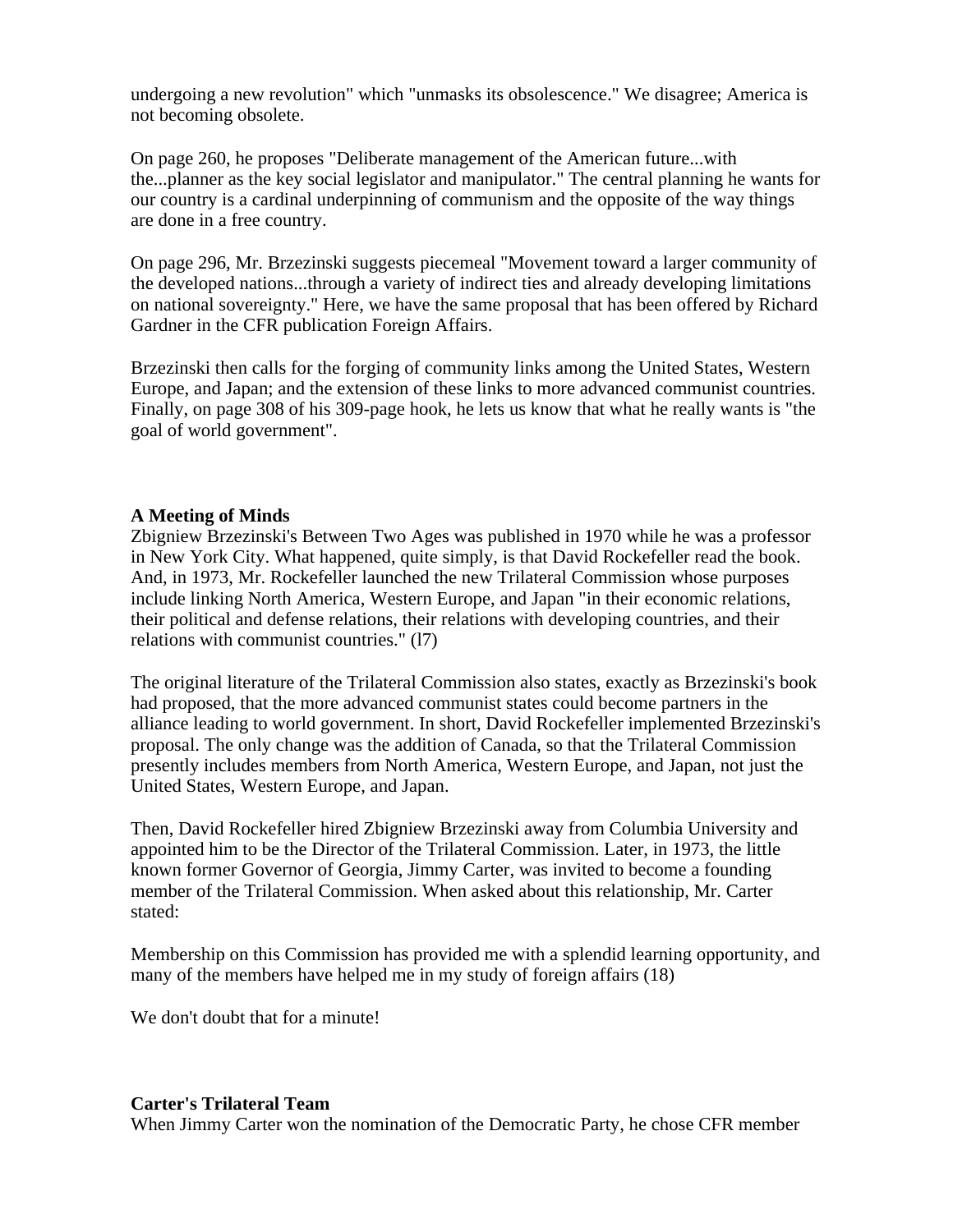and Trilateralist Walter Mondale to be his running mate. Then, the man who told America that he would clean the Insiders out chose Cyrus Vance, W. Michael Blumenthal, and Harold Brown for the top three cabinet posts, and each of these men is a Trilateralist, as well as a CFR member. Other Trilateralists appointed by Mr. Carter include Zbigniew Brzezinski as National Security Advisor; Andrew Young as Ambassador to the United Nations; Richard N. Gardner as Ambassador to Italy; and several others as top government officials.

The membership list of the Trilateral Commission now notes seventeen "Former Members in Public Service" including Carter, Mondale, Vance, etc. Their places on the Commission have been taken by other influential Americans so that approximately eighty Americans, along with ten Canadians, ninety Western Europeans, and seventy-five Japanese are members today. Among the current Trilateralists can be found six Senators; four Congressmen; two Governors; Hedley Donovan, the Editor-in-Chief of Time Incorporated; Winston Lord, President of the Council on Foreign Relations; William E. Brock, Chairman of the Republican National Committee; and Dr. Henry Kissinger. (19)

As with the CFR, we do not believe that every member of the Trilateral Commission is fully committed to the destruction of the United States. Some of these men actually believe that the world would be a better place if the United States would give up its independence in the interests of world government. Others go along for the ride, a ride which means a ticket to fame, comfortable living, and constant flattery. Some, of course, really do run things and really do want to scrap our nation's independence.

On March 21, 1978, the New York Times featured an article about Zbigniew Brzezinski's close relationship with the President. (20) In part, it reads:

The two men met for the first time four years ago when Mr. Brzezinski was executive director of the Trilateral Commission...and had the foresight to ask the then obscure former Governor of Georgia to join its distinguished ranks. Their initial teacher-student relationship blossomed during the campaign and appears to have grown closer still.

The teacher in this relationship praises Marxism, thinks the United States is becoming obsolete, and is the brains behind a scheme to end the sovereignty of the United States for the purpose of building a world government. And the student is the President of the United States.

## **What It All Means**

Let's summarize the situation we have been describing in three short statements.

1. President Carter, who was a member of the Insider-controlled Trilateral Commission as early as 1973, repeatedly told the nation during the 1976 political campaign that he was going to get rid of the Establishment Insiders if he became President. But when he took office, he promptly filled his Administration with members of the Council on Foreign Relations and the Trilateral Commission, the most prominent Insider organizations in America.

2. The Council on Foreign Relations was conceived by a Marxist, Edward Mandell House,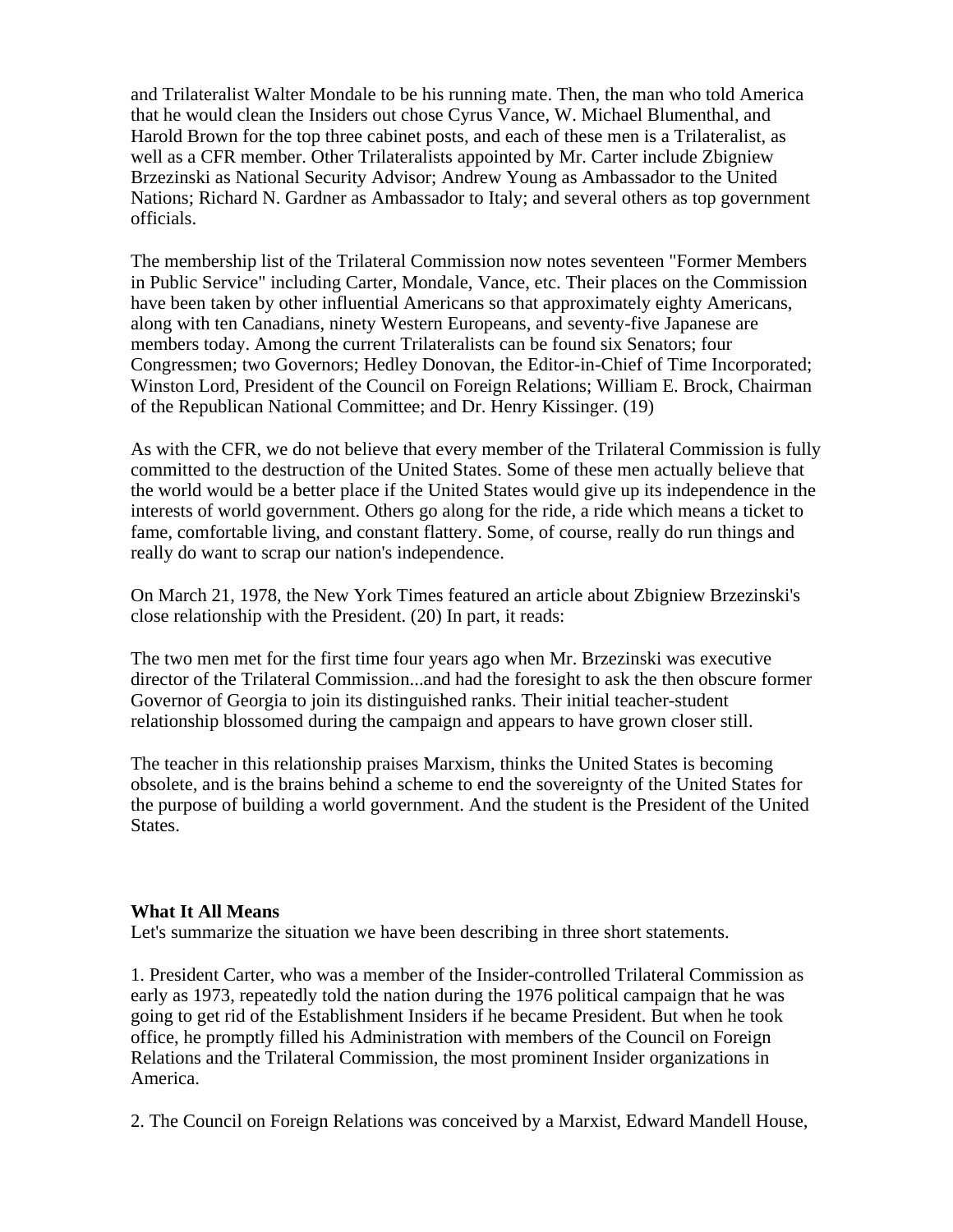for the purpose of creating a one-world government by destroying the freedom and independence of all nations, especially including our own. Its Chairman of the Board is David Rockefeller. And its members have immense control over our government and much of American life.

3. The Trilateral Commission was conceived by Zbigniew Brzezinski, who praises Marxism, who thinks the United States is becoming obsolete, and who also wants to create a one-world government. Its founder and driving force is also David Rockefeller. And it, too, exercises extraordinary control over the government of the United States.

The effect of the Council on Foreign Relations and the Trilateral Commission on the affairs of our nation is easy to see. Our own government no longer acts in its own interest; we no longer win any wars we fight; and we constantly tie ourselves to international agreements, pacts and conventions. And, our leaders have developed blatant preferences for Communist USSR, Communist Cuba, and Communist China, while they continue to world for world government, which has always been the goal of communism.

The Insider domination of our government is why America's leaders now give the backs of their hands to anti-communist nations such as South Korea, Rhodesia, Chile and our loyal allies in Taiwan. These few nations do not want to join with communists in a world government. and therefore, they are being suppressed. In short, our government has become pro-communist.

## **More Observations**

The Carter Administration, unfortunately, is only the current manifestation of this problem that has infected our nation for decades. Previous administrations, however, have carefully pretended to be anti-communist and pro-American. But there is very little pretense in an Administration which arranges to give the Panama Canal to a communist-dominated government in Panama, and paid the Reds \$400 million to take it. Or, when our President turns his back on America's allies in China and diplomatically recognizes the Red Chinese, who run the most brutal tyranny on earth. Or, when our President continues to disarm and weaken the United States, even as he presses for more aid and trade with Red China and Red Russia.

The foreign policy of the Carter Administration, which is totally dominated by CFR and Trilateral Commission members, could hardly be worse. But the domestic policies of our government also fit into the scheme to weaken the United States and destroy the freedom of our people. Government caused inflation continues to weaken the dollar and destroy the economy of our nation. Federal controls continue to hamstring America's productive might. And the Carter energy policy can be summed up very simply as a program to deny America the use of its own energy resources and to bring this nation to its knees through shortages and dependence on foreign suppliers.

The real goal of our own government's leaders is to make the United States into a carbon copy of a communist state, and then to merge all nations into a one-world system run by a powerful few. And in 1953, one of the individuals committed to exactly that goal said as much in a very explicit way.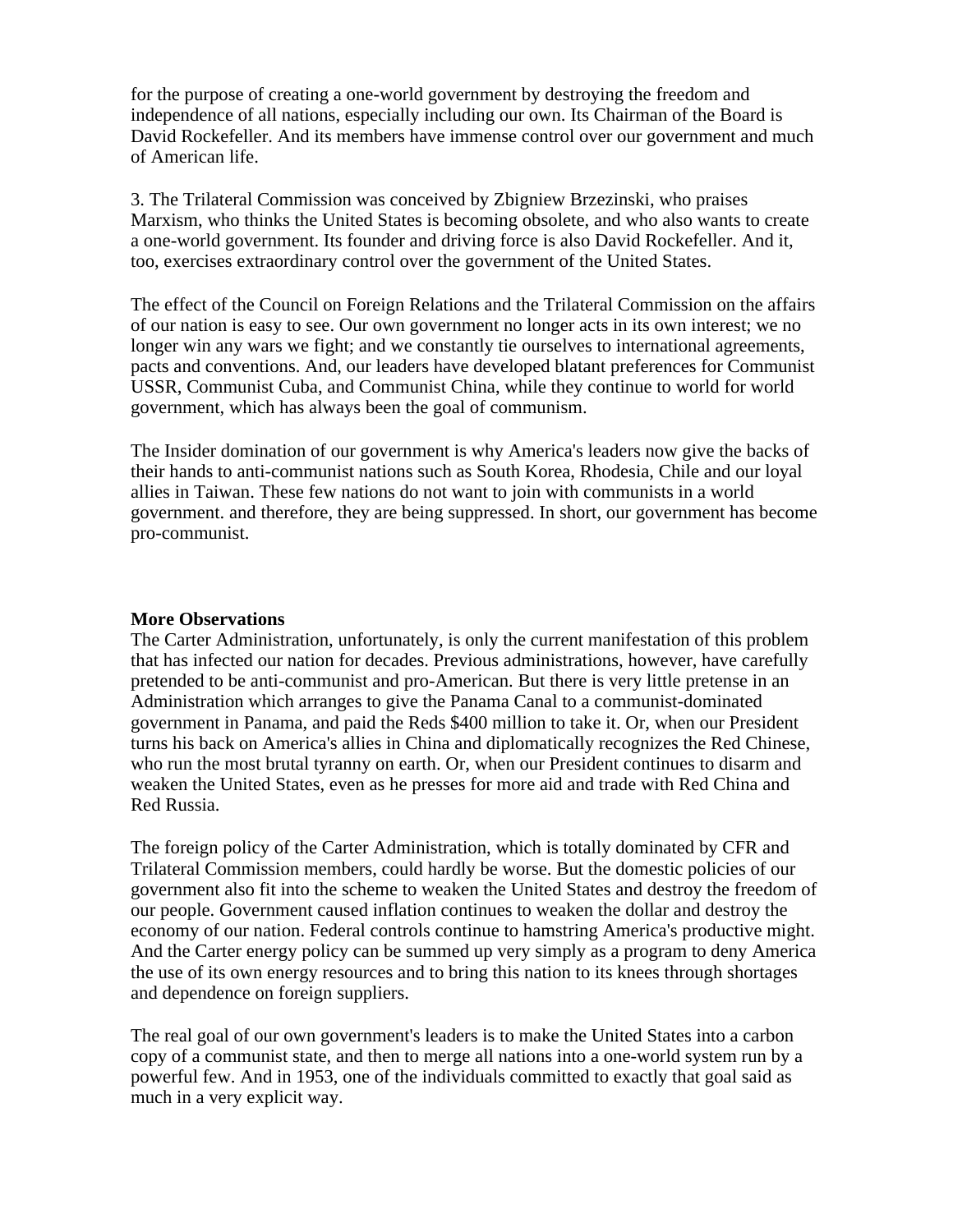That individual was H. Rowan Gaither, a CFR member who was the president of the very powerful Ford Foundation. It was during the preliminary stages of a Congressional investigation into the activities of the huge tax-exempt foundations that Mr. Gaither invited Norman Dodd, the Director of Research for the Congressional Committee, to Ford Foundation headquarters in New York City. The purpose of the meeting was to discuss the reasons why Congress wanted to investigate the foundations. At the meeting, Rowan Gaither brazenly told Norman Dodd that he and others who had worked for the State Department, the United Nations, and other federal agencies had for years

...operated under directives issued by the White House, the substance of which was that we should make every effort to so alter life in the United States as to make possible a comfortable merger with the Soviet Union.

Then he added, "We are continuing to be guided by just such directives."

When the thoroughly shocked Norman Dodd asked Rowan Gaither if he would repeat that statement to the full House Committee so that the American people would know exactly what such powerful individuals were trying to accomplish, Gaither said: "This we would not think of doing. (21)

As further proof of just how powerful these subversive influences already were in the early 1950s, the Committee, headed by Congressman Carroll Reece of Tennessee, never did get to the bottom of its investigation of the tax-exempt foundations, (22) and it was soon disbanded. A summary of what was learned appears in Rene Wormser's book, Foundations, Their Power And Influence, (23)

## **"World Order" Nightmare**

But the drive toward a merger of the United States with communism continues. The final goal, as we have already stated, is a world government ruled by a powerful few. And lest anyone think that such a development will be beneficial to the world or agreeable to himself, let us list four certain consequences of world government.

One: Rather than improve the standard of living for other nations, world government will mean a forced redistribution of all wealth and a sharp reduction in the standard of living for Americans.

Two: Strict regimentation will become commonplace, and there will no longer be any freedom of movement, freedom of worship, private property rights, free speech, or the right to publish.

Three: World government will mean that this once glorious land of opportunity will become another socialistic nightmare where no amount of effort will produce a just reward.

Four: World order will be enforced by agents of the world government in the same way that agents of the Kremlin enforce their rule throughout Soviet Russia today.

That is not the kind of world that anyone should have to tolerate. And it is surely not the kind of an existence that a parent should leave for a child. Yet, that is what is on our near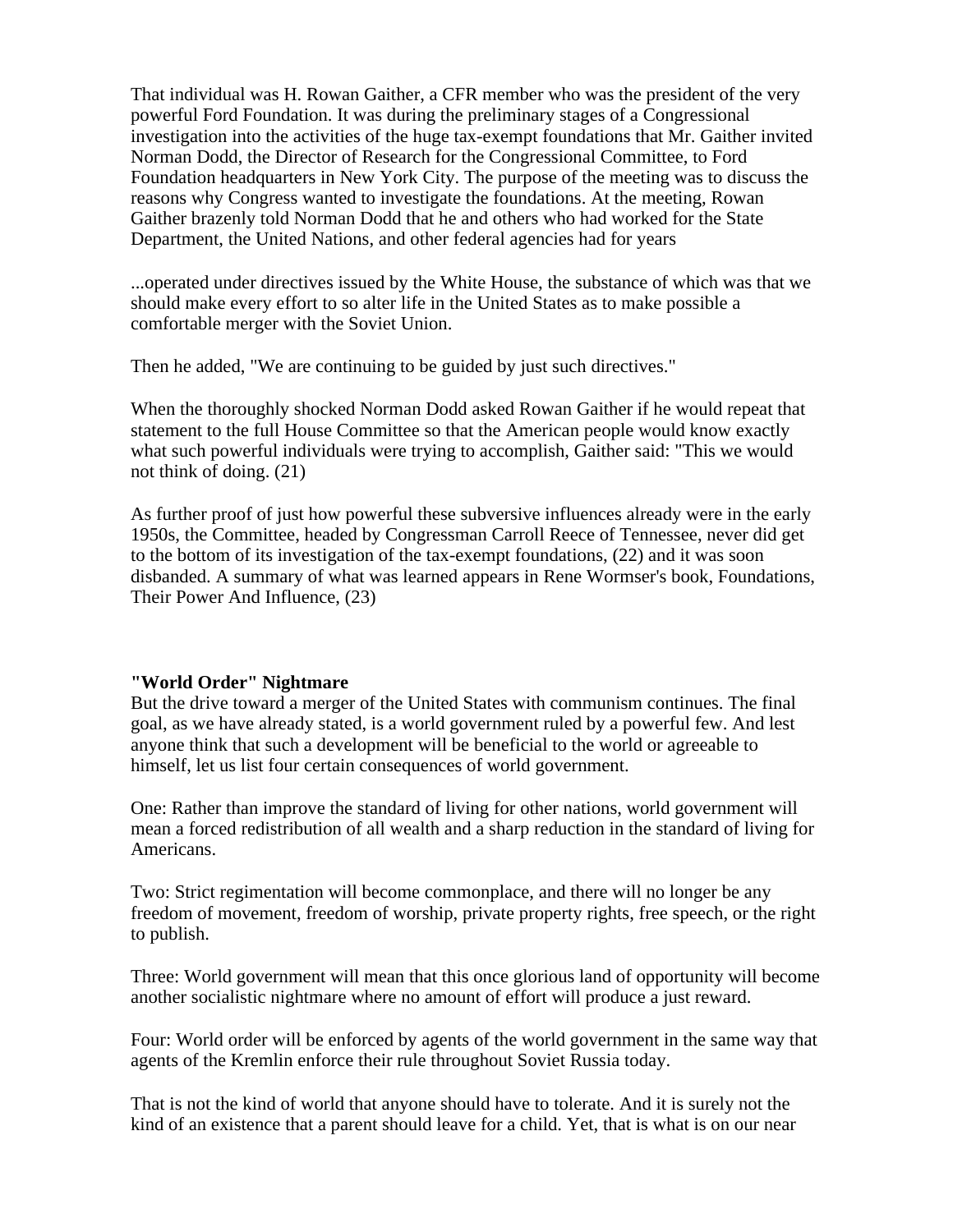horizon right now, unless enough Americans stop it.

## **Or a Better World**

The John Birch Society was organized in part to stop the drive toward world government. In 1966, Robert Welch, the founder and leader of the John Birch Society, delivered a speech which he called The Truth In Time. (24)

One of the most important sections in this valuable survey is Robert Welch's discussion of the individuals who are carrying out the Conspiracy's goals, but who have never been communists. Mr. Welch coined a word to describe these powerful men. He called them the Insiders.

Strangely enough, we have seen that Jimmy Carter attacked what he, too, called Insiders during his campaign for the office of President. We are, however, making no inference that Mr. Carter used the word because Robert Welch had. The amazing aspect of this coincidence is that, in using the word "Insiders," both Jimmy Carter and Robert Welch were referring to the same individuals, and to the same force. But Jimmy Carter had obviously thrown in his lot with them, and was dishonestly seeking votes by condemning them.

Robert Welch, on the other hand, has condemned the Insiders, named the Insiders, and formed the John Birch Society to stop what they are doing to our country and to the world.

The Insiders must be stopped. The control they have over our government must be broken. And the disastrous policies of our leaders must be changed. The way to accomplish these urgent tasks is to expose the Insiders and their conspiracy. The American people must be made aware of what is happening to our country and who is doing it. If sufficient awareness can be created in time, the Insiders and their whole sinister plan will be stopped. This is the goal of the John Birch Society. Education is our strategy and truth is our weapon. (25) But more hands are needed to do the job. More hands are needed to wake the town and tell the people.

You don't have to be political scientist, or an economist, or a Ph.D. in world history to be a member of the John Birch Society. The most important single requirement has always been a sense of right and wrong, and a preference for what is right. If you want to do your part to save your country, and to stop the Insider-controlled drive toward a communist-style world government, then you ought to join the Society now.

The John Birch Society has the organization, the experience, the tools, and the determination to get the job done. God help us all if, for want of willing hands, we fail!

---------------------------------------------------------------------------

## **Footnotes**

1. John T. Flynn, While You Slept (New York: Devin-Adair, 1951, and Boston: Western Islands, 1965).

2. Robert Welch, May God Forgive Us (Chicago: Regnery, 1952) and Again May God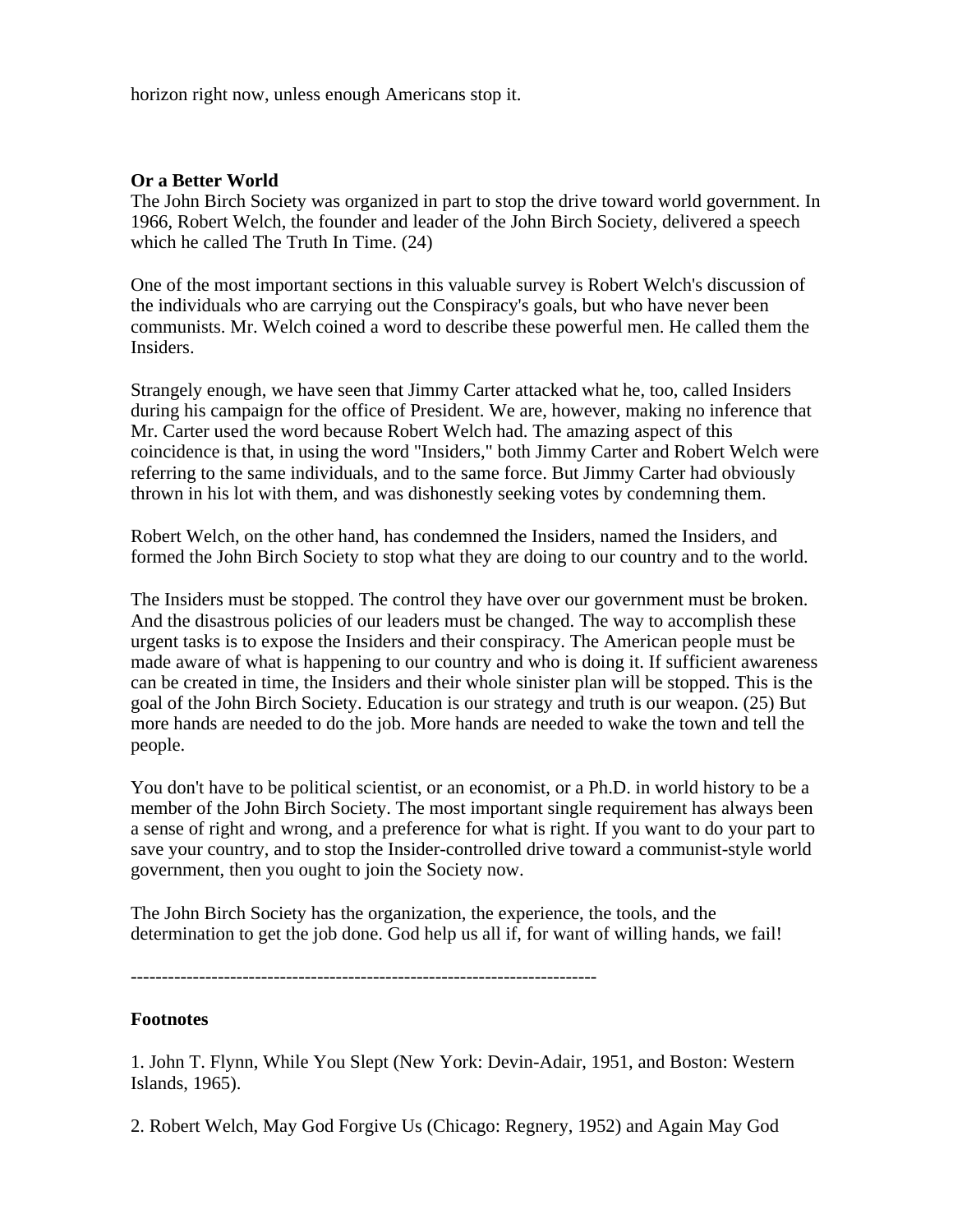Forgive Us (Boston, Belmont Publishing Co., 1963).

3. Human Cost Of Communism In China, Report issued by Senate Subcommittee to Investigate the Administration of the Internal Security Act and Other Internal Security Laws, Ninety-Second Congress, 1971.

4. Nathaniel Weyl, Red Star Over Cuba (New York: Devin-Adair, 1960).

5. Richard L. Turner, "I'll Never Lie To You" - Jimmy Carter In His Own Words (New York: Ballantine Books, 1976).

6. Sam Smith, "Carter's Crimson Tide, Boston Globe. January 29, 1978.

7. Dan Smoot, The Invisible Government (Boston: Western Islands, 1977).

8. Philip Dru: Administrator (New York, 1912).

9. Karl Marx, The Communist Manifesto (Boston: American Opinion, 1974).

10. Dan Smoot, The Invisible Government.

11. The eleven United States Senators listed as members of the Council on Foreign Relations in 1978 are: Howard H. Baker; John C. Culver; Daniel P. Moynihan; Claiborne Pell; Jacob K. Javits; Charles McC. Mathias, Jr.; George McGovern; Abraham Ribicoff; William V. Roth, Jr.; Paul S. Sarbanes; and Adlai E. Stevenson III. See Annual Report 1977-1978, Council on Foreign Relations, Inc., New York.

12. June 1978 By-Laws of the Council on Foreign Relations, Article II: "It is an express condition of membership in the Council, to which condition every member accedes by virtue of his membership, that members will observe such rules and regulations as may be prescribed from time to time by the Board of Directors concerning the conduct of Council meetings or the attribution of statements made therein, and that any disclosure, publication, or other action by a member in contravention thereof may be regarded by the Board of Directors in its sole discretion as ground for termination or suspension of membership pursuant to Article I of the By-Laws." Annual Report 1977-1978.

13. Examples of former CFR members who did what they could to expose the purposes of the organization are former Assistant Secretary of State Spruille Braden (see Dan Smoot, The Invisible Government) and retired Rear Admiral Chester Ward (see Phyllis Schlafly and Chester Ward, Kissinger On The Couch, New York: Arlington House, 1975).

14. Richard Nixon, "Asia After Vietnam," Foreign Affairs, October, 1967.

15. Richard N. Gardner, "The Hard Road to World Order," Foreign Affairs, April 1974.

16. Zbigniew Brzezinski, Between Two Ages (New York: Viking Press, 1970, and New York: Penguin Books, 1976).

17. Report of Purposes and Objectives, by Trilateral Commission March 15, 1973.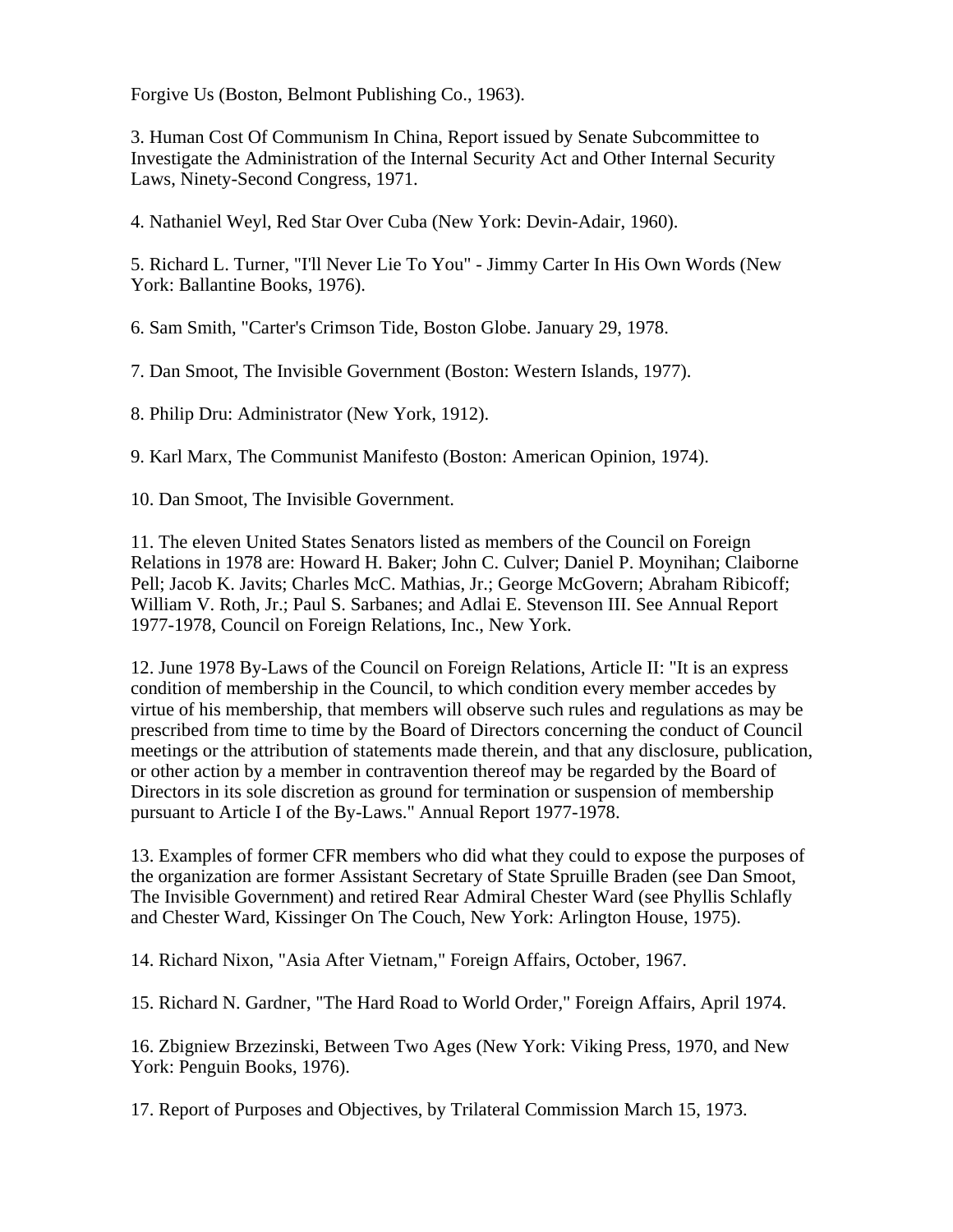18. Jimmy Carter, Why Not The Best? (Nashville: Broadman Press, 1975).

19. Membership list of the Trilateral Commission, January 31, 1978.

20. Terence Smith, "Brzezinski, Foreign Policy Advisor, Sees Role as Stiffening U.S. Position" New York Times, March 21, 1978.

21. Norman Dodd in letter to Howard E. Kershner, December 29, 1962.

22. Tax-Exempt Foundations, Report of the Special House Committee to Investigate Tax-Exempt Foundations (Reece Committee), Eighty-Third Congress, 1954.

23. Rene A. Wormser, Foundations, Their Power And Influence (New York: Devin-Adair, 1958).

24. Robert Welch, The Truth In Time (Boston: American Opinion, 1966).

25. Robert Welch, The Blue Book of The John Birch Society (Boston: Western Islands, 1959).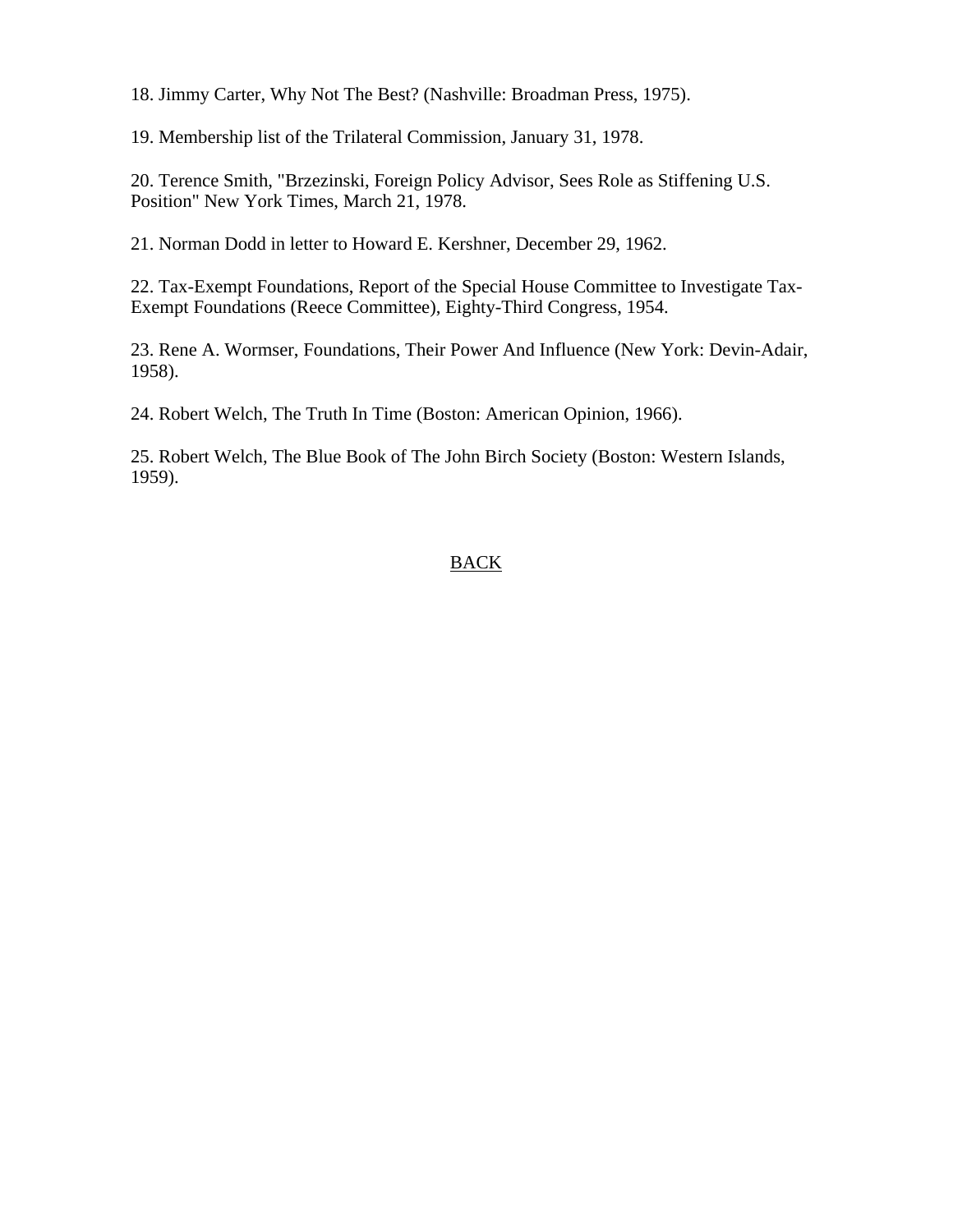The John Birch Society's survey entitled The Insiders was released early in 1979. Over twelve hundred copies were purchased and put into use by members in a matter of months. Several hundred thousand copies of the printed text, in booklet form, were also purchased and distributed throughout the nation. In addition, reprint permission was granted to several other publishers, and their efforts undoubtedly doubled the readership of this analysis of the powerful few who dictate American policy.

It is impossible to know how many Americans saw or read The Insiders or one of the many similar treatises which paralleled it or were stimulated by it. Millions, for sure. Tens of millions, most likely.

By early 1980, the accumulated exposure of the Trilateral Commission and the Council on Foreign Relations, the two most identifiable Insider organizations, had begun to produce some dramatic effects. For one, these organizations became well enough known to be "hot topics" on the campaign circuit. Informed voters from coast to coast, especially those who were disenchanted with the Carter Administration, began to seek candidates who were not tied to either of these groups.

In New Hampshire, for instance, where the first presidential primary is held every fourth February, most of the candidates for the Republican nomination were happily responding to voters that they were "not now and never have been" members of Davld Rockefeller's Trilateral Commission or his Council on Foreign Relations. But Republican candidates George Bush and John Anderson could not join in such a response because each had connections to both of these elitist organizations.

This issue was not confined solely to New Hampshire either. It was a nationwide phenomenon. Witness a February 8, 1980 article in the New York Times. (26) Reporting on a Ronald Reagan campaign trip through the South during the first week of February, the article stated that Mr. Reagan had attacked President Carter's foreign policy because he had found that "19 key members of the Administration are or have been members of the Trilateral Commission." It also noted that when Mr. Reagan was pressed to back up his charge, an aide listed the names of President Carter, Vice President Mondale, Secretary of State Vance, Secretary of Defense Brown, and fifteen other Carter officials.

The report further stated that Reagan advisor Edwin Meese told the reporters: "...all of these people come out of an international economic-industrial organization with a pattern of thinking on world affairs." He made the very interesting comment that their influence led to a "softening" of our nation's defense capability. Both he and Mr. Reagan could have added that practically all of these Carter Administration officials were also members of the Council on Foreign Relations. But neither chose to do so.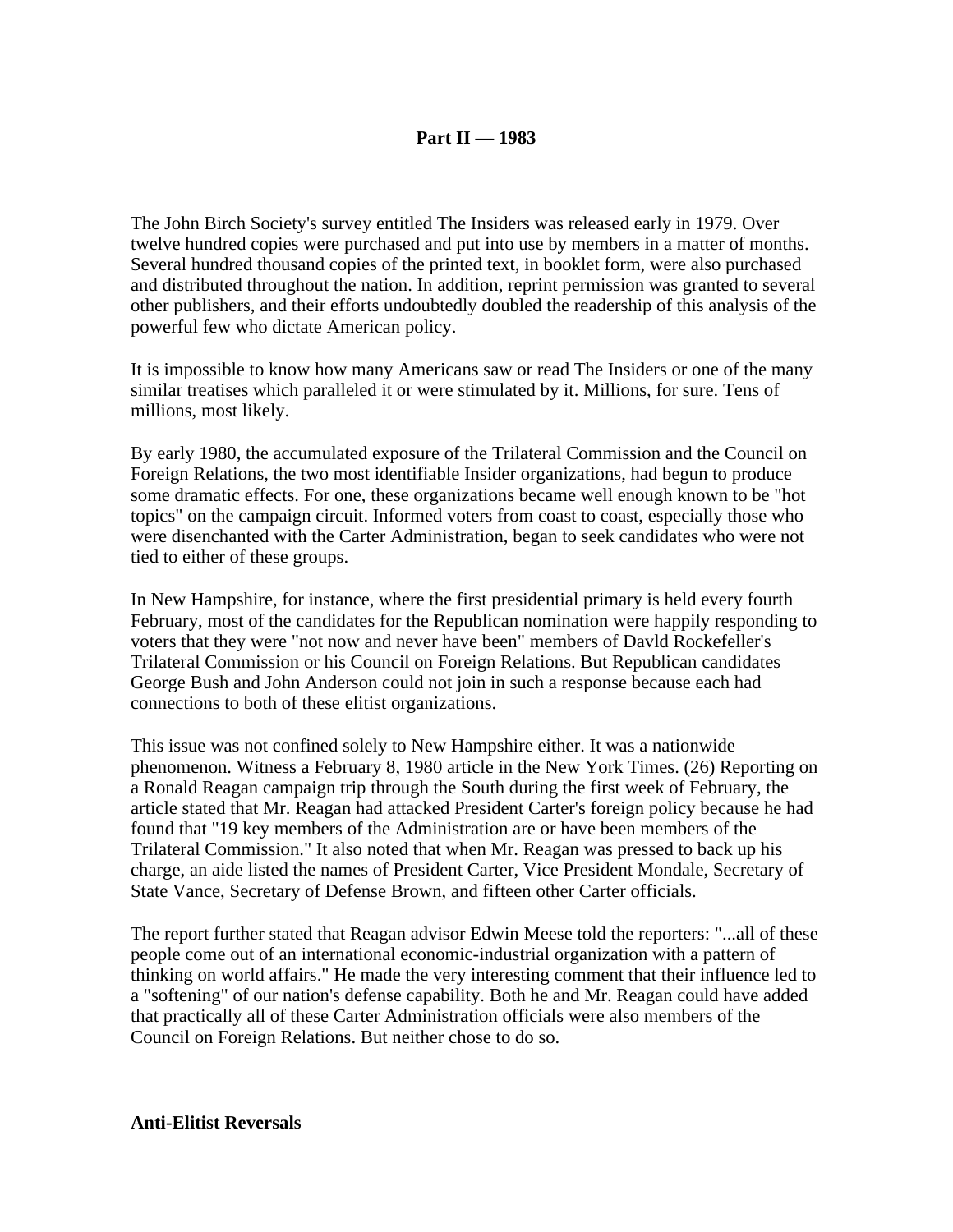The history of that period shows that Ronald Reagan exploited this issue very capably. On February 26th, in New Hampshire where the matter had become the deciding issue in the primary, voters gave him a lopsided victory. His strong showing and the correspondingly weak showing by George Bush delighted the nation's conservatives and set a pattern for future victories that carried Mr. Reagan all the way to the White House.

But something else happened on February 26, 1980 that should have raised many more eyebrows than it did. On the very day that Ronald Reagan convincingly won the nation's first primary, he replaced his campaign manager with longtime Council on Foreign Relations member William J. Casey. Mr. Casey served as the Reagan campaign manager for the balance of the campaign, and was later rewarded with an appointment as Director of the Central Intelligence Agency.

The selection of William J. Casey in the strategically important position of campaign manager was highly significant. He is a New York lawyer who served the Nixon Administration in several positions including Under Secretary of State for Economic Affairs and Chairman of the Export-Import Bank. In those two posts especially, he gained a reputation as a crusader for U.S. taxpayer-financed aid and trade with communist nations.

During this same period, while serving as an official of the State Department, Casey declared in a public speech given in Garden City, New York, that he favored U.S. policies leading to interdependence among nations and to the sacrificing of our nation's independence. (27) These attitudes are thoroughly in agreement with the long-term objectives of the Insiders, but are not at all consistent with the public positions taken by Mr. Reagan. But very few made note of the Casey appointment because very few knew anything about Mr. Casey.

With CFR member William J. Casey on the team, the Reagan campaign was still able to focus attention on the Trilateral Commission and on fellow Republican George Bush's ties to it. But nothing was said about the older, larger, and more dangerously influential Council on Foreign Relations.

## **Rockefeller Ties**

In April 1980, Mr. Reagan told an interviewer from the Christian Science Monitor (28) that he would shun the directions of David Rockefeller's Trilateral Commission. But George Bush, who had recently resigned both from the Trilateral Commission and from the Board of Directors of the Council on Foreign Relations, could not shake the stigma of his Insider connection.

In Florida, understanding about the Trilateral Commission led to widespread use of a political advertisement which claimed, "The same people who gave you Jimmy Carter want now to give you George Bush." (29) An identical ad appeared in Texas. The Reagan bandwagon, propelled in part by its attack on the Insiders, began to score one primary victory after another.

Eventually, Ronald Reagan convincingly won the Republican nomination. Conservatives across the nation were delighted That is, they were delighted until he shocked his supporters by selecting George Bush as his running mate. George Bush was the very epitome of the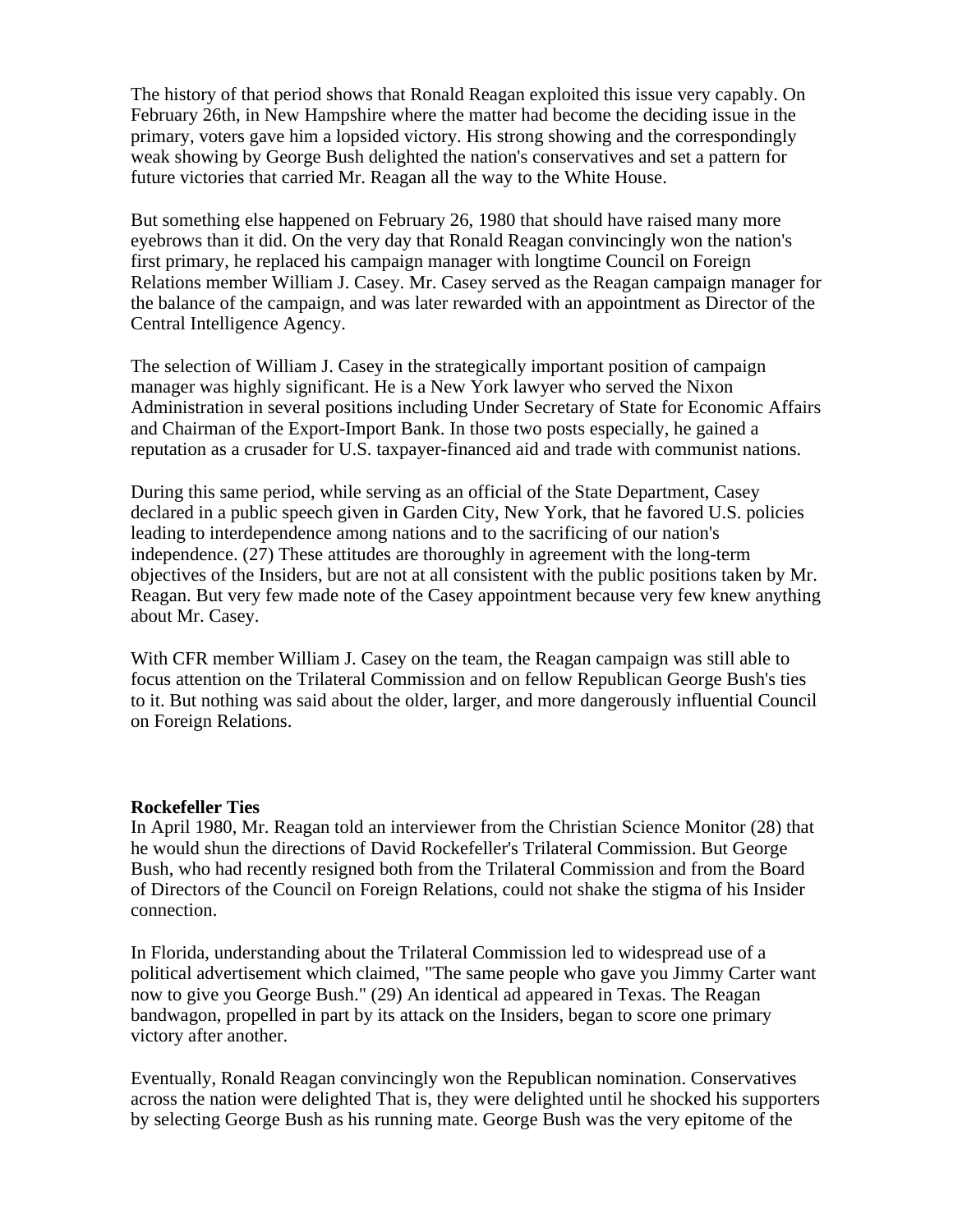Insider Establishment type that had made so many of these people strong Reagan backers in the first place. That night, at the Republican convention, the word "betrayal" was in common usage.

Ronald Reagan had repeatedly and publicly promised that he would pick a running mate who shared his well-known conservative views. But, of all the Republicans available, he picked the man who was the darling of the Rockefellers. Nor was the Rockefeller-Bush relationship any secret.

Campaign finance information had already revealed that prior to December 31,1979, the Bush for President campaign had received individual \$1,000 contributions (the highest amount allowed by law) from David Rockefeller, Edwin Rockefeller, Helen Rockefeller, Laurance Rockefeller, Mary Rockefeller, Godfrey Rockefeller, and several other Rockefeller relatives and employees.

Staunch Reagan supporters frantically tried to stop the Bush nomination. But political considerations quickly forced them to go along. One after another, they began to state that their man was still at the top of the ticket. "It was Reagan-Bush, not Bush-Reagan," they said. But all had to admit that the issue of Trilateral domination of the Carter Administration could hardly be used with a Trilateralist veteran like Bush on the ticket.

From the time William Casey joined the Reagan team in February, the issue of CFR domination of America could not be used. And when George Bush was tapped as the Reagan running mate, the Trilateral issue was also dead. Only a very few realized that when those two issues were lost, the hope that future President Reagan would keep Insiders from key positions in government was also lost.

As the summer of 1980 faded into fall, Insiders were showing up in every conceivable part of the Reagan campaign. In September. a casual "Prelude to Victory" party was given by the Reagans at their rented East Coast home in Middleburg, Virginia. A photo taken at the party shows that the place of honor, at Mr. Reagan's immediate right, was given to none other than David Rockefeller, the leader of the CFR and the Trilateral Commission. Guests at this party included Dr. Henry Kissinger and other CFR and Trilateral members. (30)

Two weeks before the election, the front page of the New York Times carried a photo showing the future President campaigning in Cincinnati. Alongside him as his foreign policy advisors who the President said would answer questions for him, were Senator Howard Baker, former Ambassador Anne Armstrong, and former Secretaries of State William P. Rogers and Henry Kissinger. All were members of either the CFR or the Trilateral Commission or both. (31)

## **Stacking the Cabinet**

Election Day 1980 produced a Reagan landslide. Caught up in misguided euphoria, conservatives began talking about the return of fiscal and diplomatic sanity to the federal government. But the shock they felt when their man had chosen George Bush as his running mate returned when President-elect Reagan announced his selections for the new cabinet.

For Secretary of State, he chose Alexander Haig, a member of the Council on Foreign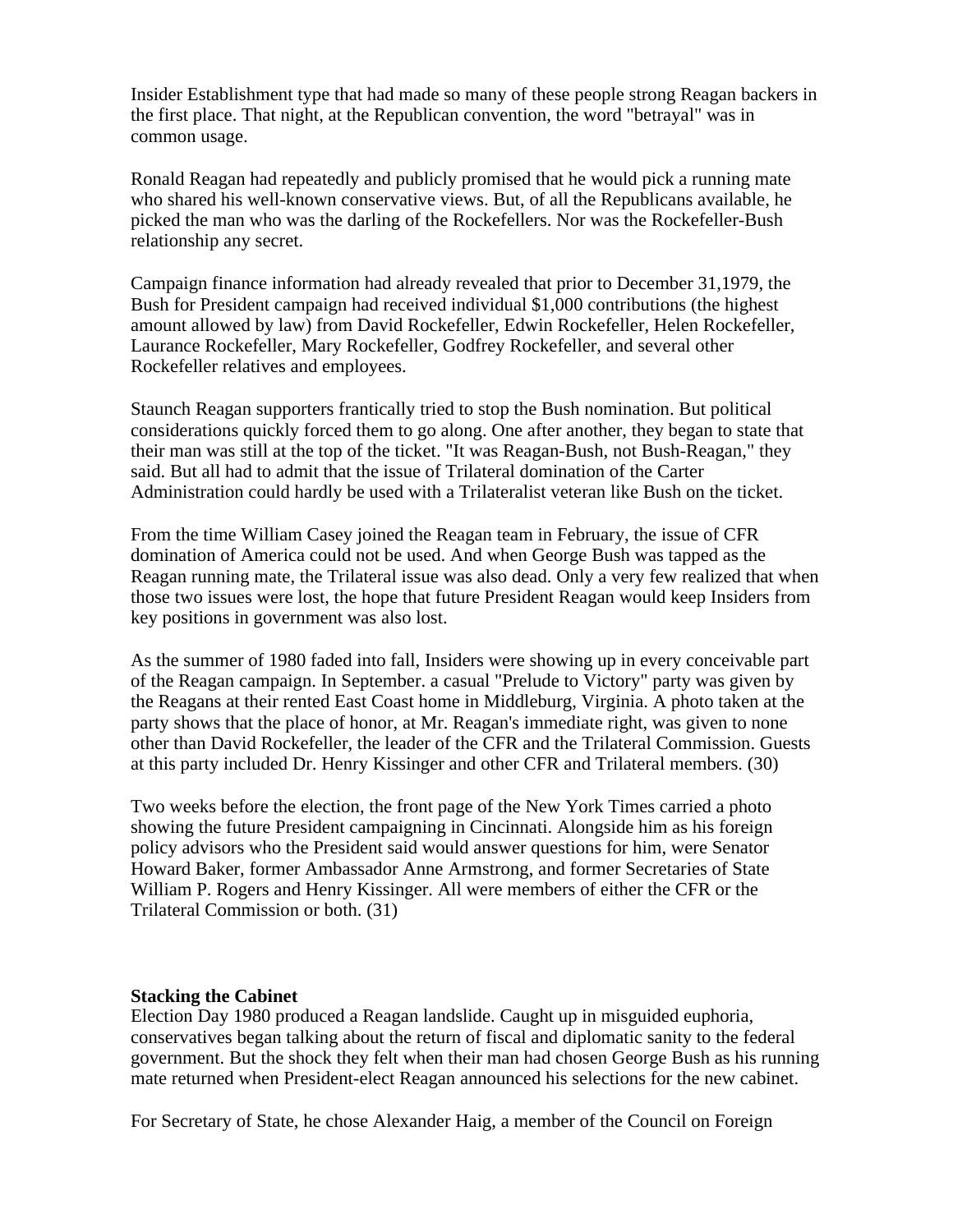Relations. For Secretary of the Treasury, Donald Regan, and for Secretary of Commerce, Malcolm Baldrige — both members of the Council on Foreign Relations. Back in February, Edwin Meese had told reporters that Mr. Reagan opposed the Trilateral Commission because the organization's influence led to a "softening of defense." Yet, he chose for his Secretary of Defense, Caspar Weinberger, a member of the Trilateral Commission. Men from the same Insider team were still in power!

Five months after Mr. Reagan had been sworn in as President, the Council on Foreign Relations noted in its Annual Report that 257 of its members were serving as U.S. government officials As in previous administrations, these individuals filled many of the important Assistant Secretary and Deputy Secretary posts at the State Department, Defense Department, Treasury Department, and so on.

For the critically important post of White House Chief of Staff, Mr. Reagan named James Baker III. The White House Chief of Staff determines who gets to see the President, what reading material will appear on his desk, and what his policy options might be on any given situation. But James Baker had fought against Ronald Reagan as the campaign manager for George Bush in 1980, and as a campaign staffer for Gerald Ford in 1976. He is a confirmed liberal who was an opponent of the philosophy enunciated by Mr. Reagan during the 1980 campaign. In his White House post, he leads a team of like-minded men who have virtually isolated the President from the many conservatives who supported his election bid.

#### **Policy Reversals**

As President, Mr. Reagan has been given the image of a tough anti-communist and a frugal budget-cutter. But the images do not hold up under close scrutiny. Only one year after taking office, he acquiesced in the taxpayer-funded bailout of Poland's indebtedness to large international banks. Even worse, he skirted the law which mandates that any nation in such financial difficulty must be formally declared in default before the U.S. government could assume its debts. What made this action doubly revealing was that it occurred at the very time that thousands of Polish citizens had been incarcerated in a typical communist crackdown against even a slight semblance of freedom.

During 1981 and 1982, Ronald Reagan personally signed authorizations for the U.S. Export-Import Bank to finance nuclear steam turbines for communist Rumania and power generation equipment and a steel plant for communist China. (32) Tens of millions of U.S. taxpayers' dollars are being provided for the industrialization of these Red tyrannies.

Also, Reagan Administration officials announced plans to sell arms to Red China; they told anti-communist businessmen in El Salvador that the U.S. would oppose efforts by any anticommunist Salvadorans to gain control of their country; and these same Administration officials refused to honor a pledge to supply Free Chinese on Taiwan with the fighter planes deemed necessary by the Chinese for defense.

When the President authorized a joint Peking-Washington communique which stated that military support for the Free Chinese is no longer our nation's "long term policy," even CFR member Dan Rather of CBS News called the document a startling reversal of frequently stated Reagan rhetoric.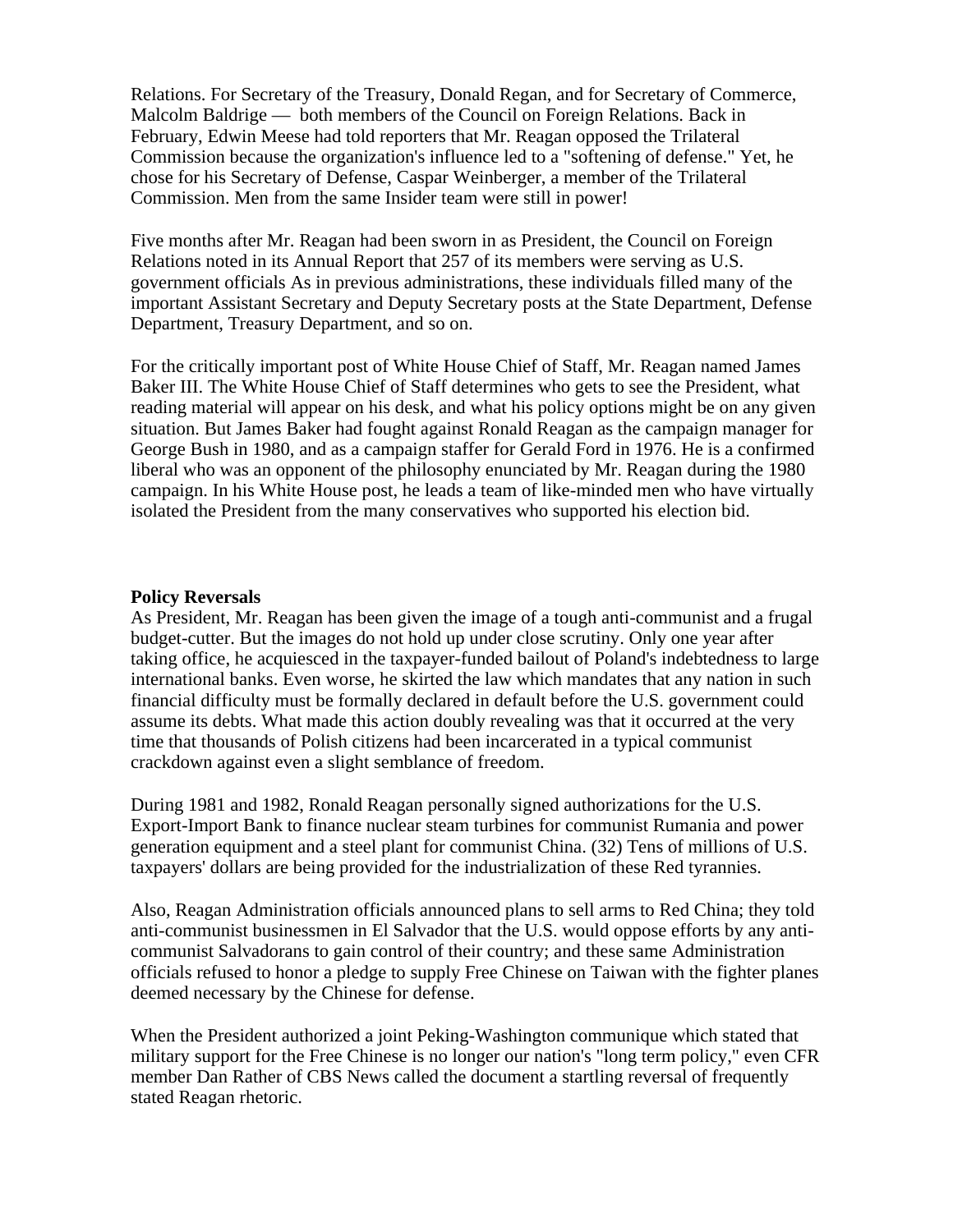On the domestic front, the record of reversals is just as dramatic. When Mr. Reagan campaigned against Jimmy Carter, he said he would cut two percent (\$13 billion) from the fiscal 1981 budget which he would inherit if elected.33 He did nothing about that budget. Instead, he went to work immediately on the budget for the following year.

On February 18, 1981, in one of his first speeches to the nation as President, he delivered his own budget proposals. In that address, he stated: "It is important to note that we are reducing the rate of increase in taxing and spending. We are not attempting to cut either spending or taxing to a level below that which we presently have." (Emphasis added.) Yet, America was inundated with propaganda which had practically everyone believing that the Reagan economic package contained a substantial reduction in federal spending. Supposed budget cuts were labelled "massive," "drastic," "historic," and "cruel." But simple arithmetic showed that what President Reagan proposed for fiscal 1982 was \$40 billion more spending than could be found in the 1981 budget. By the end of fiscal 1982, instead of being reduced as candidate Reagan had promised, that figure had grown to a \$70 billion increase over spending from 1981. And the deficit associated with it soared to \$110 billion.

But the Reagan reputation, which had been gained by his campaign oratory and by erroneous descriptions of his economic program, continued to delight conservatives and anger liberals. At a press conference one year later on March 31, 1982, a reporter asked the President to respond to the accusation that he cared little for the nation's poor. Part of his lengthy response included the following statement: "Maybe this is the time with all the talk that's going around to expose once and for all the fairy tale, the myth, that we somehow are, overall, cutting government spending.... We're not gutting the programs for the needy." He then heatedly boasted that federal spending for student loans, welfare, meals, rents, job training, and social security was higher than it had been under Jimmy Carter's last budget.

It was the Reagan-led conservative philosophy that won a decisive victory in the 1980 elections. Promises to get tough with the communists, to cut spending, to balance the budget, and to abolish the Departments of Education and Energy appealed to millions. But there has been no change in the government's direction. America continues to help communists and to harm our nation's anticommunist friends. Federal spending continues to grow, and deficits are skyrocketing. And the bureaucrats at the Departments of Education and Energy are still in place.

#### **More Reagan Duplicity**

At the halfway point of the Reagan four-year Presidential term, the Director of the Congressional Budget Office forecast budget deficits in the \$150 billion range for the Reagan-directed fiscal years 1982, 1984 and 1985.34 Others insisted that the deficits would be even higher. The largest deficit in the nation's history, prior to the Reagan Administration, was \$66 billion during the Ford years. Budget deficits, of course, translate into inflation, high interest rates, business slowdown, higher taxes, and unemployment. If federal spending were no more than federal revenue, if we had the benefit of a balanced budget in other words, some of these problems would be far less severe.

Shortly after he took office, Mr. Reagan twisted the arms of conservative senators and congressmen to get them to raise the ceiling on the national debt. Had he insisted on no further increases, the spiralling growth of government could have been checked. But instead, he used his influence to authorize more debt. Then he did the very same thing again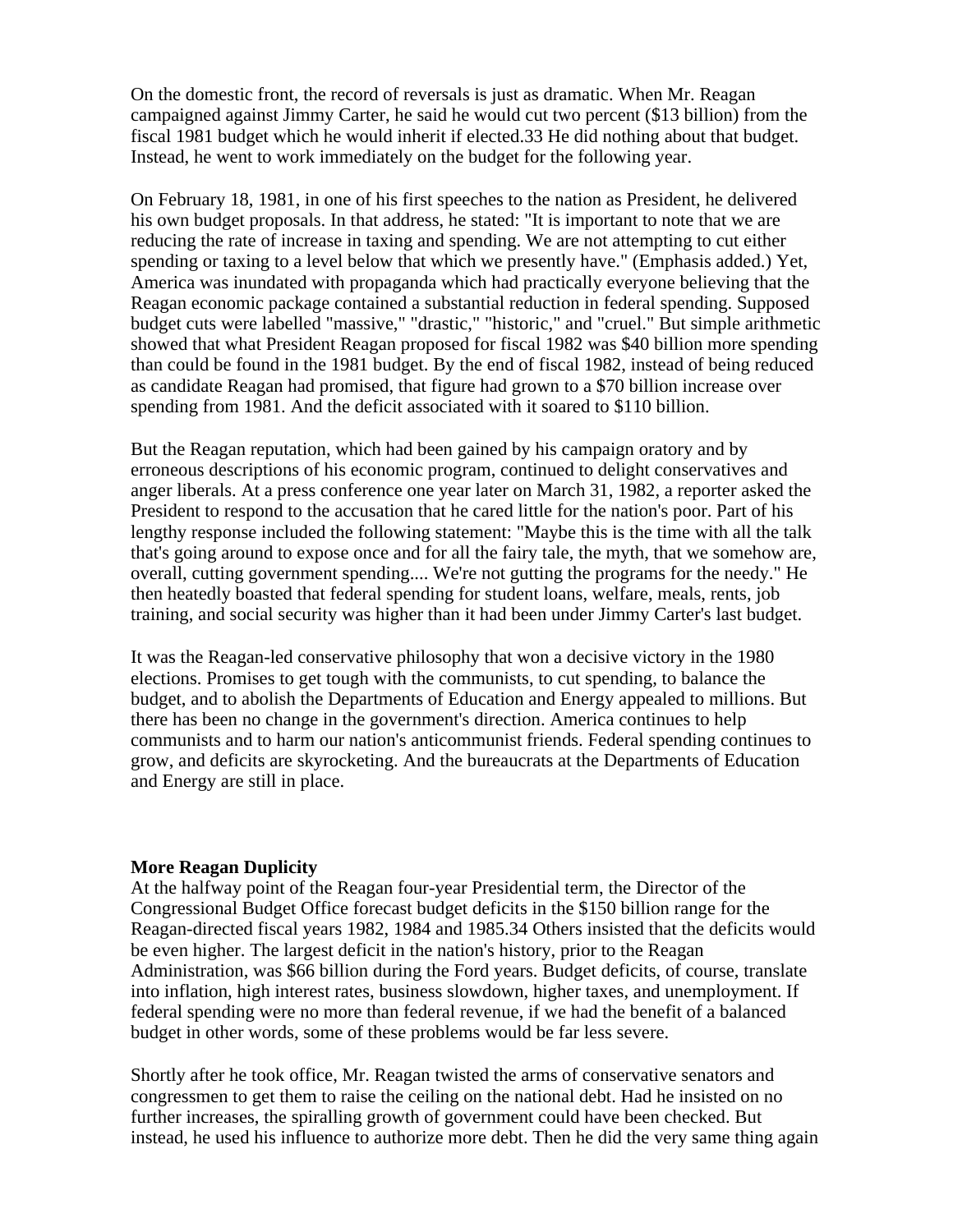eight months later, and again in 1982. As a result, interest on the debt alone grew to \$117 billion for fiscal 1982.

In his State of the Union address on January 26, 1982, President Reagan again appealed to conservative Americans when he stated:

Raising taxes won't balance the budget. It will encourage more government spending and less private investment. Raising taxes will slow economic growth, reduce production and destroy future jobs.... So, I will not ask you to try to balance the budget on the backs of the American taxpayers. I will seek no tax increases this year.

But, in August 1982, his actions again failed to parallel his rhetoric, and he used all the muscle he could muster to get Congress to pass the largest tax increase in our nation's history — \$227 billion over five years. Opponents of this huge tax increase were the principled conservatives who had supported his election bid. The President's allies on the tax increases included big spending liberals like Senator Edward Kennedy and Speaker of the House "Tip" O'Neill.

One result of the failure of the Reagan Administration to stand by the philosophy which brought the President to the White House is that conservatives everywhere have been blamed for the nation's woes. The congressional elections of 1982 amounted to a significant setback for the entire conservative movement. It seemed to many voters that the conservative program had been tried and found wanting. The truth is that the conservative program has yet to be tried. And the reason why it has not been tried is that the Insiders who surround Ronald Reagan are still in control.

The President himself supplied dramatic evidence of the existence of this control in comments he made about the \$5.5 billion increase in gasoline taxes he signed into law on January 5,1983.

At his press conference on September 28,1982, he was asked: "Knowing of your great distaste for taxes and tax increases, can you assure the American people now that you will flatly rule out any tax increases, revenue enhancers or specifically an increase in the gasoline tax?"

Mr. Reagan responded: "Unless there's a palace coup and I'm overtaken or overthrown, no, I don't see the necessity for that. I see the necessity for more economies, more reductions in government spending...."

Less than three months later, he was vigorously promoting that increase in the gasoline tax. Call it a "palace coup" or whatever, the chain of events certainly suggests that someone other than the President is in control.

## **CFR Lineage**

When CFR member Alexander Haig resigned as Secretary of State, CFR board member George P. Shultz was immediately named to replace him. During confirmation hearings, several senators and a number of political writers worried openly about what became known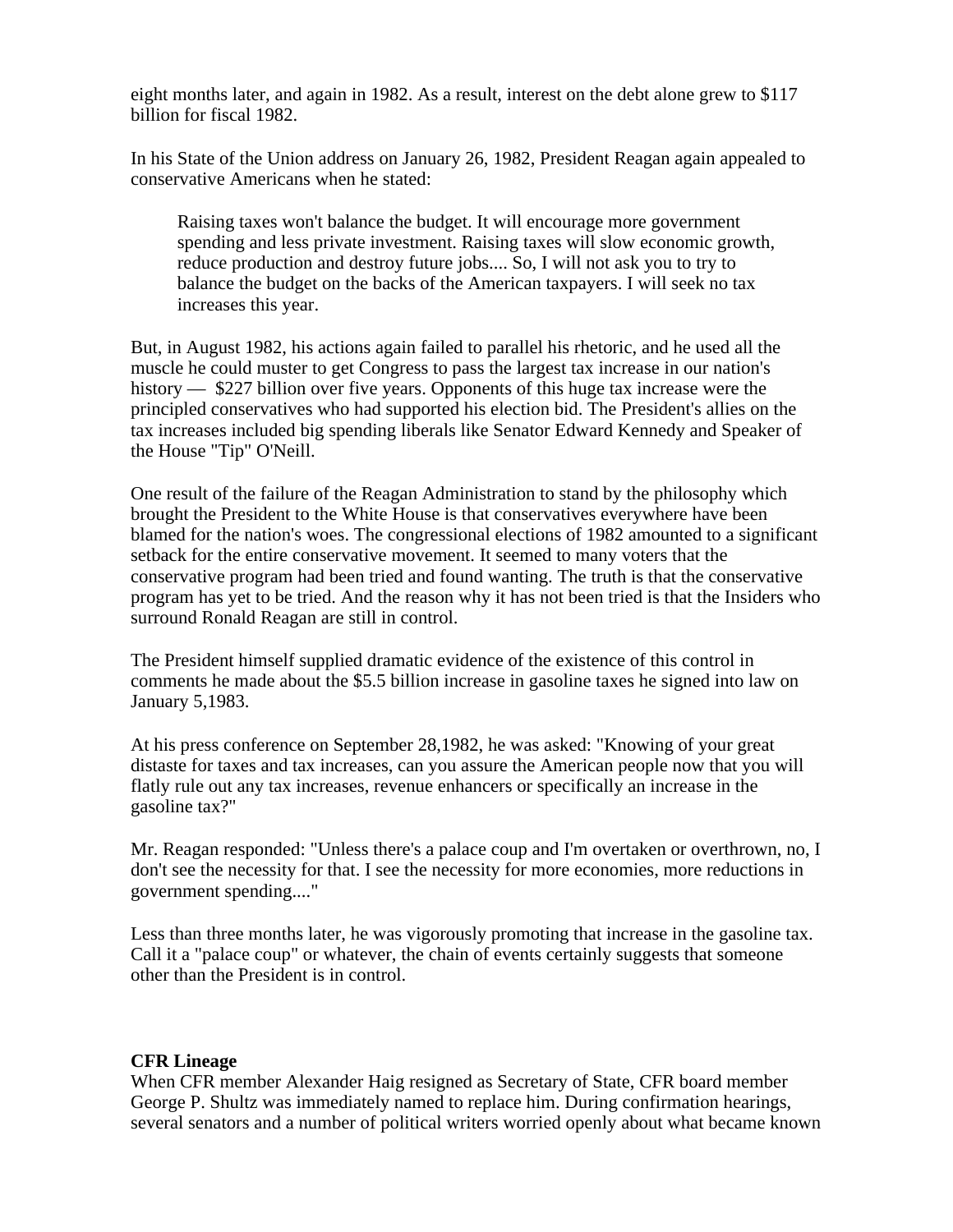as "the Bechtel Connection." It seemed almost sinister to them to have Mr. Shultz join another former Bechtel Corporation executive, Defense Secretary Caspar Weinberger, in the Reagan Cabinet's inner circle. But the senators and the supposedly hard-nosed, prying reporters were assured that there was no cause for alarm, and the matter died.

If a common corporate lineage of these two cabinet officials stirs concern, however, why is there no concern whatsoever over the fact that both are current members of the Council on Foreign Relations? And why not even a bare mention of the fact that Mr. Shultz would be the tenth Secretary of State in a row to hold CFR membership before or immediately after his tenure?

That the CFR owns the State Department can hardly be denied. But it can be ignored, which is precisely what has been going on in America for decades. The result? Most Americans remain totally unaware that the same powerful Insiders still control our government.

The Council on Foreign Relations rarely receives any press coverage. When confronted by adversaries, spokesmen for the organization repeatedly insist that it is merely a glorified study group which takes no positions and has no stated policy on foreign or domestic affairs. Rather, they insist, the CFR merely offers the diverse thinking given by important students of world affairs.

Yet, in an unusually frank article about the Council appearing in the New York Times for October 30, 1982, author Richard Bernstein obviously reflected the attitude of the CFR executives with whom he had spoken when he wrote: "It [the Council] numbers among its achievements much of the country's post World War II planning, the basic ideas for reconciliation with China and the framework for an end to military involvement in Indochina." (35)

If an organization takes no positions and has no stated policies, how can it list as "achievements" the shaping of some of our government's most important decisions over the past forty years? And what "achievements" these have been!

Post World War II planning has seen the United States descend from undisputed world leadership and the admiration of virtually all nations to being militarily threatened by the USSR and being despised by almost everyone else. Post World War II planning, for which the CFR claims credit, has seen the United States bumble its way from a defeat here to a setback there to an error in judgment somewhere else, while freedom has retreated everywhere and the world increasingly falls under communist control.

Reconciliation with China, rather than being an achievement, puts our nation in bed with the world's most brutal tyranny and is making us adversaries of the friendly, productive, free and honorable Chinese on Taiwan.

Nor is the disgraceful conclusion to our military involvement in Indochina anything of which to be proud. The end saw three nations — Laos, Cambodia and South Vietnam fall to typically brutal communist tyranny. The toll in human slaughter which had followed in the wake of our nation's pullout from Southeast Asia is indescribable. And those who said that these nations would not fall like dominoes are now strangely silent.

It is highly significant to see this corroboration of our long-held belief that the CFR helps to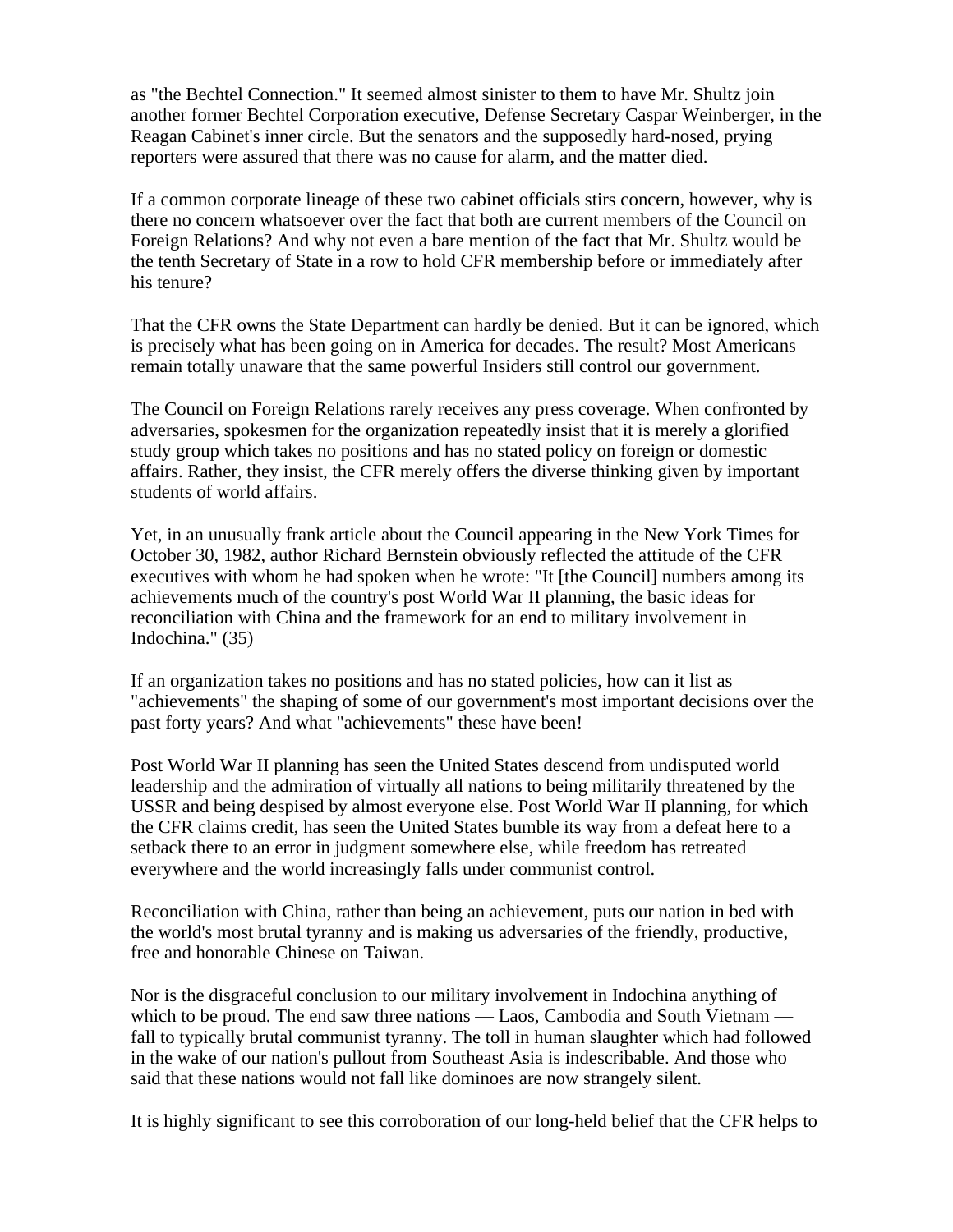shape our nation's policies. The policies noted in Bernstein's New York Times article have produced communist victories in every case. It is, therefore, even more significant to have this admission of the remarkable dovetailing of CFR and communist goals.

## **Double Jeopardy Elitism**

The Trilateral Commission also attempts to convey the impression that it exists simply as a high-level discussion group which merely fosters economic and political cooperation. In 1982, the Commission released *East-West Trade At A Crossroads* which it quickly claimed contained only the views of its authors. (36)

This study recommends an increase in the trade with communist nations that fuels their military capabilities. Even after noting that the communist bloc nations are already heavily in debt to the West, and that previous trade had "produced no significant change in the foreign policy of the Soviet Union," the study also recommends supplying even more credit to stimulate greater trade. That credit, of course, is to be supplied by America's taxpayers. Nor is this any departure from previously held positions published by the Commission, or enunciated by its members.

What is most significant is that the recommendations given by this Trilateral Commission report are wholly in tune with the policies both of the U.S. government and the governments of the communist bloc nations. The American people *do* supply the communist nations with equipment, technology and credit, even while communist troops crush Poland and ravage Afghanistan, and while Soviet missiles are menacing the United States. What this Trilateral Commission publication recommends is no less consistent with Soviet desires than have been the so-called achievements of the Council on Foreign Relations.

The Insiders of the Council on Foreign Relations and the newer Trilateral Commission have been controlling U.S. policy for decades. Unfortunately, these same individuals are still running things, despite the fact that the nomination and election of Ronald Reagan can be substantially attributed to a growing national revulsion at years of Insider control of this nation.

## **The Reagan Enigma**

How then can one explain Ronald Reagan, the man on whom so many Americans placed such great hope? All we can say is that there are several theories to choose from, all of which fall in the realm of speculation.

One theory holds that he is a good man with fine instincts and excellent intentions, but is such a hater of confrontation that he has effectively been steamrolled by the nonconservatives who surround him.

Another theory holds that he was never a real conservative in the first place, but i8 a very capable orator who can read a good speech and produce a convincing image. The United Republicans of California published such a view in 1975, after having experienced all of the years that Ronald Reagan governed their state.(37)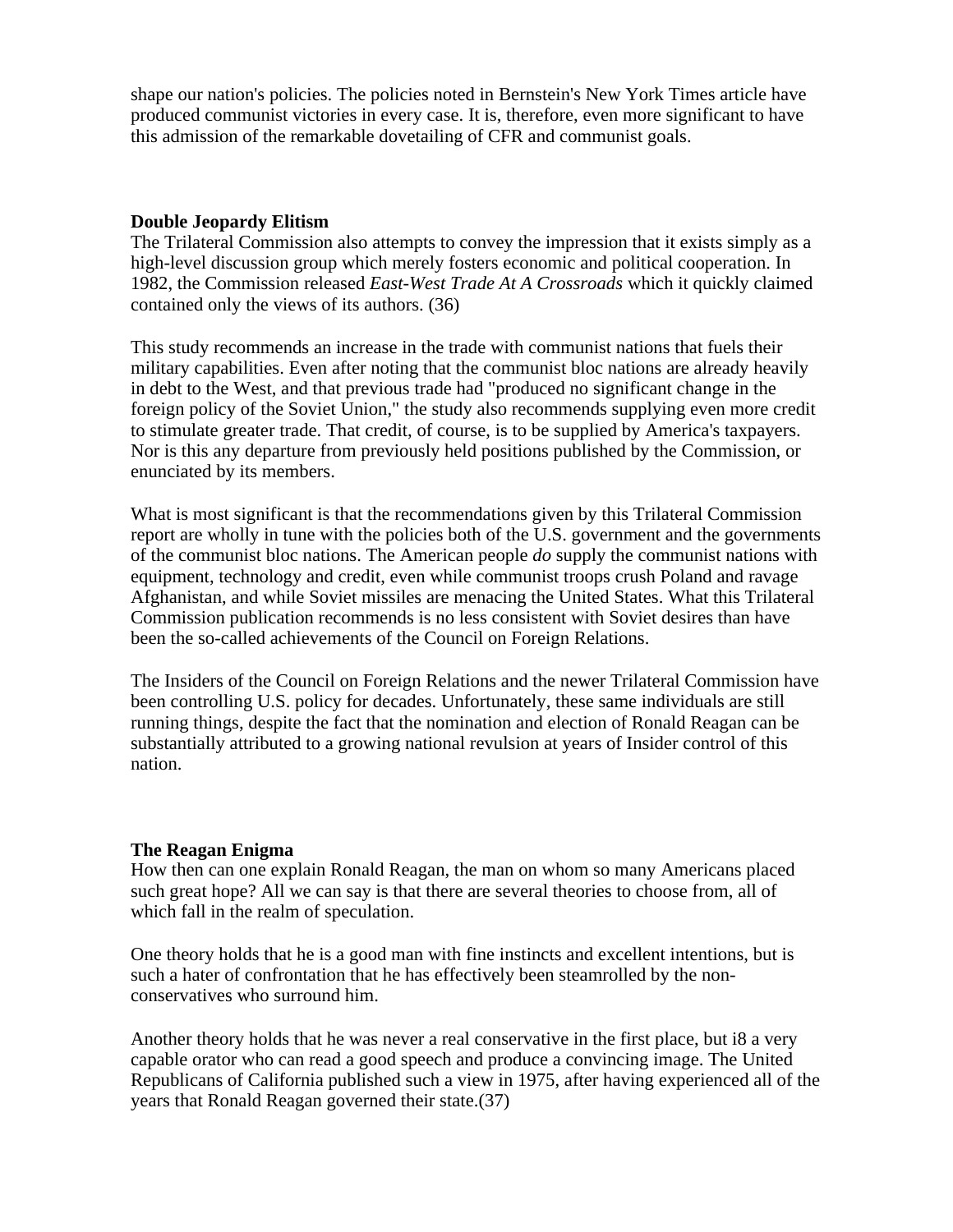One individual who shares the view that Mr. Reagan's political effect has never been conservative is Thomas Gale Moore of Stanford University's Hoover Institution. In a syndicated column appearing in May 1981, (38) he discussed the much-publicized Reagan plans to cut spending and reduce bureaucratic regulation. But Mr. Moore then cautioned:

Skeptics find President Reagan's record as governor, often alluded to during the campaign, far from reassuring, especially since he used much the same rhetoric during his gubernatorial campaigns as appeared later during his campaign for the presidency.

While in Sacramento, he converted the state income tax into one of the most progressive in the nation, introduced withholding taxes, raised sales taxes, and sharply increased taxes on business.

While he was in office, California government expenditures increased faster than was typical of other states. Notwithstanding his campaign rhetoric, welfare expenditures alone escalated 61 percent in real terms during his two terms as governor.

That is hardly a record that should merit the label "conservative."

A third theory would excuse the President by holding that government is out of control in the fiscal sense, and that previously arranged international entanglements are so binding that not even a President can reverse runaway spending or call a halt to the increasingly obvious pro-communist stance taken by Washington. Happily, there are not too many who believe that this theory has any validity.

Finally, another theory, which is not inconsistent with certain aspects of the first two given above, is that, while Ronald Reagan is indeed the President, he is not the boss. Nor have a number of his predecessors really been in charge. Instead, the Insiders who really run America select a man whom they then permit to occupy the White House. But it is they who still run the government through like-minded individuals with whom they surround the President.

When Ronald Reagan announced that CFR member Donald Regan was to be his Secretary of the Treasury, an aide pointed out that Mr. Regan had donated \$1,000, the maximum personal contribution allowed by law, to Jimmy Carter's reelection campaign. And that, in 1980, Donald Regan had also contributed to and raised money for left-wing congressmen who were engaged in tight races with conservative, Reagan-backed challengers. When an aide asked then President-elect Reagan why he would choose a man with such a background, Mr. Reagan is reported to have said: "Why didn't anyone tell me?" (39)

Why indeed did Ronald Reagan place Donald Regan in his cabinet? We suggest that he did not make the selection, but that the Insiders made it and have made many others, and that such a practice has been the rule rather than the exception for years.

In late 1960, when John Kennedy formed his cabinet, his selections included Robert McNamara for Secretary of Defense. At a gathering prior to their taking office, Mr. Kennedy had to be introduced to Mr. McNamara. Could he logically have picked a man to be Secretary of Defense whom he had never met? Or. is it not more reasonable to assume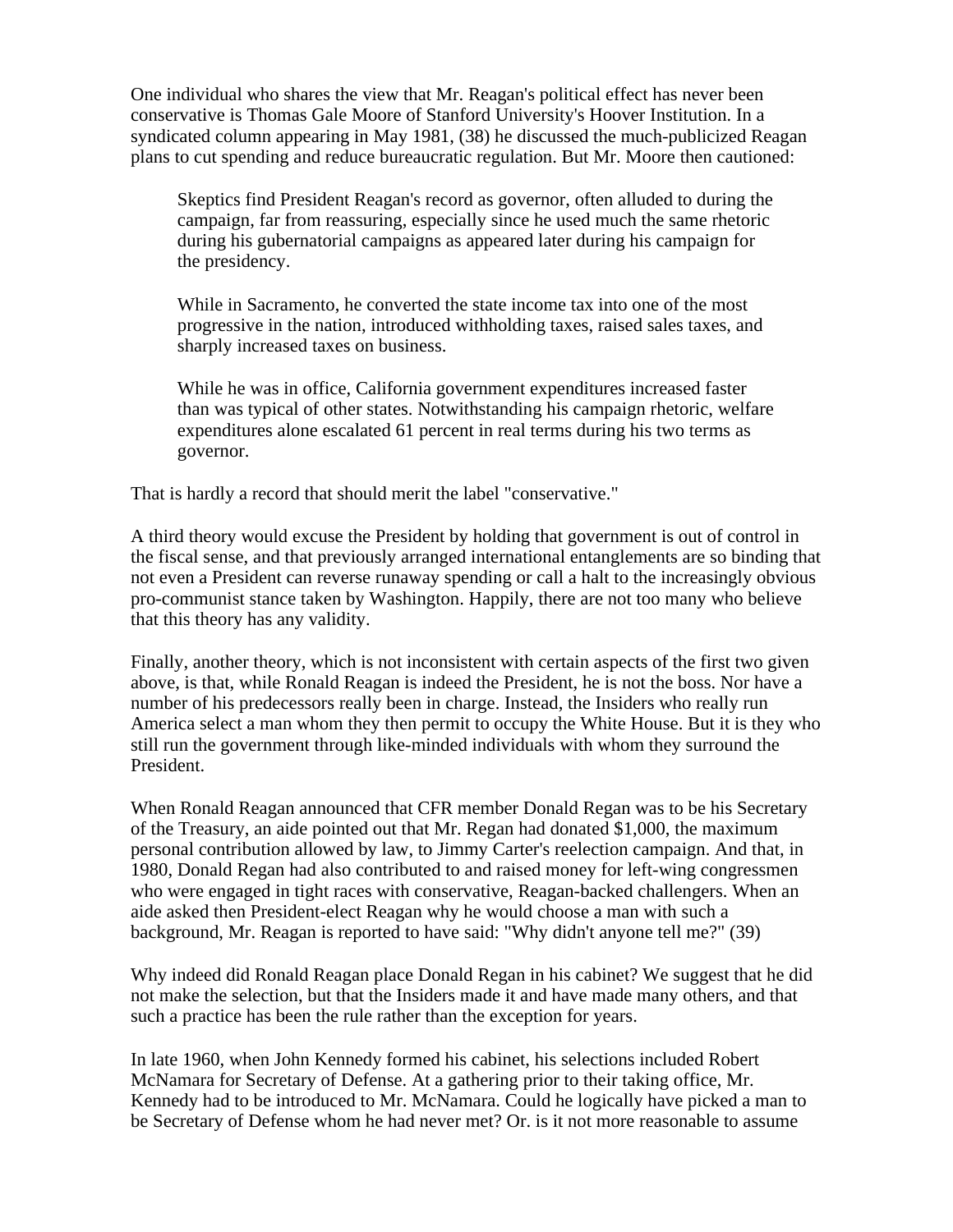that the selection had been made for him? As Secretary of Defense, Robert McNamara did a great deal to destroy our nation's then-unchallenged military advantage.

*Time* magazine reported that Richard Nixon selected Henry Kissinger for the White House post of Director of National Security based on having once met him at a cocktail party, and having read one of his books. Yet, CFR member Henry Kissinger was widely reported to have wept publicly when his patron Nelson Rockefeller lost the 1968 Republican nomination to Richard Nixon. Did Nixon choose Kissinger? Or, were the reports in U.S. News & World Report and elsewhere correct when they openly stated the Rockefellers placed Kissinger in the Nixon Administration's inner circle?

## **Routing the Insiders**

There is, of course, nothing wrong with any President relying on the advice of others in selecting his top assistants. What is vitally important is whose advice is being followed, what type of individuals are named to the positions, and what they do with the power given to them.

It is our view, as we implied earlier, that a tightly knit and very powerful group has run America far more than has any recent President. Its effect on our nation has been horrible. We call this group *The Insiders* and we dare to label their activity a conspiracy — a conspiracy that must be exposed and routed if the disastrous national policies of the past several decades are to be reversed.

The route that must be followed in order to accomplish this reversal must begin by placing the mass of evidence about this conspiracy before the American people. A well-informed public will then work to see that it is represented by men and women at the congressional level who will not be intimidated or corrupted by Insider influence in government, the press, the academic world, the big labor unions, or anywhere else. The Insiders may indeed have working control of the presidency and the mechanisms for choosing a president, but their clout at the congressional and senatorial levels is a great deal less and exists largely through bluff. In time, a sufficiently aware public can even break the Insiders' grip on the White House itself.

Will America continue on a path which amounts to fiscal suicide? Will our government continue to build and support communism everywhere, while it works simultaneously to destroy the few remaining anti-communist nations? The John Birch Society wants to put an end to Insider control of the policies of this nation. If we are to succeed, the active help of many more Americans is needed in a massive educational crusade. Whether or not you decide to help will count heavily toward whether the future for this nation will be enslavement or freedom.

The Insiders are hoping that you will do nothing. But true Americans everywhere are asking for and counting on your help. The best kind of help you can give is active support for and membership in the John Birch Society.

---------------------------------------------------------------------------

## **Footnotes**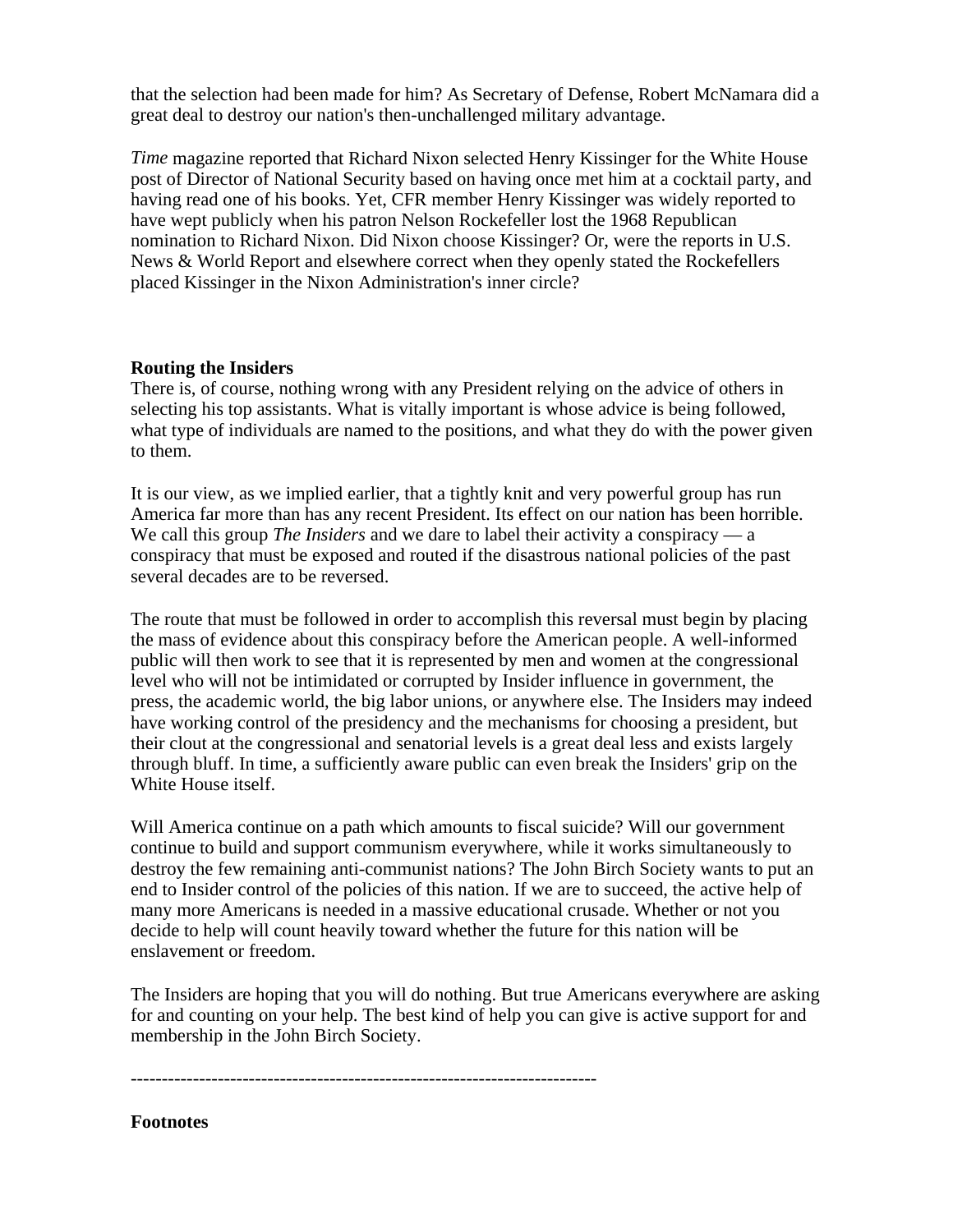26. "Reagan Steps Up Attack on Carter's Foreign Policy," New York Times, February 8, 1980.

27. "The Reshaping of the World Economy," an address by Acting Secretary of State William J. Casey at Adelphi University, March 3,1974.

28. "The Strange Tale of How Ronald Reagan Sold 0ut to the Trilateralist-tinged Republican Establishment," Kevin Phillips, Los Angeles Herald-Examiner, August 4, 1980.

29. Newsweek, March 24, 1980.

30. W Magazine, September 26, 1980.

31. "A Day With Reagan," James Reston, New York Times, October 27,1980; also, New York Times, October 21, 1980.

32. Federal Register, May 29, 1981, Page 28833; Federal Register, September 9, 1982, Page 39655.

33. Televised address of October 24,1980.

34. The Review Of The News, August 11,1982.

35. "An Elite Group On U.S. Policy Is Diversifying," Richard Bernstein, New York Times, October 30, 1982.

36. East-West Trade At A Crossroads, Robert V. Roosa, Armin Gutowski, and Michaya Matsukawa, Trilateral Commission, 1982.

37. Oppose Candidacy of Reagan, United Republicans of California, San Gabriel, California, May 4, 1975. The UROC Resolution said of Ronald Reagan that his "deeds have served the liberals"; he "doubled the State Budget and raised taxes"; he "promoted regional government contrary to his expressed philosophy of local government"; and he "betrayed conservative principles in the areas of property rights, income tax withholding, gun control, medicine, mental health, welfare reform, crime control, etc." 38.

38. "Did Liberal Hearts Beat Under GOP Conservative Clothing?" Thomas Gale Moore, Boston Herald-American, May 12, 1981. Mr. Moore also showed that, after World War II, government always grew at a faster pace while Republicans occupied the White House (Eisenhower, Nixon and Ford) than it grew while Democrats held the Presidency (Truman, Kennedy and Johnson). He wrote, "In fact, the evidence suggests that a voter who wants a liberal policy should vote Republican; if he yearns for a conservative policy, he should cast his ballot for a Democrat."

39. Regan At Treasury, Gary Allen, American Opinion, February, 1981.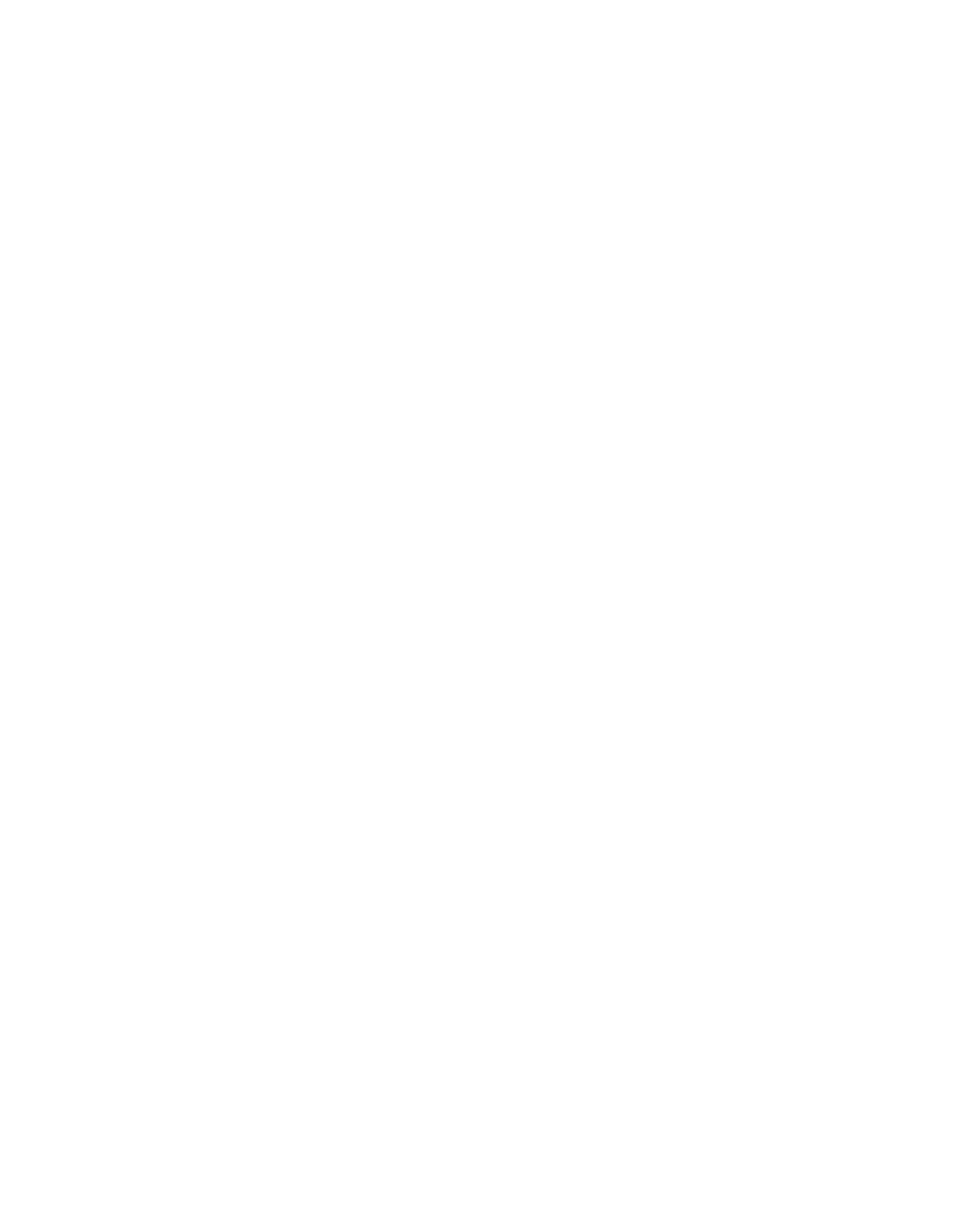The grip on the reins of the U.S. government possessed by the Insiders grew dramatically when George Bush entered the White House. Far from being an opponent of the powerful few who dictate America's policies, Mr. Bush is a long-standing member of the Insider clique, sometimes known simply as "the Establishment."

Staff reporter Sidney Blumenthal could write in the February 10, 1988 issue of the Insiderled Washington Post: "George Bush, in fact, has been a dues-paying member of the Establishment, if it is succinctly defined as the Council on Foreign Relations and the Trilateral Commission." In his article, Blumenthal noted that Mr. Bush severed his formal ties with both organizations in 1979. But the Post reporter sought comments about Mr. Bush's twin resignations from David Rockefeller, the powerful Insider who had been chairman of both organizations when the future President began his quest for the White House. Mr. Rockefeller told Blumenthal in 1988:

Bush has the knowledge and has the background and has had the posts. If he were President, he would be in a better position than anyone else to pull together the people in the country who believe that we are in fact living in one world and have to act that way.... I don't know what I would have done [about certain criticism for holding memberships in both the CFR and the TC]. I don't think he really accomplished what he hoped. It was still used against him. He has since spoken to the Council and the Trilateral and has been fully supportive of their activities. Even though he has resigned, he hasn't walked away from them.

Clearly, George Bush may have resigned formal memberships in the CFR and TC in 1979, but his heart was still with both organizations. On March 29,1981, only nine weeks after he took the oath of office as Vice President, he addressed a Trilateral Commission meeting held in Washington. The next day was to have been the occasion of a meeting of Trilateral officials with President Reagan in the Oval Office. But it had to be canceled because of John Hinckley's attempt on the President's life that very morning. (40)

Early in the 1980 campaign, Mr. Bush distributed a statement about his affiliation with the Trilateral Commission. Given on "George Bush For President" stationery, it said: "I personally severed my association with the Trilateral Commission as well as with many other groups I had been involved with because I didn't have time to attend the endless conferences." Once an elected Vice President, however, he managed to find enough time even to deliver a speech at one of those "endless" Trilateral conferences.

## **The Bush Path to the White House**

There wasn't much doubt that George Bush would receive the Republican nomination for President in 1988. For eight years, he had dutifully followed the lead set by President Ronald Reagan and all of the CFR-member appointees dominating that administration. How many CFR members were part of the Reagan-Bush team? CFR Annual Reports for 1981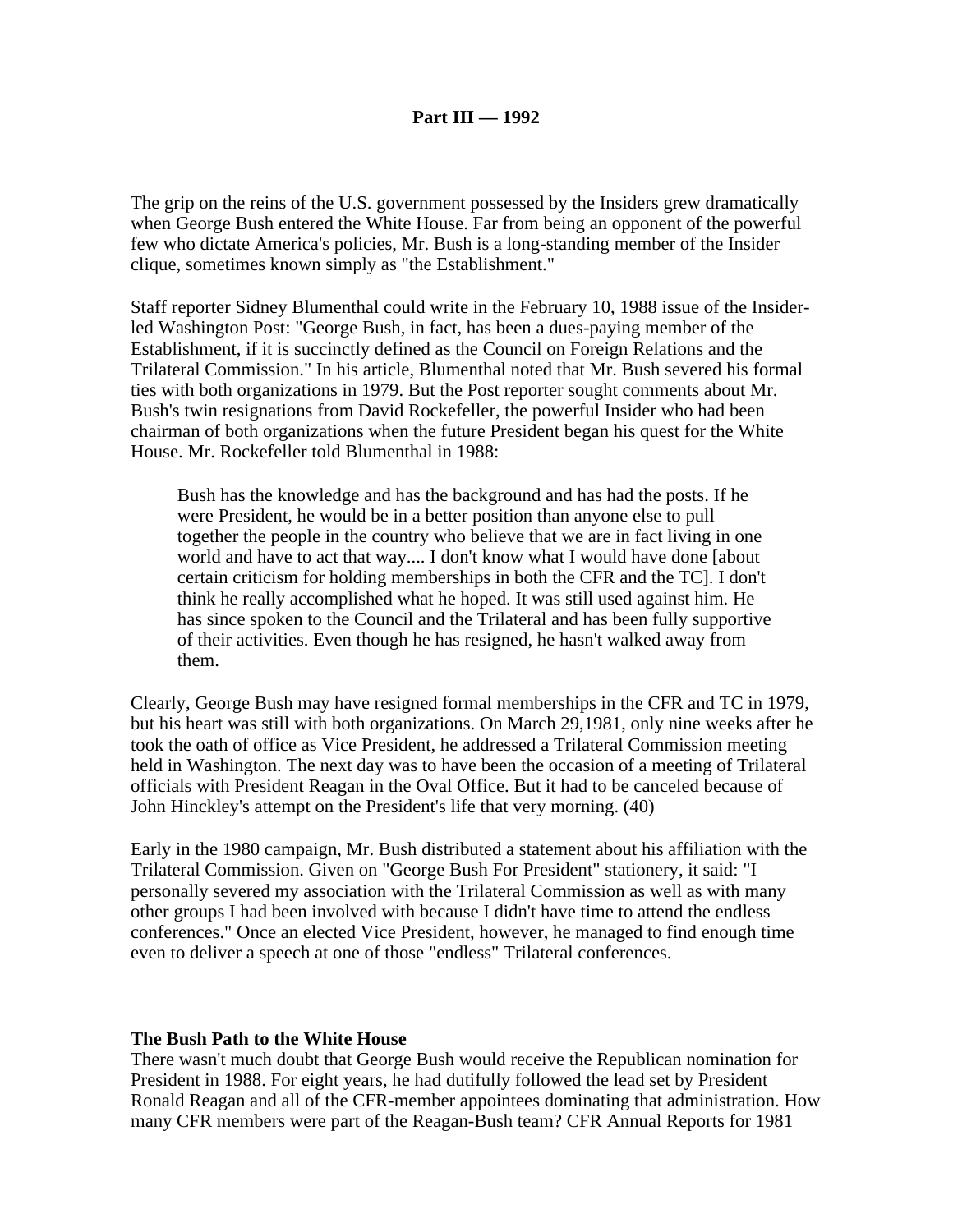and 1988 show that in the early months of the Reagan Presidency, 257 CFR members held posts as U.S. government officials. By mid-1988, however, the number had risen to 313. Ronald Reagan was ultimately responsible for this growing CFR dominance, but George Bush was surely not complaining about it.

As Vice Presidents are expected to do, Mr. Bush stayed out of the limelight. He spent those years representing the United States at scores of foreign funerals, making appearances at Republican fundraising events, sitting behind Mr. Reagan in full view of the television cameras during each of the State of the Union addresses, and nodding in approval at whatever the President was saying or doing. It wasn't difficult for him because, even though Mr. Reagan had at times uttered some conservative sounding sentiments and seemed like an opponent of the Insider Establishment, the President's actions were very much in keeping with the agenda of the Insiders. The Reagan performance rarely matched the Reagan rhetoric, and it continuously indicated that the President didn't really mean what he was saying.

Good Republican soldier George Bush was even willing to suppress his stinging characterization of candidate Reagan's 1980 economic plans as "voodoo economics." The Reagan program called for increased defense spending and decreased taxation, all of which the former California governor claimed could be accomplished while still producing a balanced budget.

Spend more, take in less, and balance the budget? While George Bush was still contesting for the 1980 Republican nomination, he was on the attack. and his choice of the word "voodoo" to describe the Reagan plan was both reasonable and colorful. When the economic reality dawned (the \$110 billion deficit for fiscal 1982, the first full year of the Reagan Administration, was the highest in U.S. history), one wag suggested that Reaganomics was giving voodoo a bad name. But, as a stalwart Insider even more than as a member of the Reagan team, George Bush dutifully bit his tongue and supported the piling up of huge deficits for the next generation to shoulder — even as they grew larger and more threatening. How bad did it get? The average annual deficit for the eight years of the Reagan Administration exceeded \$200 billion. If the vaunted "Reagan revolution" had promised anything, it had promised fiscal responsibility. Yet, the Insiders whom Mr. Reagan placed in charge gave the nation exactly the opposite.

The fiscal profligacy was there for anyone to see. When the Republicans took office in January 1981, the accumulated national debt amassed over the 200-year history of the United States stood at \$935 billion. Then, on September 30, 1988 (four months before the end of the Reagan Presidency and the end of the last full fiscal year of the Reagan era), that debt had just about tripled and stood at \$2,572 billion.

During those eight years, the United States went from being the world's largest creditor nation to becoming its largest debtor. No more could we scoff at Mexico, Argentina or Brazil. We were in worse shape. The future of the American people and their nation was being mortgaged by the Insiders running the Reagan-Bush team, but George Bush's political future dictated that he keep quiet about it. And the Insider-dominated media, that should have repeatedly reminded him of his "voodoo" remark, ignored the plunge into debt and gave the impression that there wasn't anything anyone could or should do about

it. Why this conspiracy of silence? Because deficits leading to socialist control of the American people were exactly what the Insiders wanted. Because no one knew this better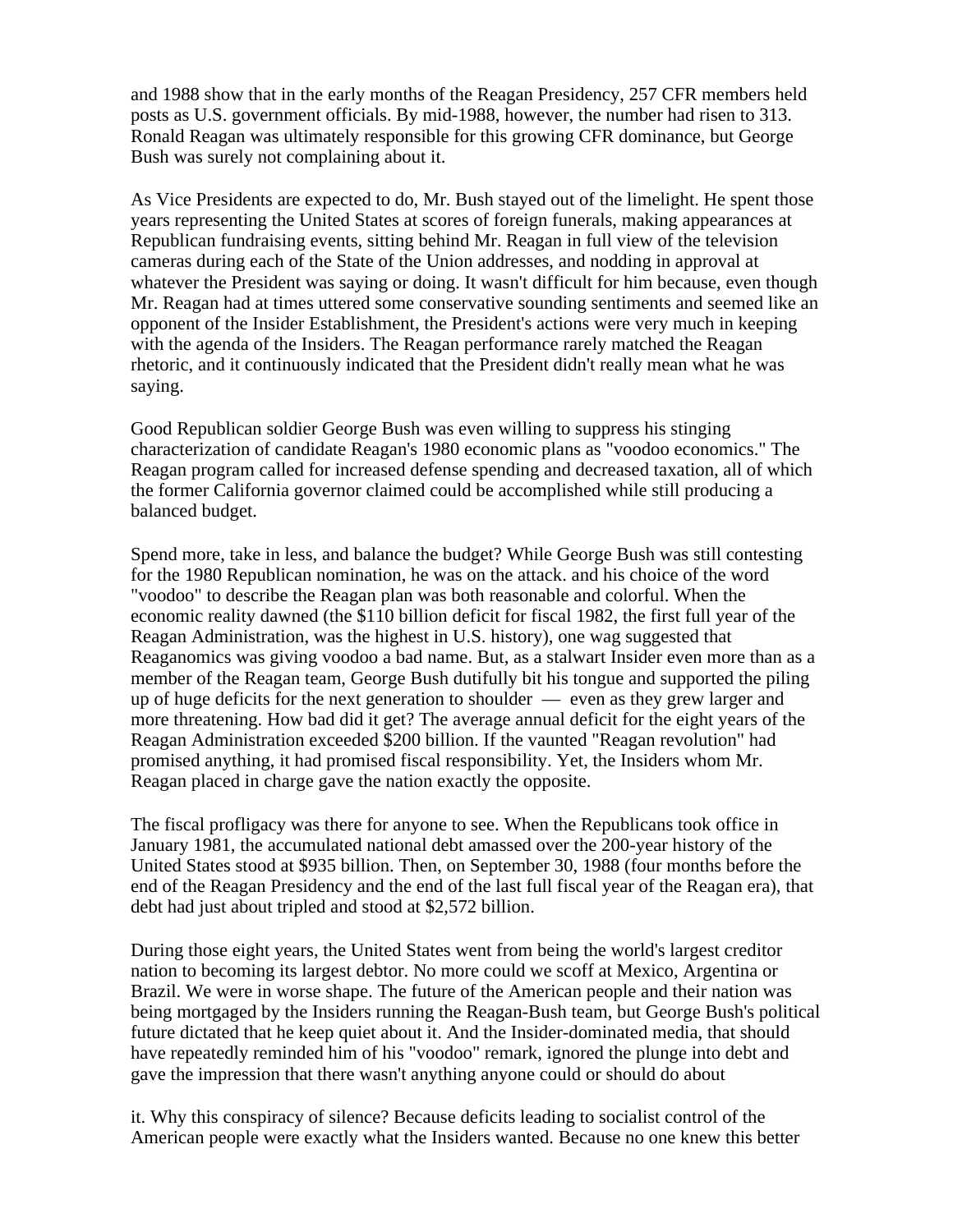than the Vice President whose ties to the Insiders were both numerous and unbroken. And because the media itself was Insider dominated.

#### **The Loaded Resumé**

There has never been a Presidential candidate who could produce a more impressive and a more Insider-connected-resume than the one George Bush offered in 1988. He had served virtually everywhere. Other than his two terms as a Republican congressman from Houston, however, he'd been appointed by Insiders to every position he ever held. With connections orchestrated early in his career by his father, Prescott Bush, a Wall Street international banking Insider who served as a liberal Republican senator from Connecticut during the 1950s, George had access to many of the "right" people.

And he had other early connections too, such as his membership in the very prestigious yet downright spooky Skull & Bones Society at Yale. According to a 1977 article in Esquire magazine, this little-known Society forces its members to participate in arcane rituals, maintain deep secrecy, and swear unswerving loyalty to the organization itself. (41) Each year at Yale, fifteen seniors are welcomed into the group. The Skull & Bones roster lists some extremely prominent and influential Americans, many of whom are distinguished for having been lifelong internationalists. These include W. Averell Harriman, Henry Stimson, Henry Luce, McGeorge Bundy, William Bundy, Winston Lord, and Robert Lovett.

Questions to members about what goes on within Skull & Bones always go unanswered, inviting the charge that something is indeed being hidden. The late Gary Allen [Gary Allen wrote the landmark book: None Dare Call it Conspiracy] believed the group to be a "recruiting ground for the international banking clique, the CIA, and politics." It is hardly surprising that Mr. Bush chose Supreme Court Justice Potter Stewart to administer his oath of office as Vice President in January 1981. A 1937 graduate of Yale, Justice Stewart was himself a Skull & Bones member. A presidential candidate's membership in a secret society such as Skull & Bones ought to evoke numerous questions from the mass media and the public. But because the group is so little known, there is virtually no controversy about it or about the President's affiliation with it.

In 1970, George Bush was soundly defeated in his bid for a U.S. Senate seat from Texas. Council on Foreign Relations veteran Richard Nixon rescued him from potential obscurity by naming him U.S. Ambassador to the United Nations. The new appointee began his duties by recommending the seating of Red China alongside Nationalist China. When the UN voted to seat only the Communist Chinese, and their delegate used his maiden speech to condemn the United States, Mr. Bush expressed mere "disappointment."

A better man would have walked out of that nest of anti-American tyrants, which is exactly the response Mr. Bush once advocated. In 1964, he declared: "If Red China should be admitted to the UN, then the UN is hopeless and we should withdraw." (42) Rhetoric is one thing and, as this statement and what followed surely proves, performance is frequently quite the opposite. What is also true is that a better person than the man sitting in that UN post would never have accepted appointment to it in the first place.

How seriously our nation was hated at the UN could be gauged by the spectacle of delegates actually dancing in the aisles when the General Assembly ousted Free China, gave China's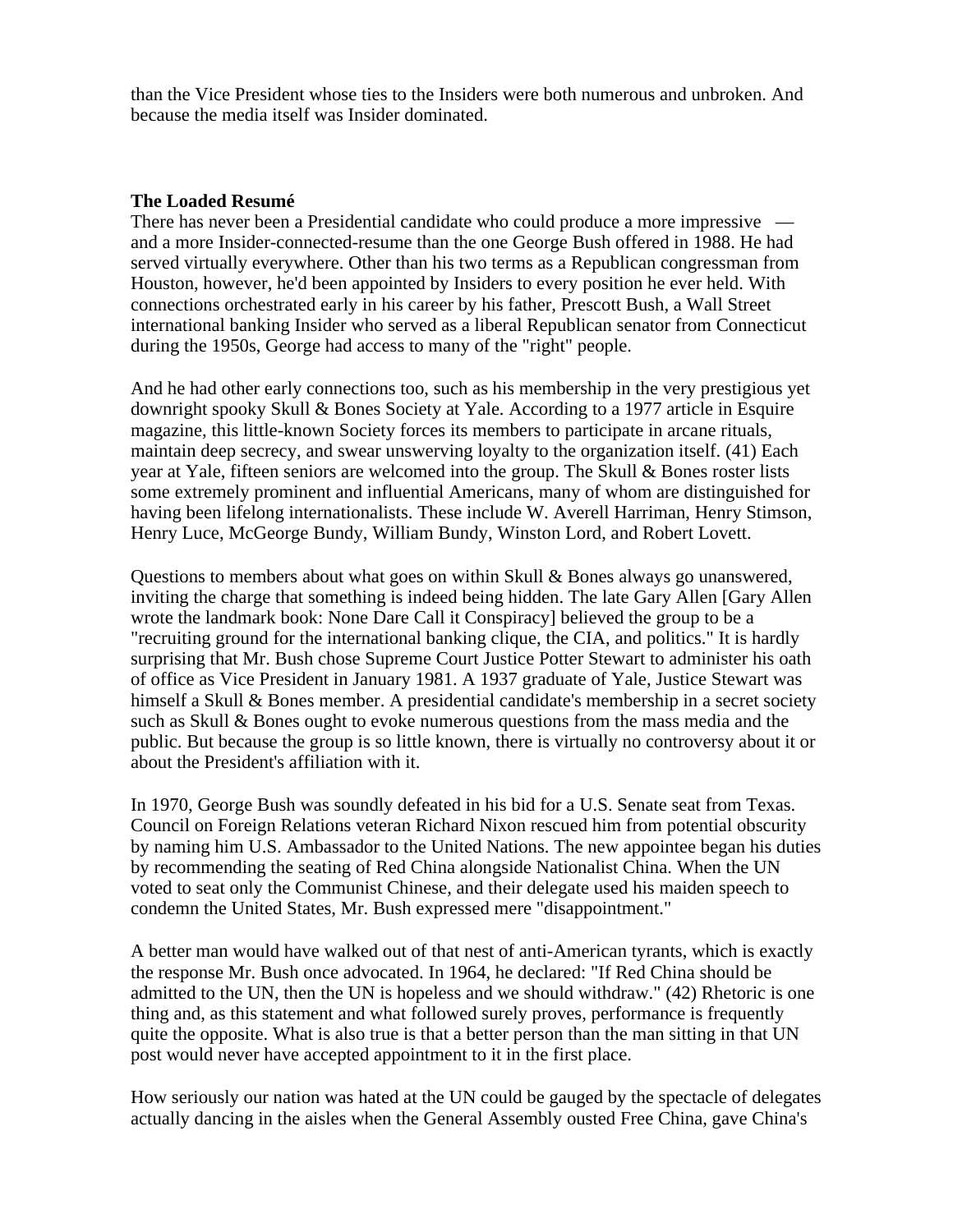seat to the communist regime and delivered an intentional insult to the United States. Ambassador Bush responded meekly and then proceeded to welcome the emissary of the Peking tyranny to the Security Council seat from which the anticommunist Chinese had just been expelled.

He then found no difficulty supporting Mr. Nixon's growing friendship with Peking's murderous tyrants, and he helped to make the grovelling 1972 Nixon pilgrimage to the land of Mao Tse-tung and Chou En Lai a much-needed source of legitimacy for the Red Chinese regime. During that highly publicized visit, President Nixon's formal banquet toast to Chairman Mao and Premier Chou included his revealing assurance that their history-making meeting was taking place because of "the hope that each of us has to build a new world order." (43) The use of the phrase was unsettling to Americans who knew that Insiders had been employing it for generations. But it didn't upset George Bush. And claims in 1991 by the White House that Mr. Bush and National Security Advisor Scowcroft had dreamed it up themselves during a boat ride off Kennebunkport in August 1990 were bald-faced lies. (44)

After Red China had been completely accepted at the United Nations, and after the future President had spent a considerable amount of his time trying to repair the UN's sagging reputation with the American people, George Bush abandoned the UN post in early 1973 to accept "election" as National Chairman of the Republican Party. (This was essentially another appointment even though party regulars went through the formality of electing him.) Almost immediately he found himself embroiled in the Watergate travails of his good friend Richard Nixon. He managed to survive that curious episode in American history although Nixon did not.

Then, given his choice of posts by President Gerald Ford, whose Administration was in the hands of such highly placed Insiders as Henry Kissinger, Mr. Bush opted in October 1974 to lead the U.S. Liaison Office in Peking. The Senate Internal Security Subcommittee's 1971 report entitled Human Cost of Communism in China (45) had detailed the systematic liquidation of tens of millions of Chinese by the forces controlled by Mao and Chou. Mass murder and other forms of inhuman treatment of the Chinese and Tibetan peoples were still going on. But none of that deterred Mr. Bush from doing what he could to provide the murderers with much-needed legitimacy. It was Insider policy to bring Mainland China into the community of nations,

President Ford then enabled Mr. Bush to add another item to his resume by appointing him Director of the Central Intelligence Agency in December 1975. He lasted only a year at CIA because his newest patron, Gerald Ford, lost to Jimmy Carter in the 1976 Presidential race.

The final entry in the Bush resume, of course, focussed on his eight years as Vice President under Ronald Reagan. All in all, a stunningly impressive listing of credentials: two terms in Congress; Ambassador to the UN; Chairman of the Republican Party; chief of the U.S. Liaison office in Peking; CIA Director; and Vice President of the United States. These were his open credentials, the ones George Bush wanted everyone to be aware of.

## **Insider Credentials**

But George Bush had other credentials that he kept quiet-although he wanted them known within Insider circles. He had accepted membership in the Council on Foreign Relations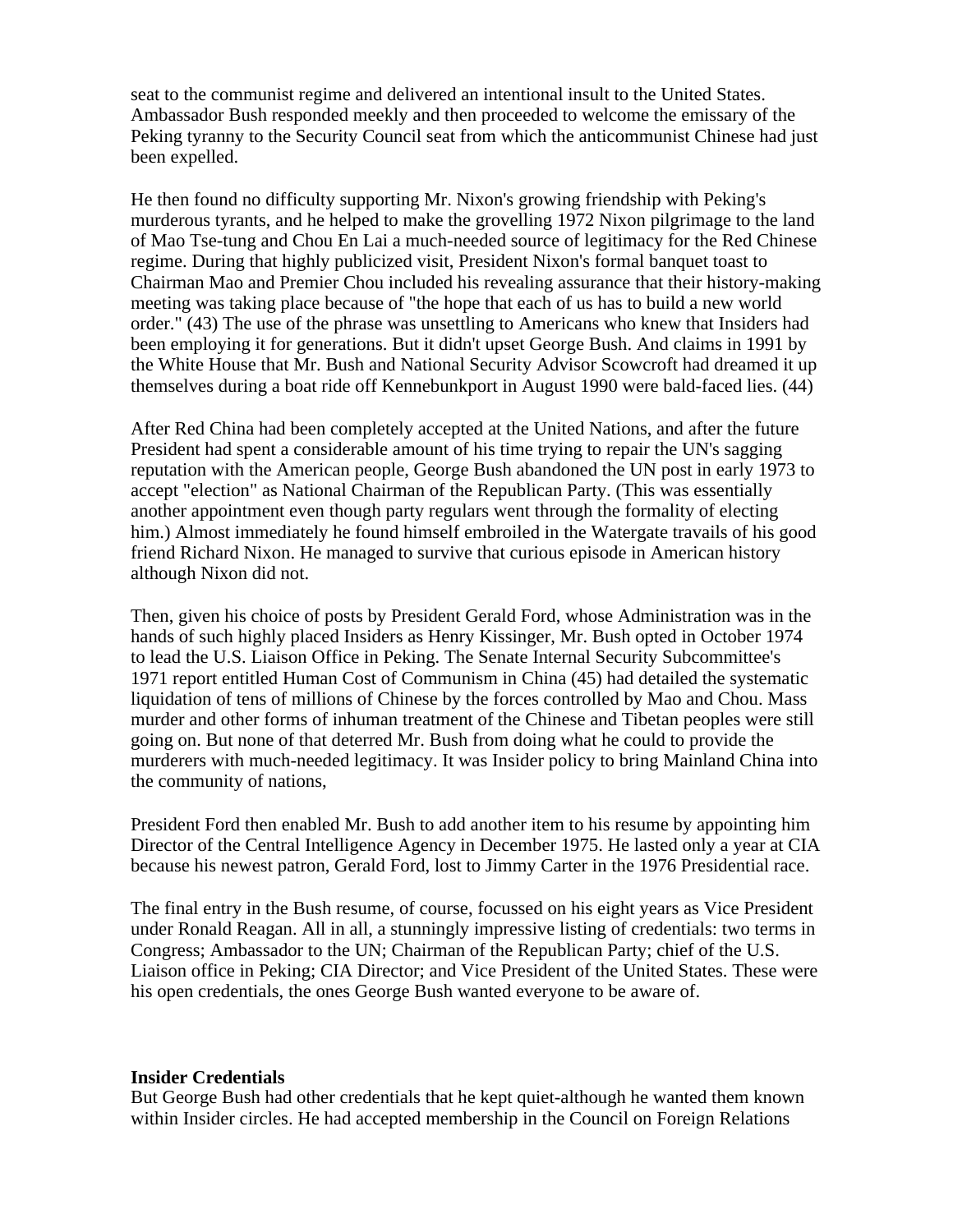during 1971 (46) and a place on the roster of the Trilateral Commission during 1977. (47) As all members of these elite groups always do, he avoided publicity about his Insider connections because a growing number of Americans had learned about their goals and didn't want what each advocated.

Unlike the CFR that delights in listing its important members, the Trilateral Commission has a policy of denying or suspending membership to holders of national government posts. The group periodically publishes a list naming "Former Members in Public Service" along with its fewer than 300 members (a third each from North America, Europe and Japan). As soon as their government service is completed, however, these individuals are frequently welcomed back into the organization. Had he not been serving in government posts, Mr. Bush would likely have been tapped for Trilateral membership earlier than 1977. The Commission, formed in 1973 by CFR leaders David Rockefeller and Zbigniew Brzezinski to promote world government, was made to order for an ambitious implementer of Insider objectives.

Out of government service early in 1977, Mr. Bush immediately signed on with the Trilateral elite, and also accepted a post on the 25-member Board of Directors of the CFR. (48) Over the years, many CFR members have sought to defend their own participation in this world-government-promoting group by insisting that they were trying to bring a more patriotic perspective into the group's proceedings. It is safe to say, however, that no one trying to challenge the overall thrust of the CFR ended up on its Board of Directors.

With duties surrounding his Board of Directors service in the CFR and his new membership in the TC (the twin pillars of the Establishment, both led by David Rockefeller), Mr. Bush was kept very busy. But he also began spending time in Houston where he teamed up with James A. Baker III, the man who made a name for himself during the 1976 Republican sweepstakes both with his strong support for Establishment favorite Gerald Ford and his equally strong distaste for Ronald Reagan's conservative pronouncements. The two began planning for a 1980 Bush run at the White House.

## **Atlantic Council**

Another credential Mr. Bush didn't publicize was his mid-1970s membership on the Board of Directors of the Atlantic Council of the United States (AC). Formed in the 1960s by former Secretary of State Christian Herter, the AC's formal Policy Statement, approved on May 10, 1976, was endorsed by George Bush when he became an AC board member in 1978. It claims that the changing world "can no longer be accommodated by political forms and sovereignties developed in the eighteenth and nineteenth centuries." (49)

What this means in the view of the Atlantic Council's planners, of course, is that the independent United States of America formed in the Eighteenth Century is an anachronism. The AC Policy Statement boldly enunciated a desire to form institutions "to deal adequately with problems with which no existing nation-state can cope successfully alone." In other words, let's do away with nation-states, like the United States.

Atlantic Council founder Christian Herter was one of the proteges of CFR founder Edward Mandell House, perhaps the most prominent Insider within the U.S. in the Twentieth Century. Herter was with his mentor at the 1919 meeting in Paris when the contingent of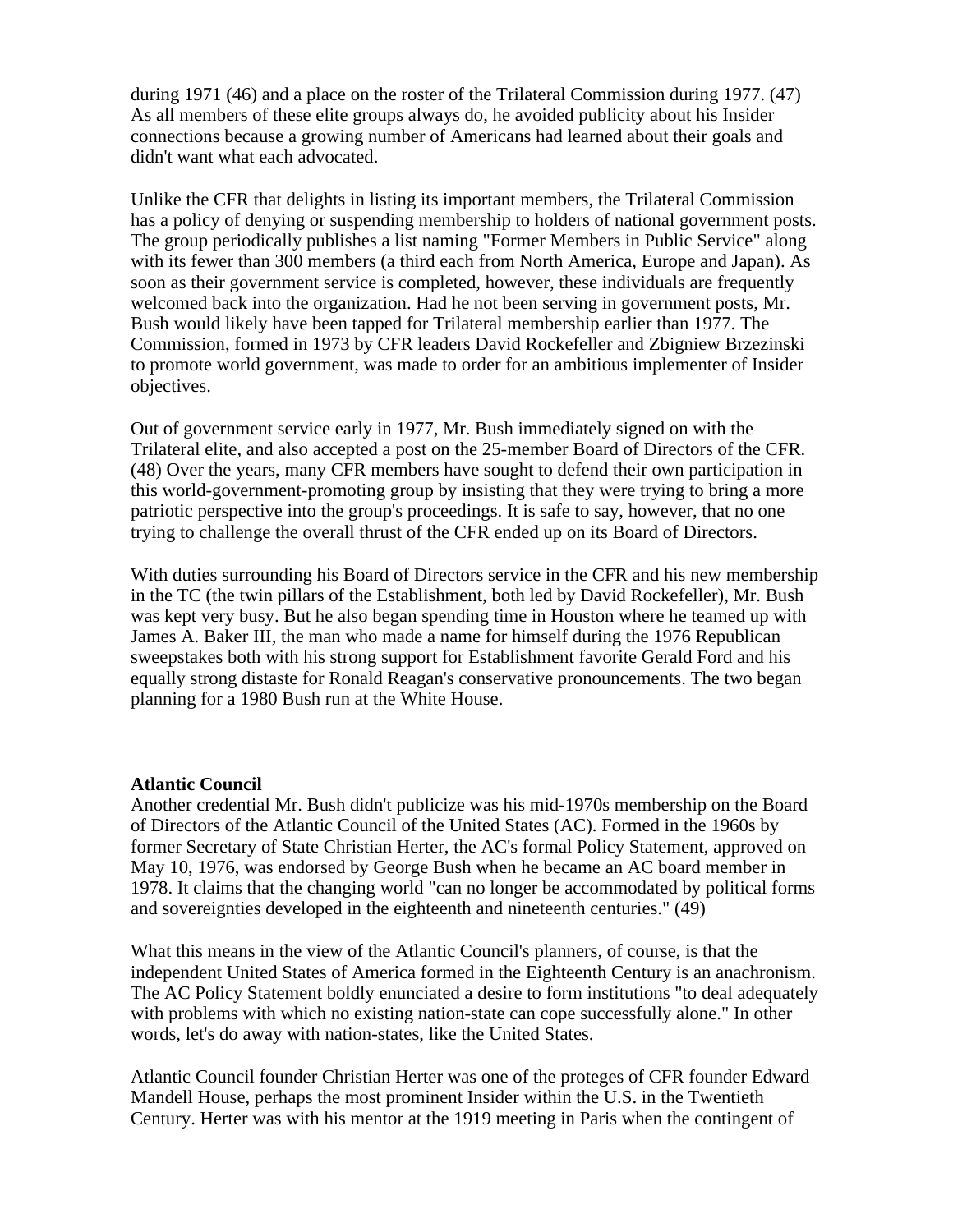Americans led by House and a group from Britain holding similar distaste for independent nations formed America's Council on Foreign Relations and the British Royal Institute for International Affairs. (60) It can truly be said of Herter and other Insiders at the CFR's launching (John Foster Dulles and Allen Dulles were also there) that they spent their lives seeking to cancel the Declaration of Independence and the U.S. Constitution.

The Atlantic Council's 1975 report entitled Beyond Diplomacy gave proof of the group's utter disdain for national sovereignty in passages such as: "Interdependence, whether we like it or not, is the overriding international fact of the last half of the 20th Century." Of the anti-American UN, an AC publication entitled The Future of the United Nations praised the idea of "global interdependence" and stated, "The UN system...can and should perform the bulk of the global functions."

Other members of the Atlantic Council's Board who served alongside George Bush included such prominent Insider CFR stalwarts as Henry Kissinger, Paul Nitze, William J. Casey, Brent Scowcroft, Harlan Cleveland, and Eugene Rostow. The organization's publication Issues and Opinions also noted that its Board of Directors included "George S. Franklin Jr., Coordinator, The Trilateral Commission" and "Winston Lord, President, Council on Foreign Relations." Interlocking memberships and directorates in these Insider organizations have always been common. Insider enthusiasm for one of their own to occupy the President's office has been just as common.

#### **An Insider in the White House**

Mr. Bush won the 1988 race for the Presidency against Democratic candidate Michael Dukakis by characterizing himself as a conservative and his Massachusetts governor opponent as an archliberal. He was honest only about Dukakis. Yet Dukakis was seeking Insider approval himself as indicated by his appearance at CFR headquarters to give a speech about his views in December 22, 1987. CFR leaders thought favorably enough of him to include his photo in the organization's 1988 Annual Report (page 40). Then, in the 1989 Annual Report, who should be listed as a new member of the CFR but Michael Dukakis?

The exact date of the Dukakis entry into the rarified atmosphere of this Insider nest has not been publicized. It did occur between June 30, 1988 and June 30, 1989. It is entirely possible, therefore, that during the heat of the 1988 presidential race, Michael Dukakis was already a CFR member. The Insiders knew they could count on George Bush to carry their ball but they made sure their influence would be present even if the Massachusetts Governor confounded the experts and won the 1988 election. As usual in national politics, the CFR had all the bases covered.

As President, Mr. Bush dutifully awarded the following key posts to Insiders of the CFR: Secretary of Defense went to Dick Cheney (like Mr. Bush, Cheney had been a CFR board member), Secretary of the Treasury was given to Nicholas Brady, National Security Advisor to Brent Scowcroft (another CFR Board member), Attorney General to Richard Thornburgh, CIA Director to William Webster, Deputy Secretary of State to Lawrence Eagleburger, Office of Management of Budget Director to Richard Darman, Federal Reserve Chairman to Alan Greenspan, and Joint Chiefs of Staff Chairman to General Colin Powell. As of February 4, 1991, the Trilateral Commission — hardly a disqualifying credential for service on the Bush team — could proudly list as "Former Members in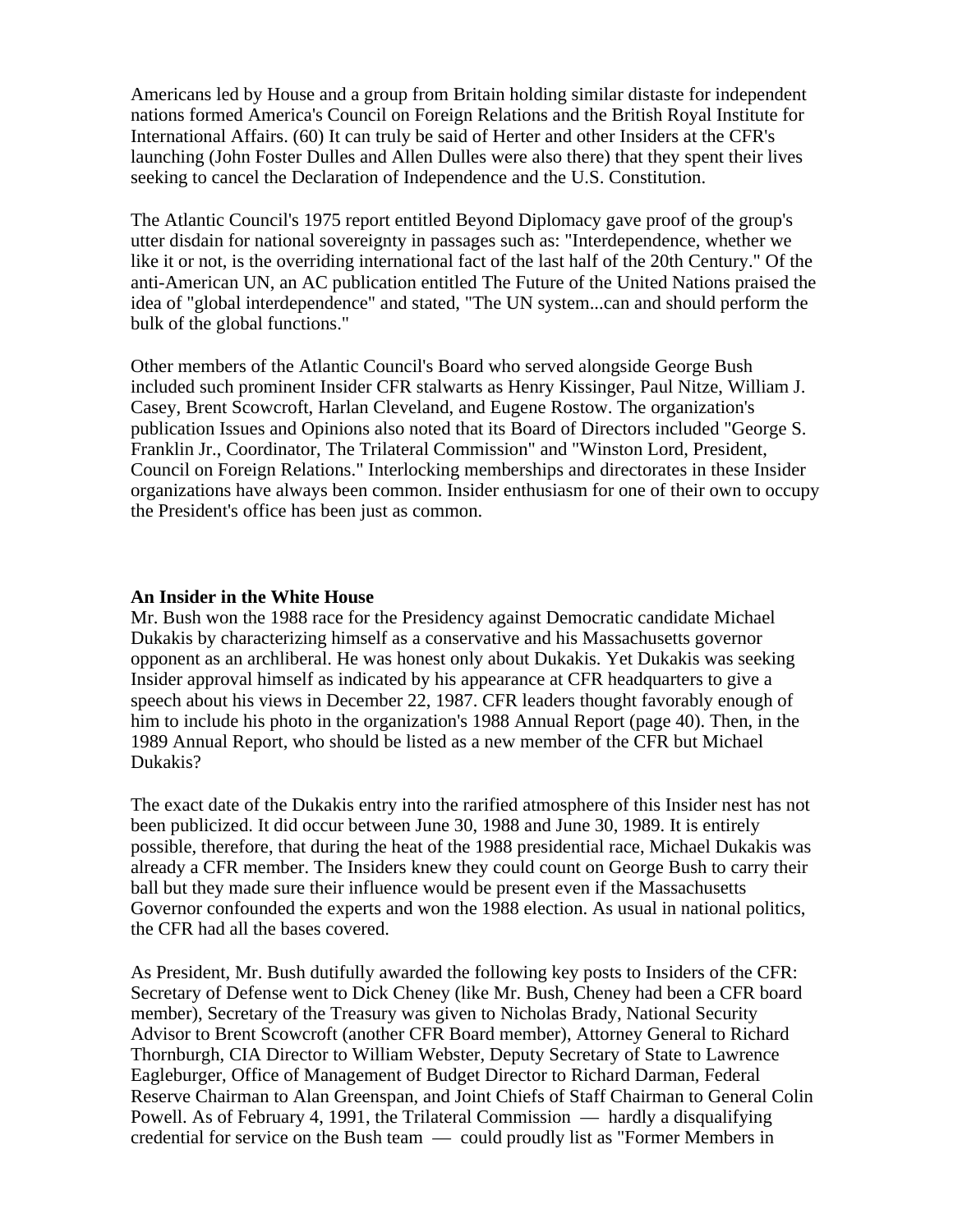Public Service": George Bush, Richard Darman, Lawrence Eagleburger, Alan Greenspan, and Brent Scowcroft.

The absence of Secretary of State James A. Baker III's name from any CFR roster breaks the string of ten Secretaries of State in a row (starting with Dean Acheson in the Truman Administration) who held membership in the organization. Why Baker has never been appointed, or why he has declined an invitation if one were ever offered, is unknown. He is ideologically in tune with everything the CFR wants for America and has himself chosen CFR members as his top advisors.

According to a lengthy article in the October 28, 1991 issue of the Insider-led Washington Post, the Secretary of State's closest aides, both of whom are credited with "a major role in many of the Bush "administration's foreign policy triumphs and failures" and who are "Baker's two principal idea men" are Dennis Ross and Robert B. Zoellick. (51) The Post didn't tell readers but both are CFR members. With Ross and Zoellick right next to Baker, and numerous other CFR members serving in the State Department as Deputy Secretary and Assistant Secretaries, the State Department remains CFR-occupied territory.

The Baker-led State Department shocked even its most intense critics in late April 1990 with its invitation to Tim Wheeler to be the featured speaker at a May Day luncheon in the department's plush reception rooms. At the time, Wheeler was the veteran Washington correspondent for the People's Daily World, the official newspaper of the Communist Party USA. (52)

With CFR members dominating State, this invitation is not too surprising. It calls to mind a revealing comment about Anatoly Dobrynin, Soviet Russia's valued ambassador to the U.S. from 1962 until 1986. A very suave spokesman for his tyrannical government, this ex officio head of the KGB in the United States had actually befriended many American leaders during his long stay in Washington. Writing about him in the May 13, 1984 New York Times Magazine, Madeline G. Kalb noted his distaste for speeches and interviews but revealed that he had always kept "in touch with influential journalists and top people at such organizations as the Council on Foreign Relations." Communist officials always found CFR leaders far more compatible than any anticommunist Americans.

## **What CFR Membership Means**

Let us digress from the Bush record for a moment to repeat a long-standing assessment of those who affiliate with the CFR. It is that a CFR member is not necessarily a fully committed plotter dedicated to the destruction of the United States. The CFR frequently invites individuals to membership in order to influence them. A new member who grabs hold of the thinking and direction of the organization's leaders will likely be rewarded in his or her profession by other CFR members, or might be invited to take a government position, or might even be named to the group's Board of Directors. Names frequently disappear from the CFR list. These persons probably never caught on to what is expected of them or, if they did figure out what the CFR really intended, and wanted nothing further to do with the organization, they were simply dropped.

Too many ambitious and unprincipled individuals, however, are delighted to join groups like the CFR and TC. Their initial motivation usually stems from a desire to advance their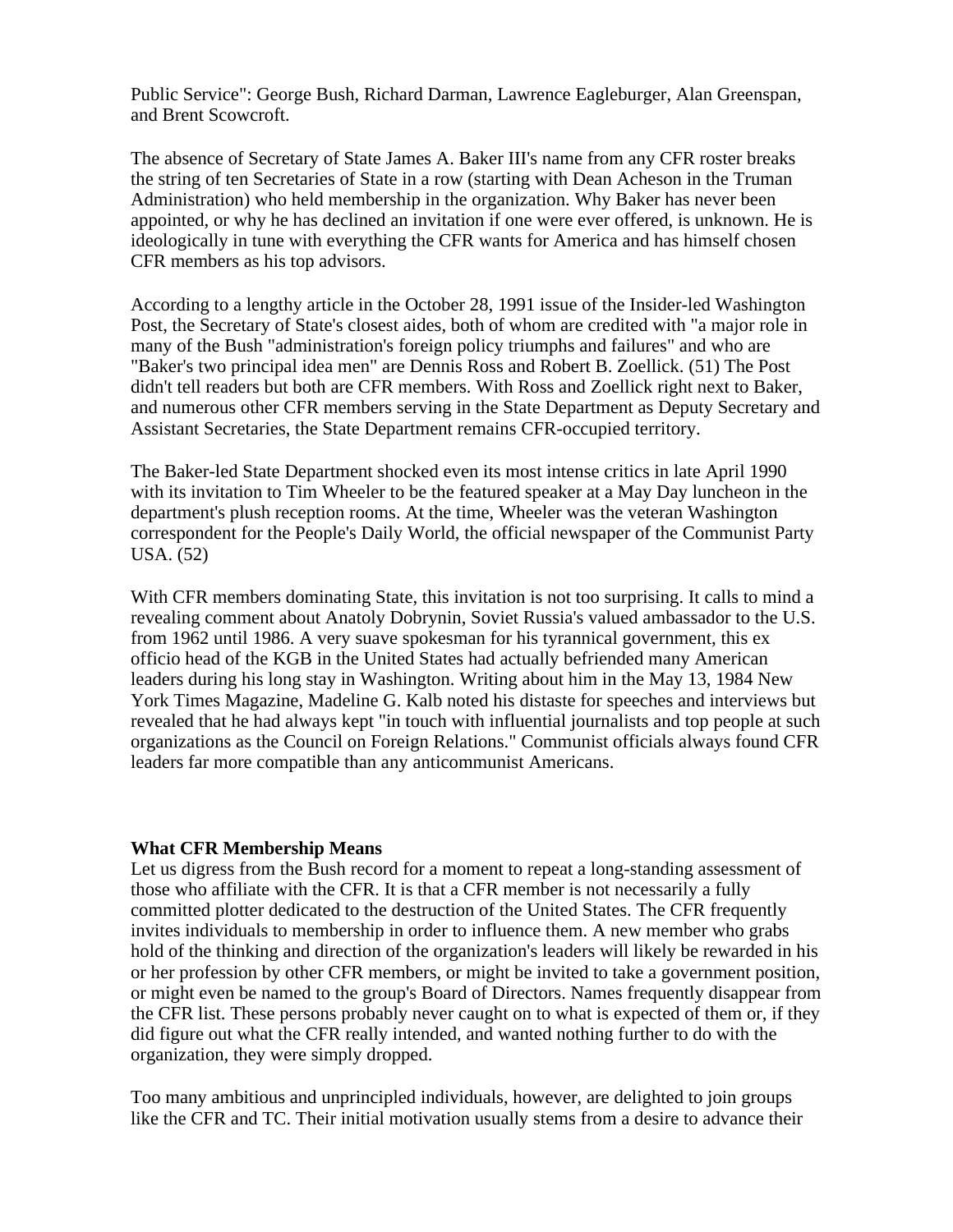personal careers. They don't care about patriotism or national independence, just self. They will follow the lead of whoever seems to be winning and would even become hard-working patriots if doing so became the way to move ahead. But others who affiliate with the Insiders are committed to the world-government aspirations of CFR founder Edward Mandell House, and they are unalterably committed to destroying the sovereignty of the United States. If they hold a government post where an oath to support the U.S. Constitution is required, they have perjured themselves.

According to the CFR s 1991 Annual Report, a whopping 382 of its members were serving the Bush Administration as U.S. government officials. The organization's total membership numbers only 2,790, meaning that 14 percent of those who have joined this leading Insider group hold high government positions. No other remotely similar organization can claim such clout within the government. This startling dominance over the nation's affairs ought to be a burning issue, but similar CFR dominance of the mass media keeps most Americans totally unaware of who is really running the U.S. government. The Insiders, of course, hope that they remain unaware.

## **Iraq Invades Kuwait**

On August 2,1990, Iraq's armed forces invaded neighboring Kuwait. The defining moment of the Bush Administration's foreign policy had arrived. Far more than the remarkable events occurring in Eastern Europe and the Soviet Union, it was Iraq's warlike aggression that drew from the President words and deeds fully in accord with the long-standing political goals of the Insiders.

A virtual green light given to Saddam Hussein in Baghdad by U.S. Ambassador April Glaspie one week before the invasion convinced the Iraqi dictator he had nothing to fear from any U.S. response. The transcript of her face-to-face confrontation with Hussein just prior to the Iraqi assault was actually released by Iraq. In it, Ms. Glaspie told the Iraqi dictator that the U.S. had "no opinion on Arab-Arab conflicts like you're border dispute with Kuwait." (63)

Back in the United States, Ms. Glaspie immediately became "unavailable for comment." Then, in March 1991, after all the shooting had ended, she was brought before the Senate Foreign Relations Committee where she insisted that the Iraqis had lied about her conversation with Hussein. In July, however, the same Senate committee obtained copies of the secret cables she had sent from Iraq summarizing the meeting. They showed her far more conciliatory toward Hussein than she had described herself and also showed that the Iraqis had not lied about her remarks to Hussein. Believing they had been "misled" by the Ambassador, the senators voiced their displeasure to Secretary of State Baker.

Then in September 1991, a subcommittee of the House Foreign Affairs Committee conducted more hearings into the matter. Their effort showed that State Department official Margaret Tutwiler had publicly stated essentially the same message given by Glaspie a day prior to the Glaspie-Hussein meeting in Baghdad. Also, Assistant Secretary of State for Near Eastern and Far Eastern Affairs John H. Kelly (CFR) had repeated the identical "no commitment to defend Kuwait" stance when questioned by House members two days before the invasion. The New York Times reported about these congressional hearings with such headlines as "Senators ... Misled," and "Before Invasion, Soft Words for Iraq." (54)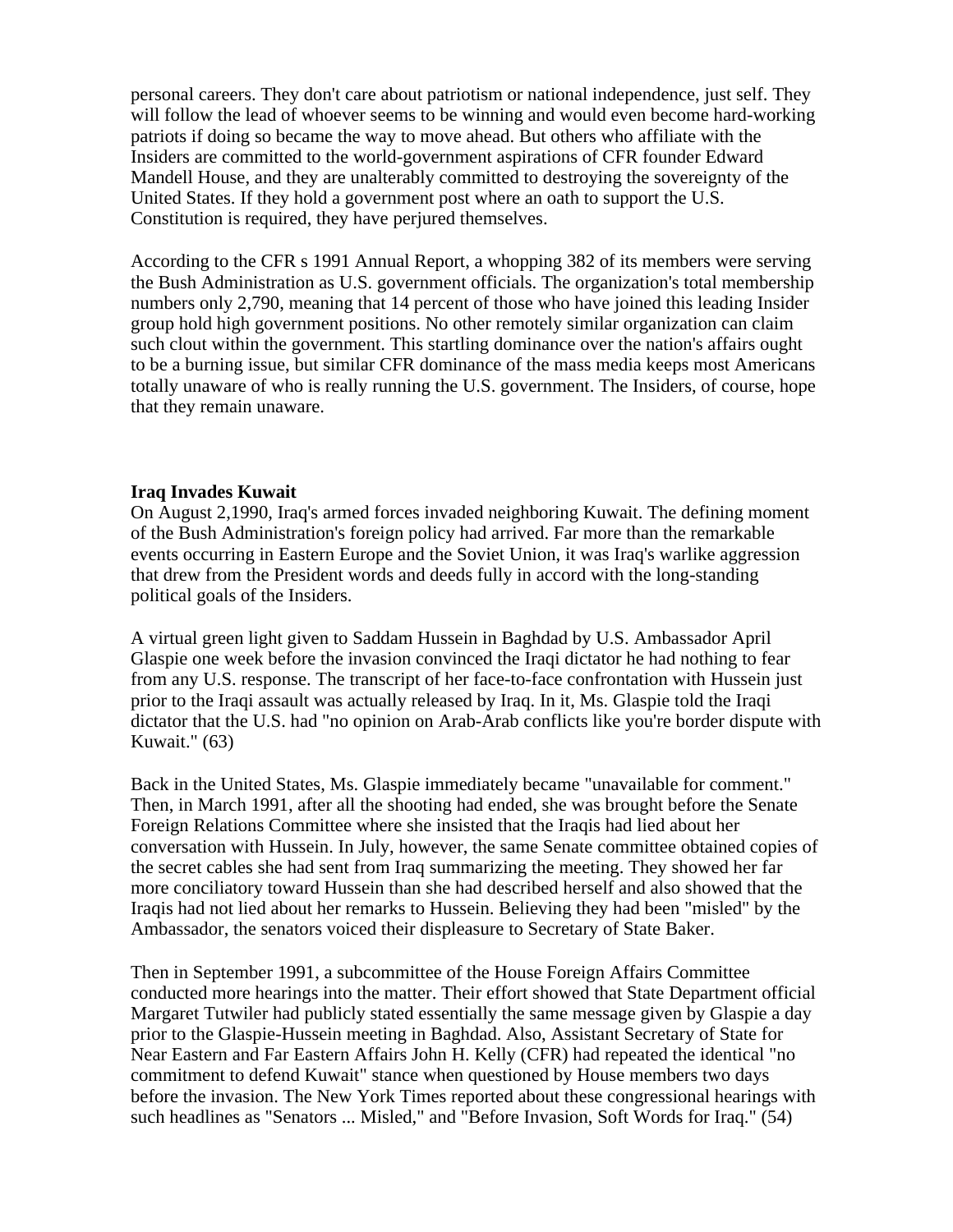It is hard to believe that April Glaspie was not relaying the attitude of the Bush Administration when she gave Hussein what everyone later considered to be a green light for his invasion. It is harder to believe that she was not also following the Administration's line when she sought to deceive senators in March — Why did she engage in deceit about what she said to Hussein? Why did the State Department try to keep her from the press and the congressional committees? Could the answer be that she was, wittingly or unwittingly, a player in an unfolding plan to have hostilities break out in the Middle East so that the Bush Administration could launch a war to promote the "new world order"?

## **The "New World Order"**

President Bush reacted to the Iraqi attack by immediately sending U.S. military forces to the Middle East. He furiously gathered support for a coalition-backed effort to confront Saddam Hussein. He went to the United Nations where he supported economic sanctions against Iraq, even as he was stepping up his own anti-Hussein rhetoric and sending increasing numbers of U.S. troops into the region. He turned to the United Nations, not the U.S. Constitution to which he'd sworn a solemn oath, for authorization for his military moves. He then began to state his goals — over and over again.

- September 11, 1990 televised address: "Out of these troubled times, our fifth objective — a new world order — can emerge.... We are now in sight of a United Nations that performs as envisioned by its founders."
- January 7, 1991 interview in *U.S. News & World Report*: "I think that what's at stake here is the new world order. What's at stake here is whether we can have disputes peacefully resolved in the future by a reinvigorated United Nations."
- **January 9, 1991 Press Conference:** "[The Gulf crisis] has to do with a new world order. And that new world order is only going to be enhanced if this newly activated peacekeeping function of the United Nations proves to be effective."
- January 16, 1991 televised address: "When we are successful, and we will be, we have a real chance at this new world order, an order in which a credible United Nations can use its peacekeeping role to fulfill the promise and vision of the UN's founders."
- **August 1991 National Security Strategy of the United States issued by the White House and personally signed by George Bush:** "In the Gulf, we saw the United Nations playing the role dreamed of by it's founders.... I hope history will record that the Gulf crisis was the crucible of the new world order."

Two common themes are present in each of these pronouncements: 1. The President is clearly committed to a "new world order"; and 2. his view of this "new world order" includes his boosting of the prestige and power of the United Nations.

What he didn't explain is that the phrase "new world order" has been used for generations by individuals seeking to control the world. Those employing it have sought socialism (economic control) and world government (political control) over mankind. And, as we intend to demonstrate in what follows, this goal has become Mr. Bush's exact agenda for our nation and for the world.

Who are some of these advocates of centralized world control who have used the phrase "new world order" during the past few generations? Some prominent individuals who have called for a "new world order" by name include Socialist H.G. Wells, National Socialist (Nazi) Adolph Hitler, Insider Nelson Rockefeller, Communist Fidel Castro, CFR theoretician Richard N. Gardner, Insider Henry Kissinger, and Communist/Socialist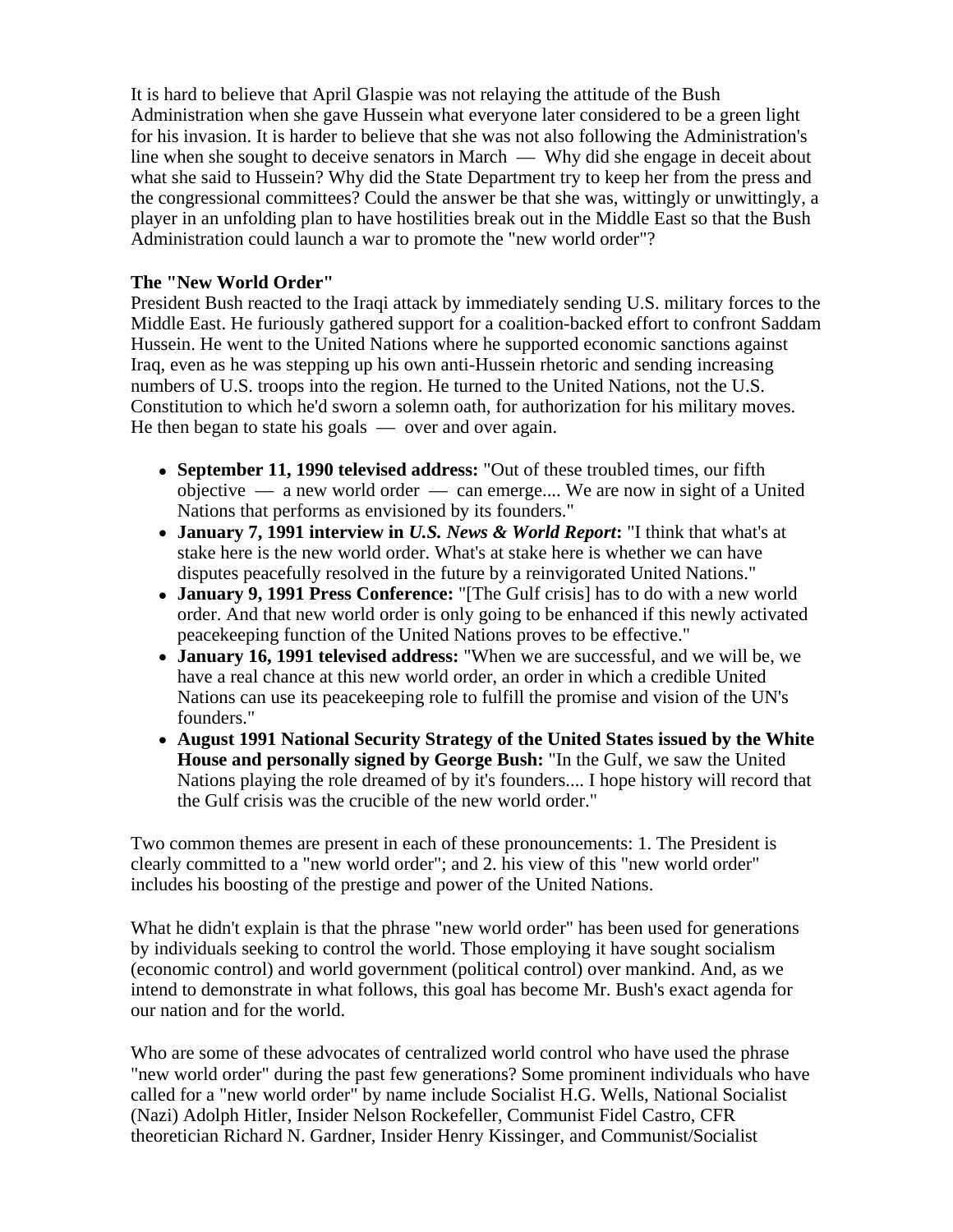Mikhail Gorbachev — to name just a few.  $(55)$ 

In addition to advocating socialism — economic control of the people by government via taxation, regulations and bureaucracy — each wanted world government either by military conquest or through the route of a world political organization such as the United Nations. Some early advocates of the "new world order" sought world political control through the now-defunct League of Nations. The successor to the League, formed in 1945 by Insiders of that era, is the United Nations.

## **The War for a "Reinvigorated" UN**

Mr. Bush's revealing statements called for a United Nations as envisioned by its "founders." It becomes critically important, therefore, to know who these founders were. A leading member of the U.S. delegation at the founding UN conference in 1945 was Alger Hiss, later shown to have been a secret communist. There were 15 other government officials working for the establishment of the UN who were also later discovered to have been secret communists. (55) One of the more important of these was Assistant Secretary of the Treasury Harry Dexter White, the architect of the International Monetary Fund to which Mr. Bush advocates giving huge amounts of U.S. taxpayers' money.

Added to the listing of communists busily working to create the UN were 43 current or future CFR members. Men of prominence in this group included CFR founder House's protege John Foster Dulles. (67) Also, Nelson A. Rockefeller, Adlai E. Stevenson, Edward R. Stettinius, Ralph Bunche, Philip C. Jesgup, and future CFR Chairman John J. McCloy. (58)

There was, of course, a delegation from the USSR. It was led by Andrei Gromyko who, along with all of his Soviet colleagues, was a communist. Other delegations from the total of 50 nations participating in the founding were top-heavy with socialists, communists, internationalists, one-worlders, and despisers of national sovereignty. There were also a few starey-eyed dreamers who believed they were participating in the founding of a totally benign peace-making organization, not something designed by its many founders as an organization meant to take control of the world.

The real "vision" of the UN founders should hardly be a mystery to anyone. All communists who have ever walked the earth have sought world government, an end to national sovereignty, the end of personal freedom, and the domination of the many by the few. And every socialist has always sought government control of everyone economically, a tactic that leads more subtly to the same goals sought by communists. The UN was literally made to order for totalitarians — which is exactly why those who seek political or economic domination worked so hard to bring the organization into being.

Also, wouldn't it be quite ridiculous to suggest that the likes of Alger Hiss, Harry Dexter White, Andrei Gromyko, John Foster Dulles, and John J. McCloy were duped into supporting an organization that would thwart their one-world designs? These men are prime examples of those who envisioned a world run by the UN that they would control.

These UN founders, including the top Insiders of their day, wanted the U.S. in the world body and they knew that the Declaration of Independence and the U.S. Constitution would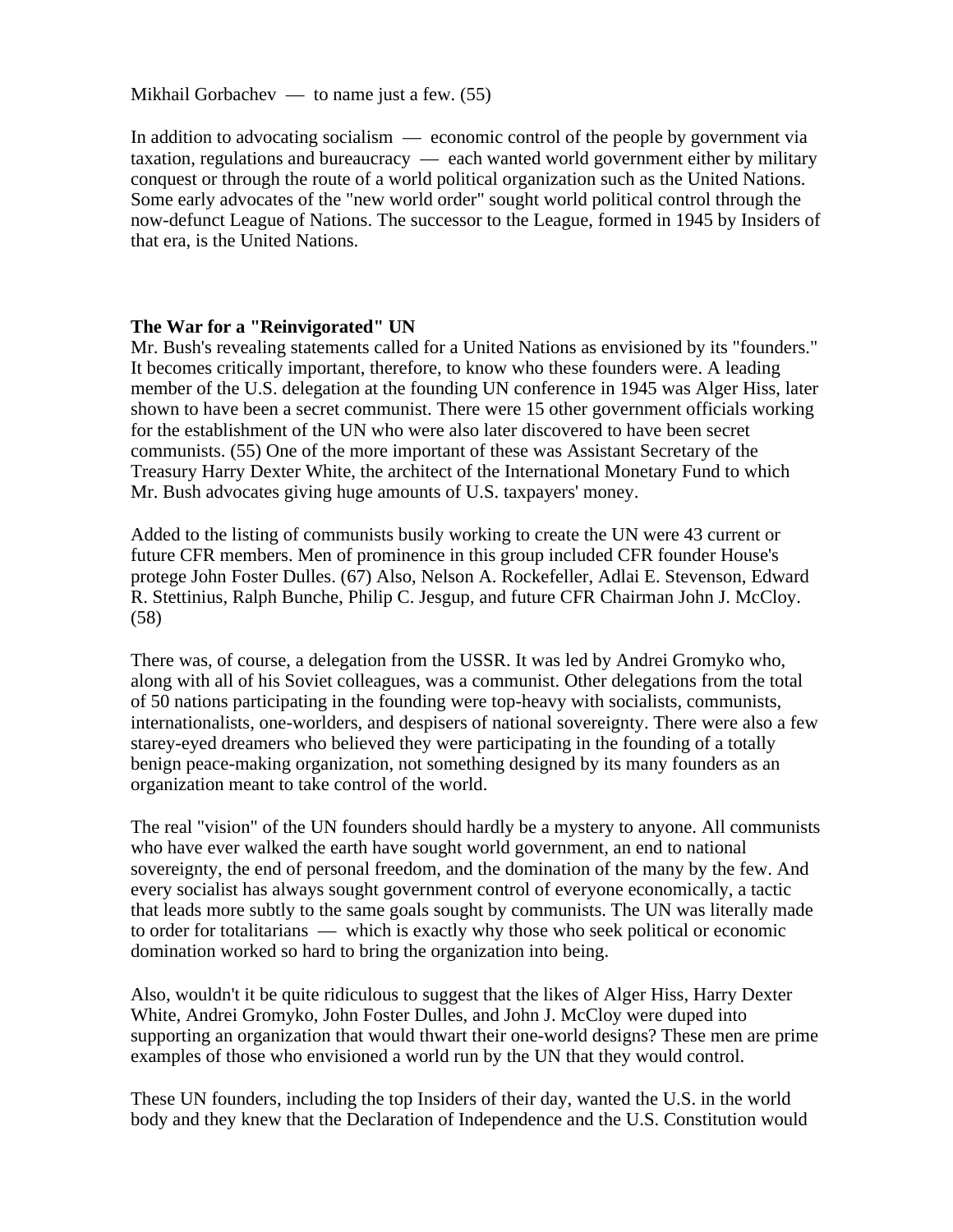have to be scrapped along the way. Therefore, Mr. Bush's determination to use the Gulf War to see the United Nations "reinvigorated" according to the wishes of its "founders" is both revealing and frightening. His hope that the war would be the "crucible of the new world order" says it all.

Sad to say, the President's desires are being realized. An ill-informed American public has applauded the boost in prestige Mr. Bush's actions have given the world body. Publicity praising the UN as a "peace organization" is everywhere. Few take the time to cut through the propaganda and realize that the UN Charter itself (59) explicitly authorizes war, certainly including the kind waged in the Middle East by U.S. forces with President Bush's hearty approval.

Is the UN a peace organization? Ask what's left of the civilian population of Baghdad. These Iraqi civilians have undoubtedly figured out that UN-style peace either means total submission to UN will or a UN-authorized force will bomb them to kingdom come. It is worth noting that Mr. Bush stated very clearly in his September 11, 1991 address to the nation. "Our enemy is Saddam Hussein, not the Iraqi people." Yet, when the shooting stopped, Saddam Hussein was given free reign to destroy his Shiite and Kurdish adversaries, which is exactly what he proceeded to do. And the war left tens of thousands of Iraqi civilians dead. Like "Read my lips, no new taxes," a complete turnaround of Mr. Bush's statement naming his enemy would have revealed what was about to transpire.

During much of the 1980s, the U.S. government willingly cooperated in the use of economic sanctions against friendly South Africa. But sanctions were never given a chance against Saddam Hussein. Had sanctions been employed against the Iraqi dictator , the United Nations would not have been "reinvigorated" as it clearly has been in the aftermath of that strange war.

## **A War to Create World Government**

Liberal Senator Paul Simon (D-IL) addressed his Senate colleagues on January 10, 1991, a few days before President Bush gave the go-ahead to unleash the U.S. military. With war a virtual certainty, he criticized the President for "giving up on the sanctions option." He said his concern was shared by others including Senator George Mitchell (D-ME), who had earlier that same day given his opinion that the being made prematurely. The two senators had toured the Middle East and even visited U.S. bases only three weeks earlier.

Hoping to influence the President to stick with sanctions and avoid bloodshed, Simon and Mitchell had gone immediately to the White House upon returning from their December trip and were dismayed to find Mr. Bush eager for war. Simon reported that during their conversation, the President spelled out his reason for the course he intended to pursue as follows: "If we use the military, we can make the United Nations a really meaningful effective voice for peace and stability in the future." (60)

According to the President himself, therefore, his overriding objective in sending 500,000 U.S. troops into combat was to build the clout of the United Nations. How many of the men and women wearing the uniform of this nation understood that as they were sent into battle? How many understand it today?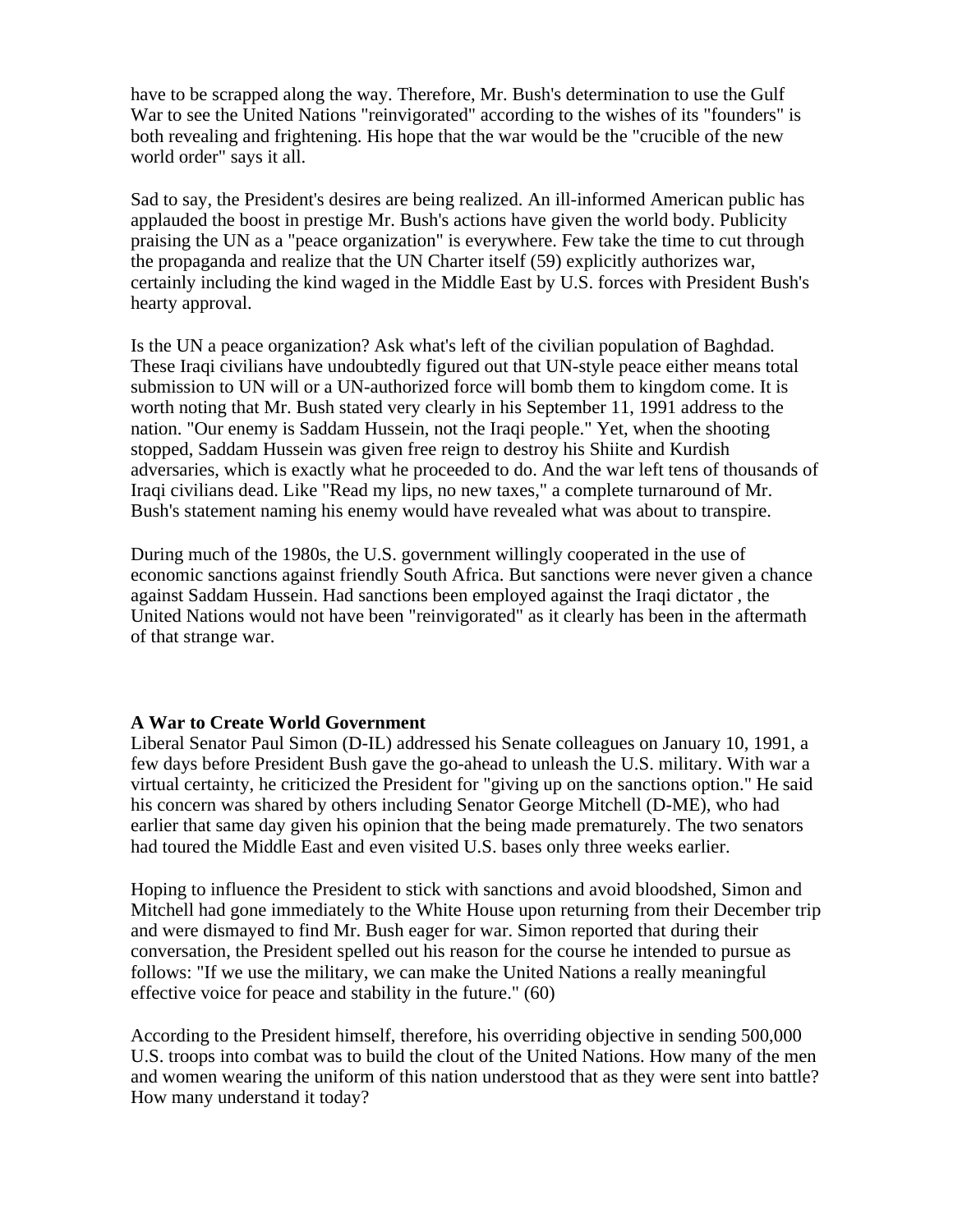On February 27, 1991, during his address to the nation from the Oval Office in the White House, Mr. Bush was basking in the glory of victory over the ragtag Iraqi forces. In midspeech, he again summed up the whole operation, saying "This is a victory for the United Nations."

As Mr. Bush's private and public pronouncements frequently indicated, his goal in the war he unleashed against Iraq had far less to do with liberating Kuwait than it had to do with building the prestige and power of the United Nations. History confirms that war has always been big government's best friend. In this instance, war was used by the President of the United States to be world government's best friend. Without question, the Insiders were delighted.

Similar instances of the exercise of such imperial power throughout history had once prompted a young Abraham Lincoln to remind a law partner why the founding fathers had so carefully assigned war-making power solely to Congress. In a letter he wrote to William Hendon on February 15, 1848, Lincoln said:

Kings had always been involving and impoverishing their people in wars, pretending generally, if not always, that the good of the people was the object. This our Convention understood to be the most oppressive of all kingly oppressions; and they resolved so to frame the Constitution that no one man should hold the power of bringing this oppression upon us.  $(61)$ 

Can there be a better summation anywhere of the wrongness, even the unconstitutionality, of the way Mr. Bush used our nation's military?

During the period leading up to the military assault against Iraqi forces, Mr. Bush repeatedly maintained that he posessed full authority as commander-in-chief to commit U.S. forces to action without the approval of Congress. As commander-in-chief, the President has always had the power to commit troops in order to defend U.S. property or personnel from any sudden provocation. But there was nothing sudden about the operation being planned here. The President had shifted the entire purpose of the troops from the defensive mode to protect Saudi Arabia to an offensive force designed to attack Iraq.

As early as October 17 and 18, 1990 (three months prior to the start of the war), Secretary of State Baker emphatically rejected the idea that the Administration was obliged to obtain approval from Congress before launching offensive military operations against Saddam Hussein's forces. (62)

Congress finally got around to expressing its opinion about the coming war and the President's highhandedness on January 12, 1991. With the House voting 250-183 and the Senate 52-47, both Houses approved a Congressional Joint Resolution authorizing the President "to use U.S. Armed Forces pursuant to UN Security Council Resolution 678." (63) In no way was this a declaration of war as called for by the Constitution. Congress meekly authorized the President to do what he intended to do anyway.

The transfer of authority here is immense. The new attitudes coming out of this incident hold that Congress will pass a resolution supporting what the President intends to do, and the President can seek authority to make war not from Congress but from the United Nations.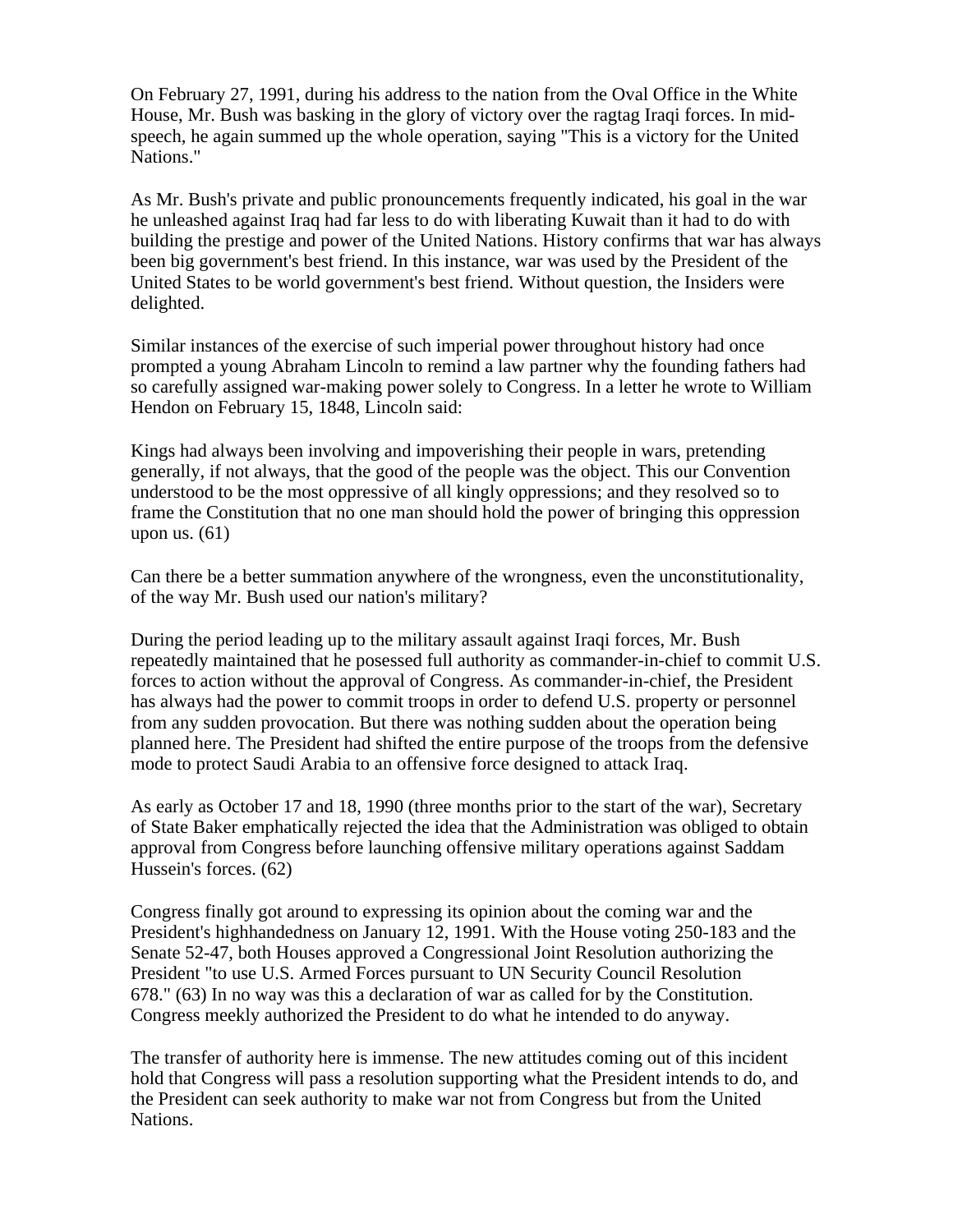## **An Ominous View From the President**

Five times each year, the Council on Foreign Relations publishes its weighty journal, Foreign Affairs. Early in 1991, in an unusual departure from its norm, Volume 70, Number 1 led off on page one with an unsigned four-page editorial. Headlined "The Road To War," its text began:

Never before in American history was there a period quite like it. For 48 days the United States moved inexorably toward war, acting on authority granted by an international organization. On November 29, 1990, in an unprecedented step, the United Nations Security Council authorized the use after January 15, 1991, of "all necessary means" to achieve the withdrawal of Iraqi forces from the territory of Kuwait. On January 12 the Congress of the United States authorized President Bush to use American armed forces to implement that resolution. This too was unprecedented. (64)

While only CFR members and like-minded individuals could applaud such remarkable developments, who can argue with this poignant assessment? The vote of the U.S. Congress authorizing President Bush to use U.S. troops to implement a UN resolution was perhaps the more chilling of the "unprecedented" steps described by Foreign Affairs. Any search of the U.S. Constitution will produce no basis whatsoever for either the President's action or the weak-kneed congressional sanction of what he was determined to do — with or without congressional approval. With President Bush's determined effort and the delight of both the UN and the Insiders, America's military had become the policemen of the world.

A few months later, on September 23, l991, Mr. Bush went to UN headquarters in New York to urge the formation of what he called a "Pax Universalis." In his speech, he discussed the need for "collective settlement of disputes," and he very clearly supported international action to settle "nationalist passions" even within the borders of sovereign nations. He applauded the continuation of UN sanctions against Iraq, and stated that he wanted them kept in force for as long as Saddam Hussein "remains in power."

With this speech, the President of the United States called for the use of UN-created international sanctions against a targeted regime, not merely to roll back its aggression against another nation but to dictate its internal political makeup. He also put a stamp of approval on UN action to eliminate an unapproved (by the Insiders) government of a sovereign state.

If the UN assumes the power Mr. Bush has endorsed, aren't all nations threatened? Even our own? Hasn't the President sanctioned the use of UN force to remove political leaders, restructure a nation's government, even demand the alteration of its internal policies? He has opened the door for UN force to settle internal problems existing within any nation's borders, including problems here in the United States. Even veteran CFR member Leslie H. Gelb writing in the New York Times was forced to comment: "What could be more revolutionary, more threatening to the regimes that inhabit the UN?" He went on to ask who would decide when and which states had violated the standards named by Mr. Bush. "The UN? The U.S.? And who would intervene to protect the oppressed, and how?" (65)

When a prominent CFR member describes Mr. Bush's proposals as "revolutionary" and "threatening," everyone should take notice. Can there be any doubt that this President is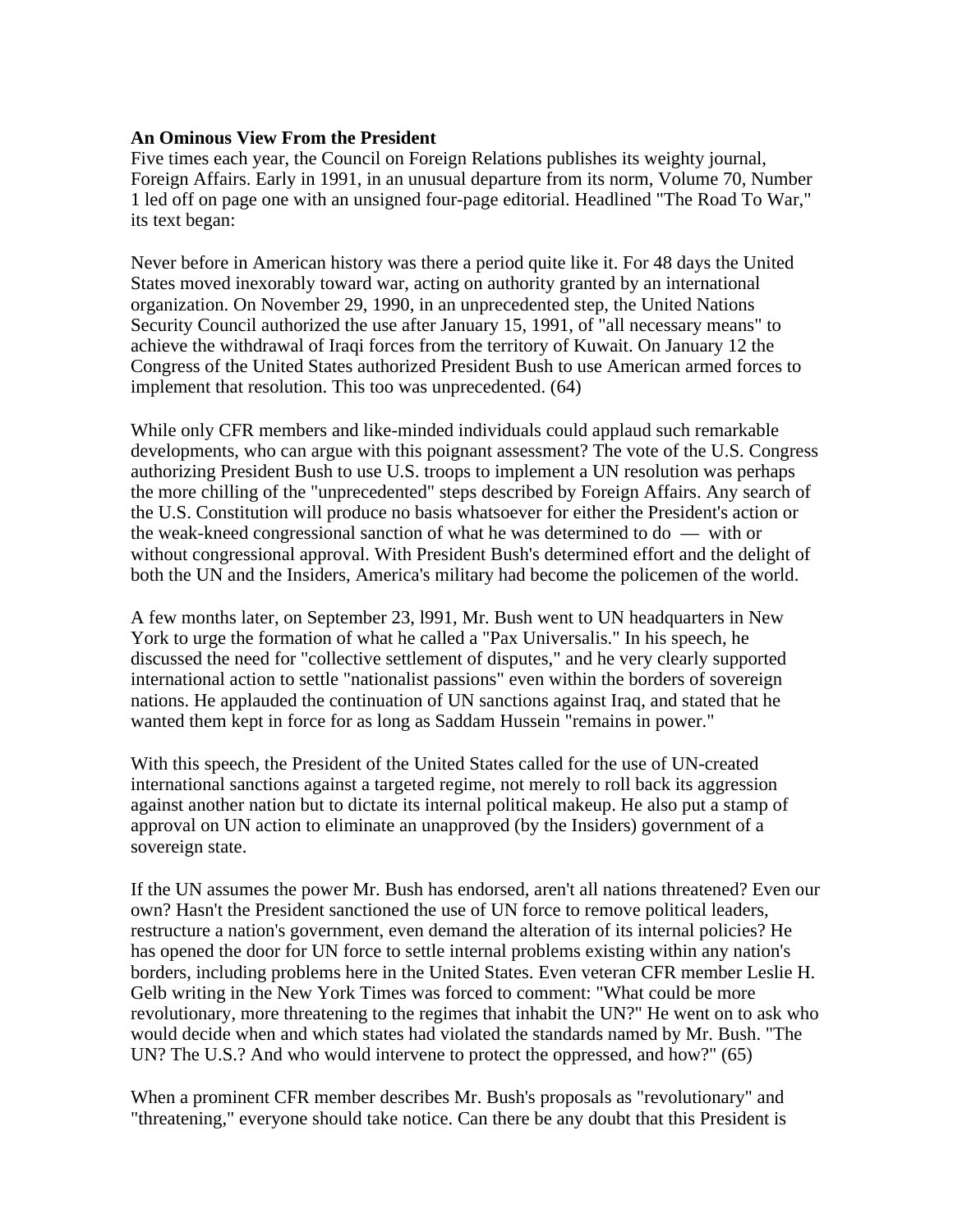following a plan to sacrifice national sovereignty and have the world run by the United Nations?

Even before he formally opposed Mr. Bush for the Republican nomination for President, journalist Patrick Buchanan said what many Americans had been longing to hear from a Presidential candidate. Attacking the President's policies only weeks after the campaign against Saddam Hussein had begun, he wrote:

The Trilateralist-CFR, Wall Street-Big Business elite: the neo-conservative intellectuals who dominate the think tanks and op-ed pages; the Old Left, with its one-world, collective-security, UN uber alles dream: All have come together behind the "new world order." Everyone is on board, or so it seems. But out there, trying to break through is the old, authentic voice of American patriotism, of nationalism, of America First, saying hell, no, we won't go. (66)

He was clearly challenging both the Insiders' goals and their favored President who was busily promoting their cause. And he refused to back down in the face of angry and vicious attacks. On December 10, 1991, in his New Hampshire speech announcing his candidacy for the nomination, Buchanan said of the President:

He is a globalist and we are nationalists. He believes in some "Pax Universalis"; we believe in the Old Republic. He would put America's wealth and power at the service of some vague new world order; we will put America first.

Back in 1975, a former Judge Advocate General of the U.S. Navy named Chester Ward had spoken out about the CFR's purposes. After holding membership in the organization for 20 years, the retired admiral stated in a book he co-authored that the CFR's goal was the "submergence of U.S. sovereignty and national independence into an all-powerful oneworld government." And he added: "In the entire CFR lexicon, there is no term of revulsion carrying a meaning as deep as 'America First.'" (67)

Without naming them, Buchanan had attacked the Insiders at their core and their favored President where he was most vulnerable. His use of the term "America First" was certainly not overlooked by the Insiders. Quicker than a wink, he was attacked for supposed "anti-Semitism," "jingoism," "nativism," "racism," and even "fascism." But the attacks didn't come from certifiable liberals; they came from individuals dubbed "conservatives" by the Establishment's Insiders.

Of these Insider-connected journalists, most are "conservatives" who threw the nasty adjectives at Buchanan. Yet, the following dozen who attacked Buchanan are members of the Council on Foreign Relations: A.M. Rosenthal, William F. Buckley, Jr., George Will, Charles Krauthammer, R. Emmett Tyrrell, Paul A. Gigot, George Weigel, Gen. P.X. Kelley, Newt Gingrich, Irving Kristol, Michael Novak, and Norman Podhoretz.

The Insiders, always anxious to have all the bases covered, have certainly covered much of the conservative movement. When Buchanan offered a challenge to their leadership, these toadies of the Insiders pounced on him like piranha. The CFR to which they belong would have it no other way.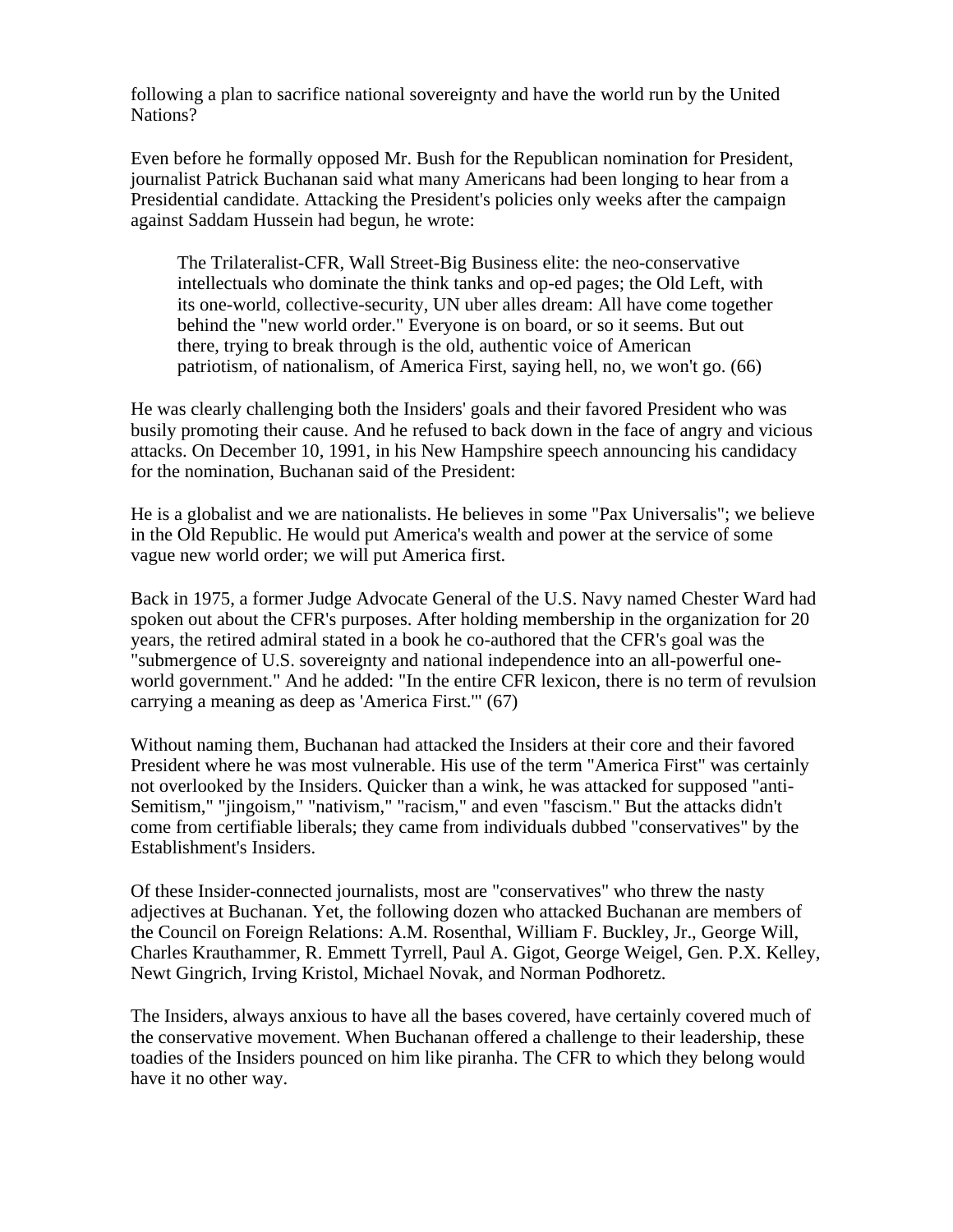## **Dragging America Down**

While world government is an ingredient of the "new world order," it is only half of what the phrase means. The other half is socialism: economic control of the people by government. Socialism doesn't require government ownership of your property, but it certainly includes control. The hallmarks of socialist domination are oppressive taxation, bureaucratic controls, numbing regulations, and Big Brother-type government. Sound that this is precisely what the Insiders are doing to them and their nation.

What will it mean if the trend is not reversed? In other nations where both economic and political control has been established, the authorities slew over 100 million innocent victims. They were aided in the acquisition of total power every step of the way by Insiders in our government who supplied them with aid, trade, legitimacy, credit, equipment and technology during all of their years of domination. Does anyone think for a minute that complete control of this nation by the Insiders will somehow be benign? That all we have to worry about is taxation and control? That we don't have to fear for our very lives? Make no mistake about this: The goal of the Insiders is not the completion of some academic exercise. They mean to rule and, if history is any guide, they mean to rule with savage brutality.

The steps being taken to create socialism in the United States and elsewhere are annoying, but the eventual use of the power being accumulated can't help but lead to a repeat of the human slaughter suffered by the peoples of Russia, Ukraine, Eastern Europe, China and wherever total government took over. To think of the Insiders as anything else but a powerhungry and totally ruthless clique of conspirators is to miss the point entirely.

One of the more sinister tactics employed by socialists to gain economic control of the people involves accumulating huge national indebtedness. Paying interest on the debt then gives government leaders the excuse to impose more and more taxation. Another well-used tactic involves inviting — or forcing — massive numbers of citizens on to welfare rolls where they become dependent upon government. And still another calls for burdening the productive sector with costly, unnecessary and downright production-inhibiting regulations. The Bush Administration is guilty of all of these socialism-building tactics even as the President dramatically boosts the world-government prospects of the United Nations.

Immediately after taking office in January 1989, President Bush unveiled a federal budget containing economic forecasts, as required by law, for several years into the future. On that occasion, the President's projections included \$1,249 billion in spending for fiscal year 1992 with a sharp decline in the deficit to \$30.6 billion. His forecast for fiscal 1993 estimated spending at \$1,284 billion with a surplus of \$2.5 billion.

Three years later, in January 1992, the same President was forced to admit that the deficit for fiscal year 1992 (ending September 30, 1992) would top out at \$399 billion, missing his earlier forecast by an astounding \$368 billion! The deficit alone now exceeds the total federal budget during the height of the Vietnam War. He also announced that the 1991 fiscal year had been completed with a deficit of \$267 billion.

In addition, his January 1992 forecast included a spending level of \$1,520 billion for fiscal 1993 (up \$236 billion from his 1989 projection) with a projected deficit of \$352 billion instead of the modest surplus.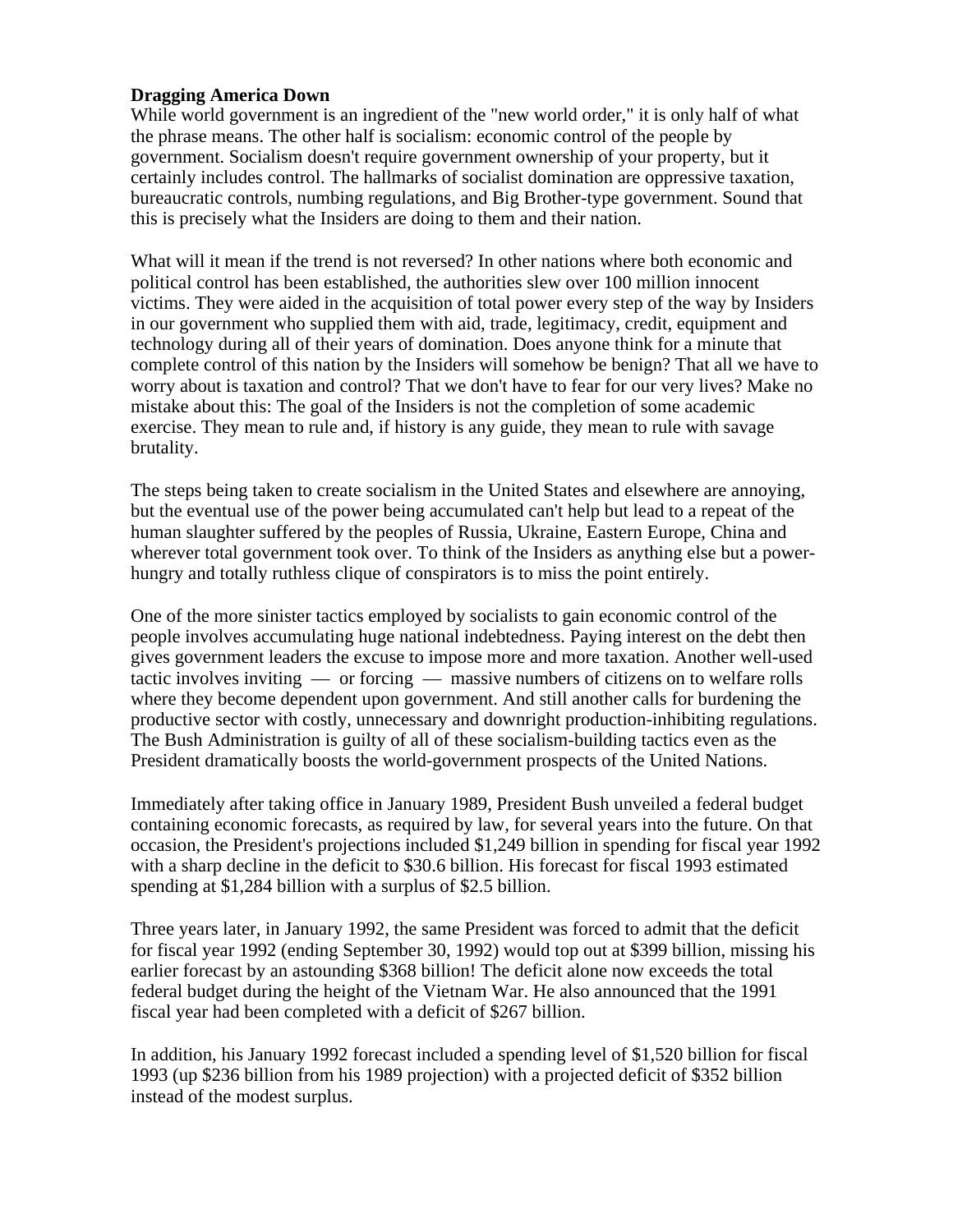The President's defenders pointed to the costs of the Persian Gulf War as if it was acceptable to spend huge amounts of money to build the power of the United Nations. They also sidestepped the fact that some payments were made by many of the "allies" during the conflict, and the further fact that military spending has actually been reduced, both as a percentage of the entire federal budget and in dollar amount.

They pleaded that the deficit was caused by the S&L bailout when that government-inspired fiasco cost only 20 percent as much as the enormous increase in domestic spending during the first three years of the Bush Administration. Then, they blamed the recession on reductions in expected federal revenues. But no Bush partisan wanted to talk about the huge deficits of the Reagan-Bush era that had contributed to America's slowdown and had thereby diminished the revenue collected by Uncle Sam.

The simple truth is that the huge increase in spending was due mainly to huge increases in domestic spending for interest on debt and for an escalating number of share-the-wealth schemes that are hallmarks of socialist takeover. And, as history shows, a socialist takeover leads to consequences that are far more damaging than empty wallets.

In addition, the huge increases in the deficit totals under George Bush-making even Ronald Reagan's \$200 billion per year average seem thrifty-have boosted the annual payment for interest on the debt to a staggering \$303 billion. With a national population of 240 million, that's \$1,260 for every man, woman and child in America. But not all men, women and children pay taxes. Excluding children and other non-earners, the average government take for interest alone is over \$3,000 per taxpayer.

This bill for interest on the national debt already exceeds the entire defense budget and is rising rapidly. In July 1990, Budget Director Richard Darman (CFR & TC) gave lip-service to the threatening situation he was helping to arrange by warning: "Drastic consequences would occur if a way could not be found to reduce the deficit." He was correct, and the deficits have indeed grown larger as the nation slipped into the deepest recession since the 1930s. One year after Darman's remark, conservative columnist Paul Craig Roberts, a former Treasury Department official in the Reagan Administration, advised readers in his syndicated column, "Get ready to sell your home to pay your taxes!" (68)

If the productive sector has to come up with over \$300 billion just for interest on the national debt (20 percent of the federal budget!), and if it has to provide more hundreds of billions for an increasing number of share-the-wealth and control-the-productive-sector programs, is it any wonder that America has slowed down? Blame Congress for going along with the President, but realize that the President is fully backing the spending binge that is killing the U.S. economy. The Insiders could hardly be more pleased.

## **"Read My Lips, No New Taxes!"**

Most Americans remember the famous pledge given by candidate Bush in 1988. "Read my lips, no new taxes!" was the catchiest campaign slogan the nation had heard in many years. Yet, in October 1990, the President signed one of the largest tax increases in American history, \$164 billion over five years. It was another body blow delivered to the nation's producers.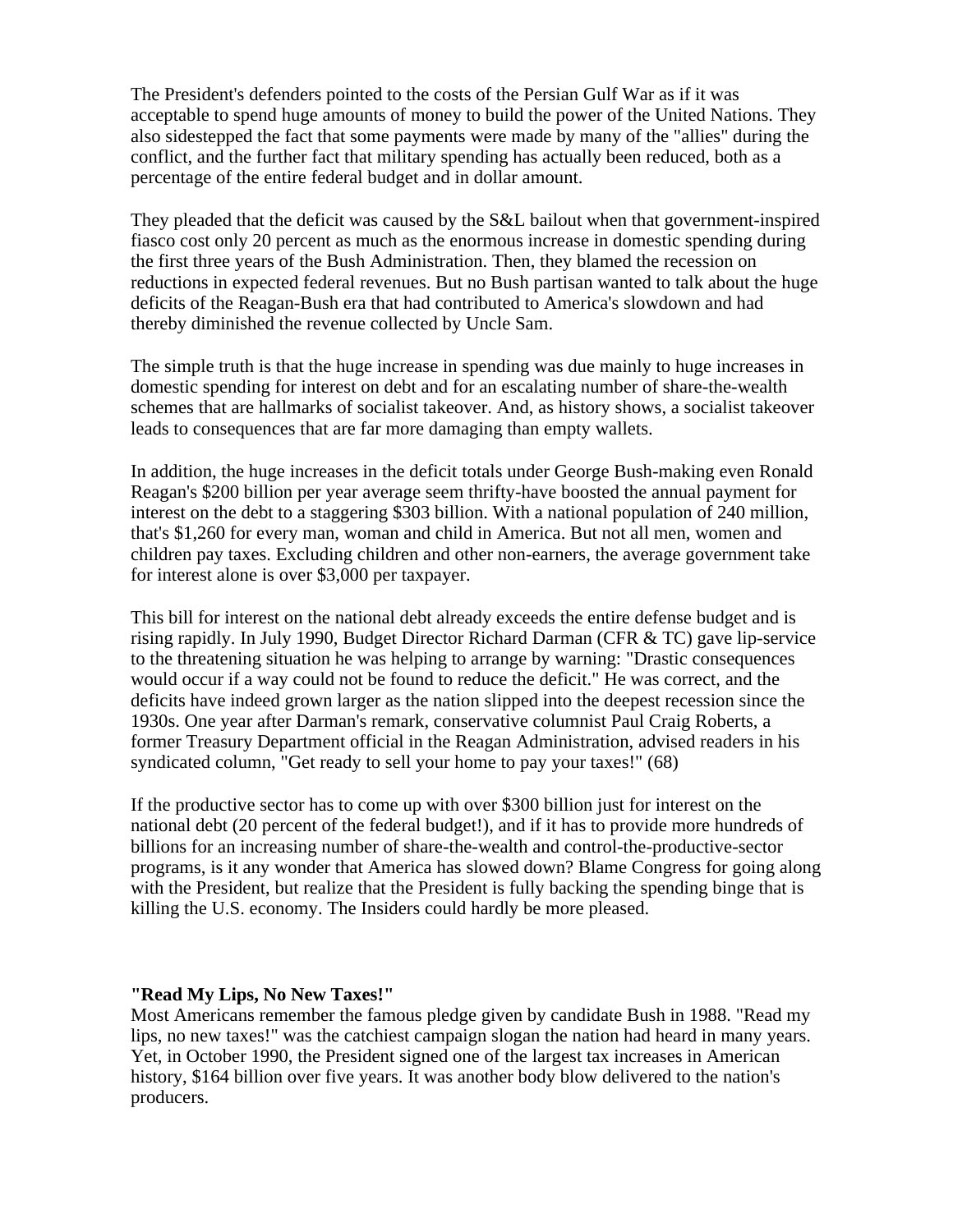If any economic tinkering can help the nation out of a recession, it certainly isn't a tax increase. Yet, in the midst of the most severe economic slowdown since the great depression, the President cooperated in making it even worse by supporting the huge tax increase. A freshman economics student would tell you that you don't gobble up more consumer money with taxes when consumer spending is needed to spur economic recovery.

As bad as the Bush deficit and taxation picture is, it is closely rivaled by the President's support for the Insiders' goal of strangling business with additional regulations and controls. He supported the Clean Air Act that competent scientists say is completely unnecessary. It will add \$40 billion of regulatory requirements to business and industry. He burdened business with the costly provisions of the Americans With Disabilities Act; he supported an extension of unemployment taxes; and he backed the 25 percent boost in the minimum wage. These and other burdens must be borne by productive Americans, and each new burden reduces the number of those who are still able to produce and provide jobs for others.

As early as December 1990, Newhouse News Service reporter Tom Baden wrote:

The federal government's regulatory watch dogs, muzzled in the Reagan administration, have been unleashed in the first two years of the Bush presidency.

The Transportation Department has issued tougher auto safety standards. The Occupational Safety and Health Administration has levied record fines on corporate violators. The Food and Drug Administration has devised strict rules for health claims on food labels. And 7,400 employees have been added to the 51 major regulatory agencies, according to one academic study. (69)

The President then signed the 1991 Civil Rights bill, saying it was a "compromise" measure that did not contain racial hiring quotas. (Put the words "civil rights" in front of any piece of legislation, no matter how costly or destructive of real rights it is, and watch venal politicians line up to support it.) This particular bill places the burden of proof regarding bigotry on the employer. The employer is guilty as soon as he's accused, and he stays guilty until he can prove himself innocent, often at great cost in time and legal fees.

If businessmen (or businesswomen) fail to demonstrate that their firm's hiring practices are necessary, or if the racial composition of their employees does not meet government "guidelines," they can see both their reputations and their companies destroyed. Unscrupulous lawyers will have a field day with this destructive and race-based legislation. Seeking out malcontents in order to wage war against private citizens trying to engage in the business of America will become the latest form of lawyer abuse directed against productive Americans.

What can an employer be expected to do when faced with these threats other than try to meet the "guidelines" before getting hauled into court? The President said the bill didn't have any quotas. Senator Bob Smith (R-NH) bluntly disagreed and stated, "This is a quota bill." Either meet the "guidelines" or face the prospect of big trouble.

Also, this bill can't help but increase racial tensions while it solidifies an already prevalent Marxist principle in the minds of millions of Americans. The basic thinking it employs is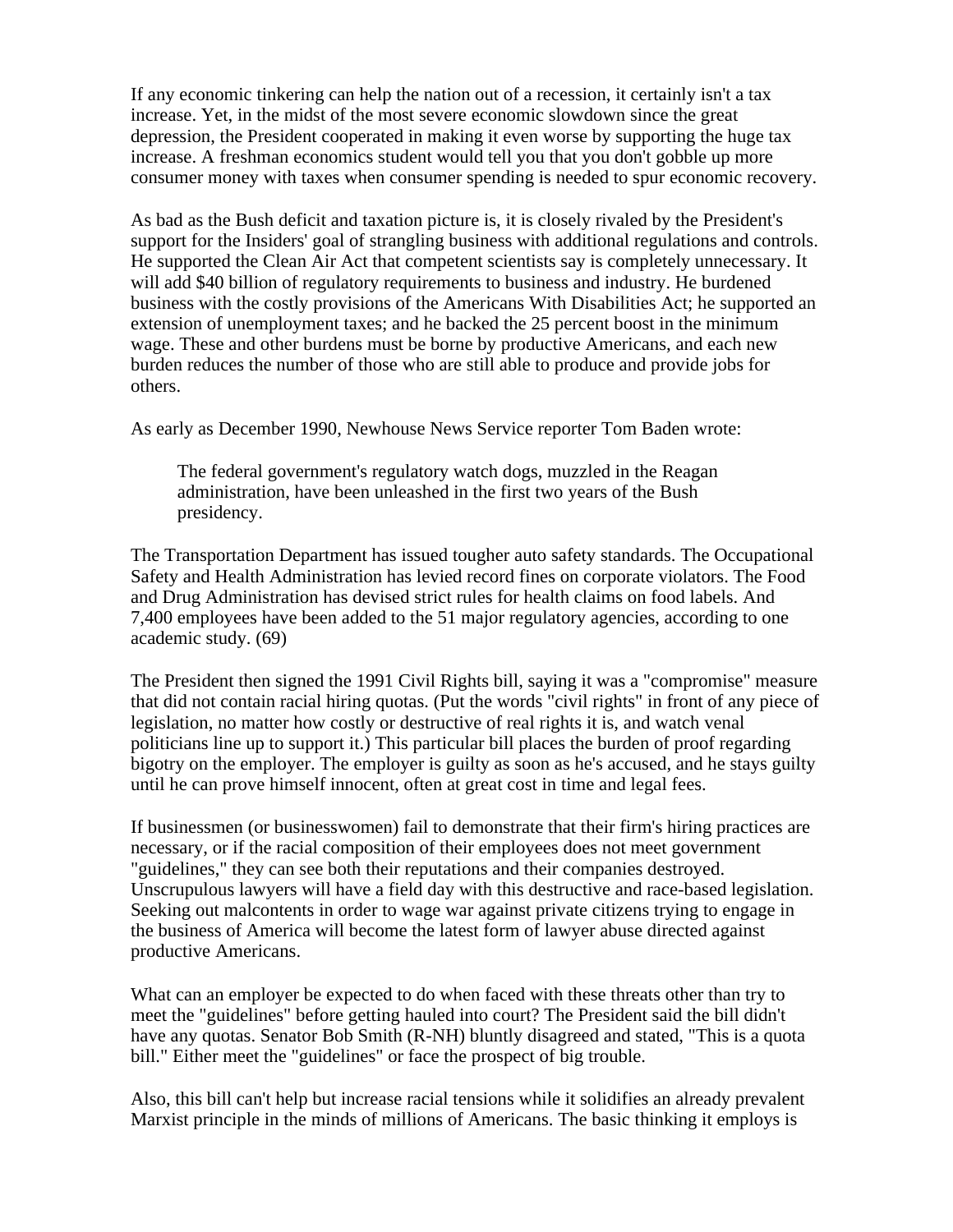that rights (such ag the right to a job-which is no right at all!) belong to a group, not to an individual. Karl Marx agreed that individuals don't count, only the groups to which they belonged.

Only a few days after moving into the White House in 1989, Mr. Bush announced, "I am an environmentalist." Later, he outlined plans to make the Environmental Protection Agency a cabinet level department, a move that will surely give it increased clout to wreak more havoc on productive America. It is hardly surprising to note the name of EPA chief William Reilly on the CFR's membership list. He is one of many Insiders championing environmental legislation.

On January 3, 1990, the President gave a huge boost to the radical environmental movement in America by proclaiming April 22nd as Earth Day. The Insider-controlled press gave the project publicity that would ordinarily cost billions. In remarks given while issuing that proclamation, he stated his desire to "heighten public awareness of the need for active participation in the protection of the environment and to promote the formation of an international alliance that responds to global environmental concerns." Insiders everywhere were delighted to hear his call for an "international alliance."

## **Following Insider Guidelines**

As recounted in Part I of this book. an Insider guru named Richard N. Gardner authored "The Hard Road To World Order" for the Spring 1974 edition of the CFR journal Foreign Affairs. Boldly calling for world government and piecemeal delivery of the U.S. into its clutches, he actually advocated performing "an end run around national sovereignty, eroding it piece by piece." To accomplish his twin goals, he urged the use of such agencies as the International Monetary Fund, the World Bank, the General Agreement on Tariffs and Trade, even a UN military force.

On January 19, 1988, the New York Times announced that President Reagan "has opened the door to Soviet memberships in the World Bank, the International Monetary Fund, and the General Agreement on Tariffs and Trade." Reporter Clyde Farnsworth noted, "The new position contrasts with the President's strongly stated opposition last year." It also contrasted sharply with Mr. Reagan's earlier characterization of the Soviet Union as an "evil empire." The Reagan turnaround made Gardner's "hard road to world order" a great deal softer. Early in 1992, President Bush announced that he would apply strong pressure to have Congress approve a contribution of \$12 billion more to the IMF for immediate transfer to the former Soviet Union.

Currently a law professor at Columbia University in New York, Richard Gardner has been a potent influence within the clique of Insiders no matter who occupies the President's office. A protege of Harlan B. Cleveland, he is a product of Harvard University, Yale Law School, and the Rhodes Scholar program — Cleveland, a member of the CFR from 1953, was appointed Assistant Secretary of State for International Organization Affairs in 1961 by President John F. Kennedy. Security evaluators at State ruled against granting him a security clearance, however, because of his ties to communist-controlled organizations within our nation.

Secretary of State Dean Rusk (CFR) promptly waived the security clearance and Cleveland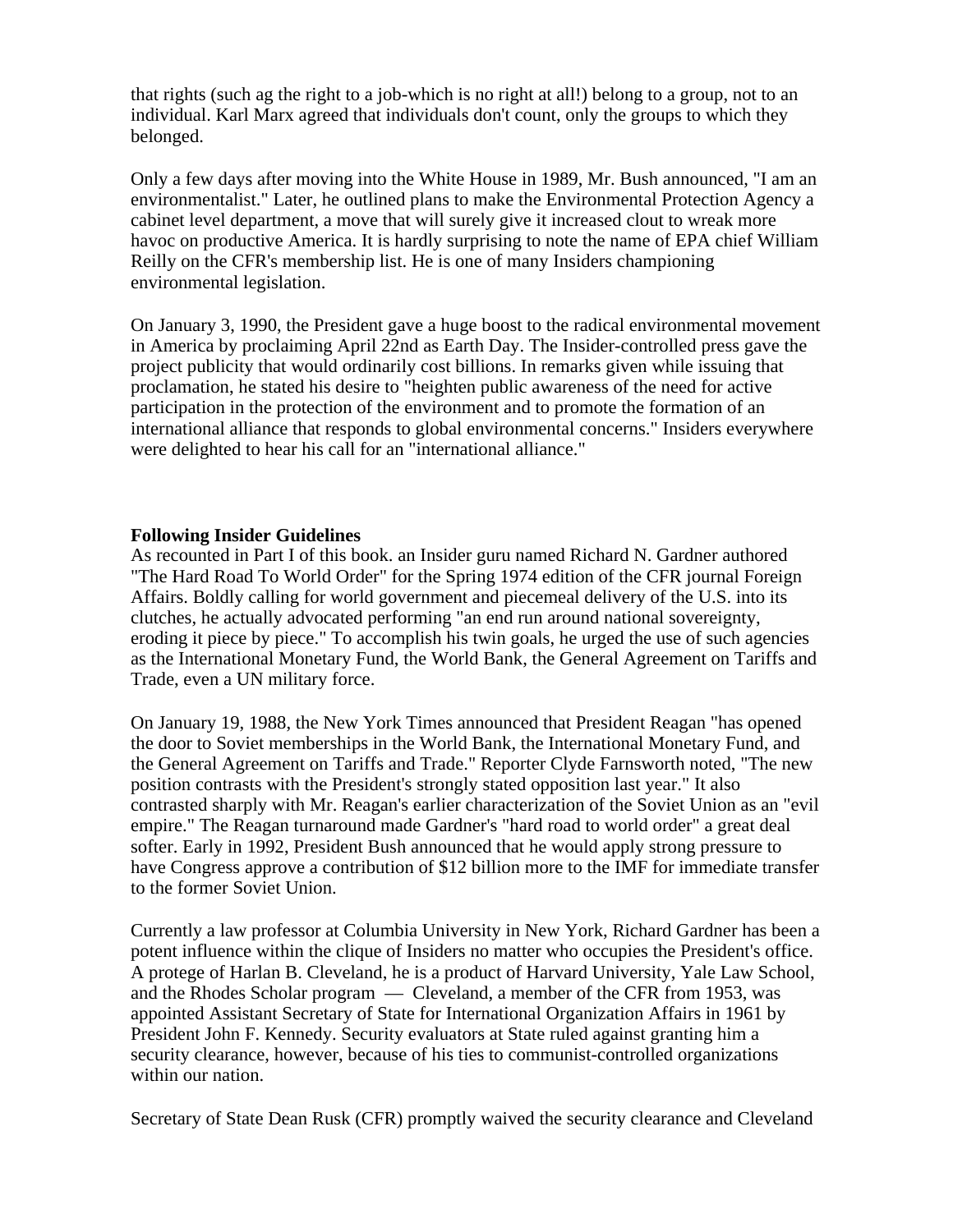took the post. He immediately tapped Gardner as his Deputy Assistant Secretary. Three years later, Gardner authored a full-length book entitled: In Pursuit of World Order. (70) The book contains a glowing Foreword by Cleveland calling for the building of a "decent world order...brick by brick" and touting Gardner as a man who "understands the process of international institution-building as clearly and as deeply" as anyone. And Gardner notes in the Introduction to his own book that "the person responsible for bringing me to Washington and the guiding force in the development of the ideas contained in this book has been Harlan Cleveland."

The book was clearly written to promote the United Nations. In it, Gardner writes, "Discussion of whether or not we should be in the United Nations is about as useful as discussion of whether or not we should have a United States Congress." And casting all modesty aside, he notes that he "has helped to shape the policy of our government on most of the subjects discussed in this book."

Figuring prominently in Gardner's 1964 opus is the matter of disarmament under UN auspices. Though he doesn't say so explicitly, he surely had a hand in crafting the infamous State Department disarmament proposal entitled Freedom From War. (71) It calls for the succession of steps toward disarmament already taken by our government and culminates in the complete turning over of national military forces to the UN. The text actually states that, eventually "no state would have the military power to challenge the progressively strengthened U.N. Peace Force." A UN Peace Force has certainly been "progressively strengthened" as a result of the war in the Persian Gulf. And disarmament proceeds according to this truly subversive plan.

But Gardner has also laid out other paths for taking the United States and the rest of mankind into the UN. The man is determined to see an end to an independent United States. In its Spring 1988 issue, Foreign Affairs featured "The Case For Practical Internationalism" written by this very busy Insider. It urged continued use of the IMF, World Bank, and GATT to accomplish the Insiders' internationalism. But it also urged taking advantage of opportunities presented by five other challenges, each of which he discussed at length: nuclear safety, AIDS, drug abuse, overpopulation and environmental destruction.

Picking up where Gardner had left off, CFR member Jessica Tuchman Mathews, a Vice President of World Resources Institute, stated in her own Foreign Affairs article in the Spring 1989 issue, "Environmental strains that transcend national borders are already beginning to break down the sacred boundaries of national sovereignty...." In the July/August 1990 issue of this CFR journal, she approvingly said that "environmental imperatives" are leading to "economic interdependence; and diverse invasions of national sovereignty."

Recall that shortly after he took office, Mr. Bush announced, "I am an environmentalist." Both his statements and his actions confirm that his self-description is correct. Richard Gardner ended his 1988 article in Foreign Affairs with, "The next president will need to convince the American people that strengthening international institutions...will serve a more stable and cooperative world order." Mr. Bush could have added that he intends to be that president.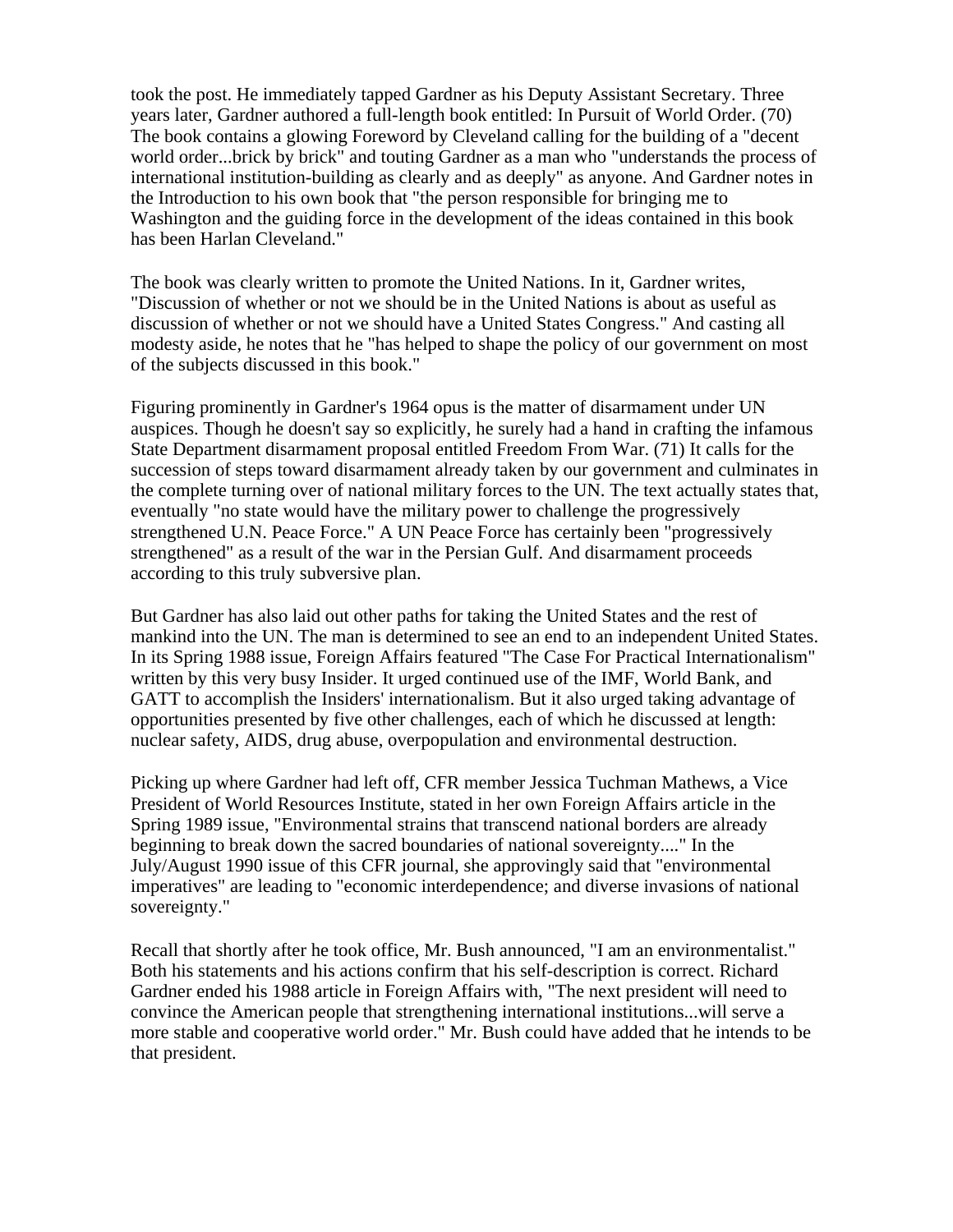## **Keeping Congress Liberal**

President Bush customarily resorts to bashing Congress when he gets pinned down about spending, the growth of government power, or the nation's economic woes. He will insist that Congress is too heavily laden with liberal Democrats. If liberal Democrats are to blame, one would expect the President to work extremely hard to fill the Congress with Republicans-especially conservative Republicans. One would also expect the President to propose reductions in federal spending along with balanced budgets, neither of which has been forthcoming from Mr. Bush.

But as the 1990 congressional elections drew to a close, Time magazine for November 5, 1992 (72) published its assessment of Mr. Bush's counterproductive efforts on behalf of Republican candidates. Half in jest, the Time article concluded, "George Bush is a Democrat in disguise."

Why? In June, the President gave away the Republican Party's best campaign issue when he reversed himself on his pledge for "No new taxes!" and signed one of the largest tax increases in the nation's history. Just before the election, he arranged to have Ed Rollins, the co-chairman of the Republican congressional campaign committee, fired from the staff. Charged with helping Republican candidates win, Rollins had advised all of them, "Do not hesitate to oppose either the President or proposals being advanced in Congress." It was the kind of good advice a Republican should follow, but it cost the man who gave it his job.

Incumbent Vermont Republican Peter Smith publicly differed with the President during a breakfast meeting in Vermont while Mr. Bush was sitting alongside. Even that didn't help as he lost to Socialist Bernie Sanders, the first avowed socialist elected to Congress in 50 years. At a fund-raising luncheon in New Hampshire for the earnestly conservative Bob Smith, who was trying to move from the House to the Senate, the President was there but Smith managed to stay away. Unwilling to be photographed with the increasingly unpopular President, he won.

Moving on to Connecticut, the President announced that he was "confused." Time quoted Democratic National Committee staffer Paul Tully as saying, "The President has been our best ally.... We're just trying to stay out of his way."

Opposition to Insider plans for America has always been more likely found in the Congress among Republicans than among Democrats. Insiders, therefore, would obviously prefer that Republicans not gain a majority in the House and Senate. President Bush's activity certainly helped to keep Republicans as the minority party.

## **Communism Collapses Into Socialism**

Recent remarkable changes in Eastern Europe and the former Soviet Union have been effusively described by the President as "the dawning of freedom." He has repeatedly heaped great praise on his "good friend" Mikhail Gorbachev, referred to the Soviet Union as "our ally," and taken numerous steps to see that America's taxpayers foot the bill for bailing out the failed socialist systems in Russia and elsewhere. The Bush Administration claims that the American people must save the "reformers" or the nasty old communists will return to power. The truth is that the nasty old communists merely took off their communist faces and are now presenting themselves to the entire world as socialist reformers.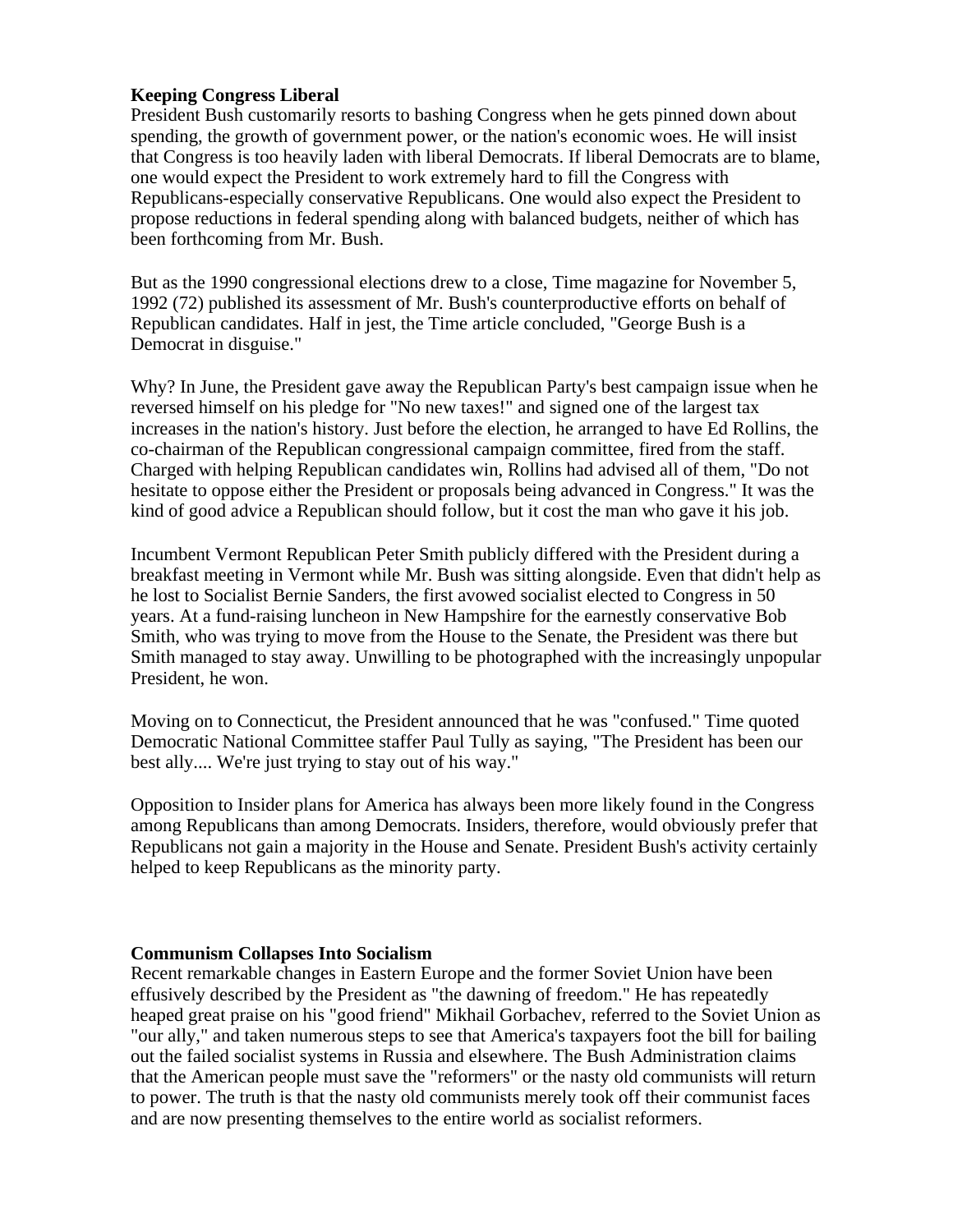Another important truth is that the U.S. government-guided by a succession of Insiderssupplied the nasty communists with massive amounts of loans, credits, equipment and technology. (73) It kept successive communist regimes afloat and even enabled them to threaten the West with periodic bursts of nuclear sabre rattling.

The aid given to Moscow also had the result of persuading many Americans to favor world government under the UN as a way to avoid the alternative to Soviet-launched nuclear bombs. Corroboration about this important aspect of Insider strategy came in 1962 with the release of a taxpayer-funded State Department report entitled A World Effectively Controlled By the United Nations. (74)

Authored by CFR member Lincoln P. Bloomfield, it placed great emphasis on Soviet military might and noted "...if the communist dynamic were greatly abated, the West might lose whatever incentive it has for world government." Clearly, the Insider-directed policy of helping the communists acquire and brandish their missiles had as its goal the acceptance of world government by the American people.

Even though the communists in what was once the Soviet Union are now merely socialist reformers," the Insiders are still telling Americans that we must fear a nuclear threat and want a UN-directed world government because the communists might return to power. They would have America's taxpayers send massive amounts of aid to leaders who only yesterday decided to renounce communism. Not surprisingly, these new leaders are determined supporters of the United Nations.

Understanding the charade being acted out here is enormously important. Everyone should realize that a communist is and always has been a socialist. To be more precise, a communist is a socialist who seeks speedy imposition of economic control with brute force and terror. Communists don't work for years persuading their victims to choose economic slavery; they force it on those they capture in lightning quick steps. But the end result is the same whether it is achieved slowly through the route of socialism or swiftly through communist conquest.

The full name of the former USSR was Union of Soviet Socialist Republics. So, if communists decide to be mere socialists, why should our President proclaim victory over the forces of totalitarianism? Socialists are totalitarians. And why should he insist that our nation's best interests are served by taxing the American people to keep socialists in power in Russia — or anywhere else?

The Insiders don't really care what route they follow in order to achieve total control of the planet. They can gain economic control via socialism, fascism, communism, syndicalism, monarchism or any one of numerous other isms. If attempting to reach their goal through communist conquest hasn't worked out, then why not shift gears slightly and travel down the road labelled socialism? The end result is all that really matters, and the end result for the Insiders is the acquisition of political and economic power-totalitarianism-over the rest of mankind.

Anyone who concludes that threats to personal freedom no longer exist because communism has faded away doesn't know what socialism really means. It is just as destructive of basic rights as communism because it calls for the same goal as communism. Socialists want control over the lives and actions of the people, exactly what the U.S.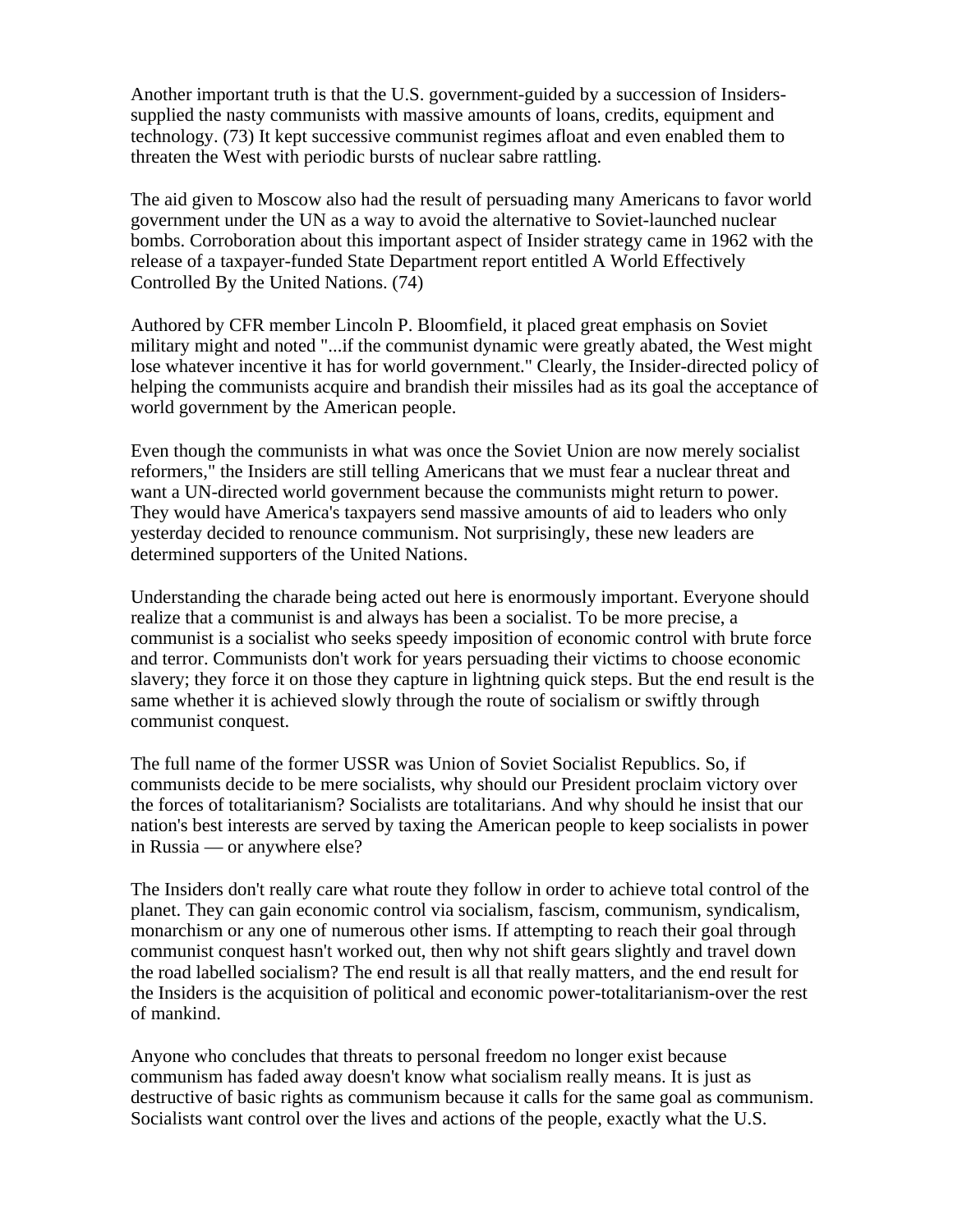government is rapidly acquiring over Americans. Famed British playwright George Bernard Shaw spent his entire adult life as a determined socialist. In 1928, his Intelligent Woman's Guide To Socialism confirmed the tyrannical nature of socialism. He wrote:

I also made it clear that Socialism means equality of income or nothing, and that under Socialism you would not be allowed to be poor. You would be forcibly fed, clothed, lodged, taught and employed whether you liked it or not. If it were discovered that you had not the character and industry enough to be worth all this trouble, you might possibly be executed in a kindly manner; but whilst you were permitted to live you would have to live well.

There is not now and never has been any room for freedom under socialism. It means just what it has always meant: power for a few with regimentation, prison-like equality, enforced conformity, extermination of adversaries, and a low standard of living for everyone but rulers. This is what Americans are currently facing as socialism replaces freedom here. Along with socialism, the drive toward making the United Nations the world's all-powerful political force constitutes the second of the two prongs of the "new world order." And George Bush is doing all that he can to see that both prongs dig deeply into the American people.

## **Gorbachev, Perestroika and Yeltsin**

The individual given most of the credit for the changes in the former Soviet Union is Mikhail Gorbachev. His program for change is called "perestroika," a Russian word for restructuring. If he were to seek a restructuring that threw out all vestiges of socialism and allowed the people to practice unfettered free enterprise, he wouldn't want or need help from the West. But there are two reasons why he has never even tried to bring such a change to his country. First, he remains a socialist and keeps reminding us that he is. And second, discarding socialism does not fit into the plans of the world's Insiders to create their "new world order." Were Gorbachev to attempt something other than cooperating with the Insiders who intend to establish economic control and world government, he'd likely develop a terminal illness — maybe even stop a bullet.

But Gorbachev is a willing player in this sinister game. And he has been very open about his intentions. Throughout his 1987 book, Perestroika, he stated his unshakable preference for socialism. In one passage, he wrote:

To put an end to all the rumors and speculations that abound in the West about this, I would like to point out once again that we are conducting all our reforms in accordance with the socialist choice. We are looking within socialism, rather than outside it, for the answers to all the questions that arise. We assess our successes and errors alike by socialist standards. Those who hope that we will move away from the socialist standard will be greatly disappointed. (75)

President Bush had to be aware of Gorbachev's commitment to socialism when he stated in his November 22, 1989 televised message to the American people that "there is no greater advocate of perestroika than the President of the United States." He continued to defend Gorbachev no matter what the Soviet leader did, even when the Soviet leader consolidated power for himself in December 1990. (76)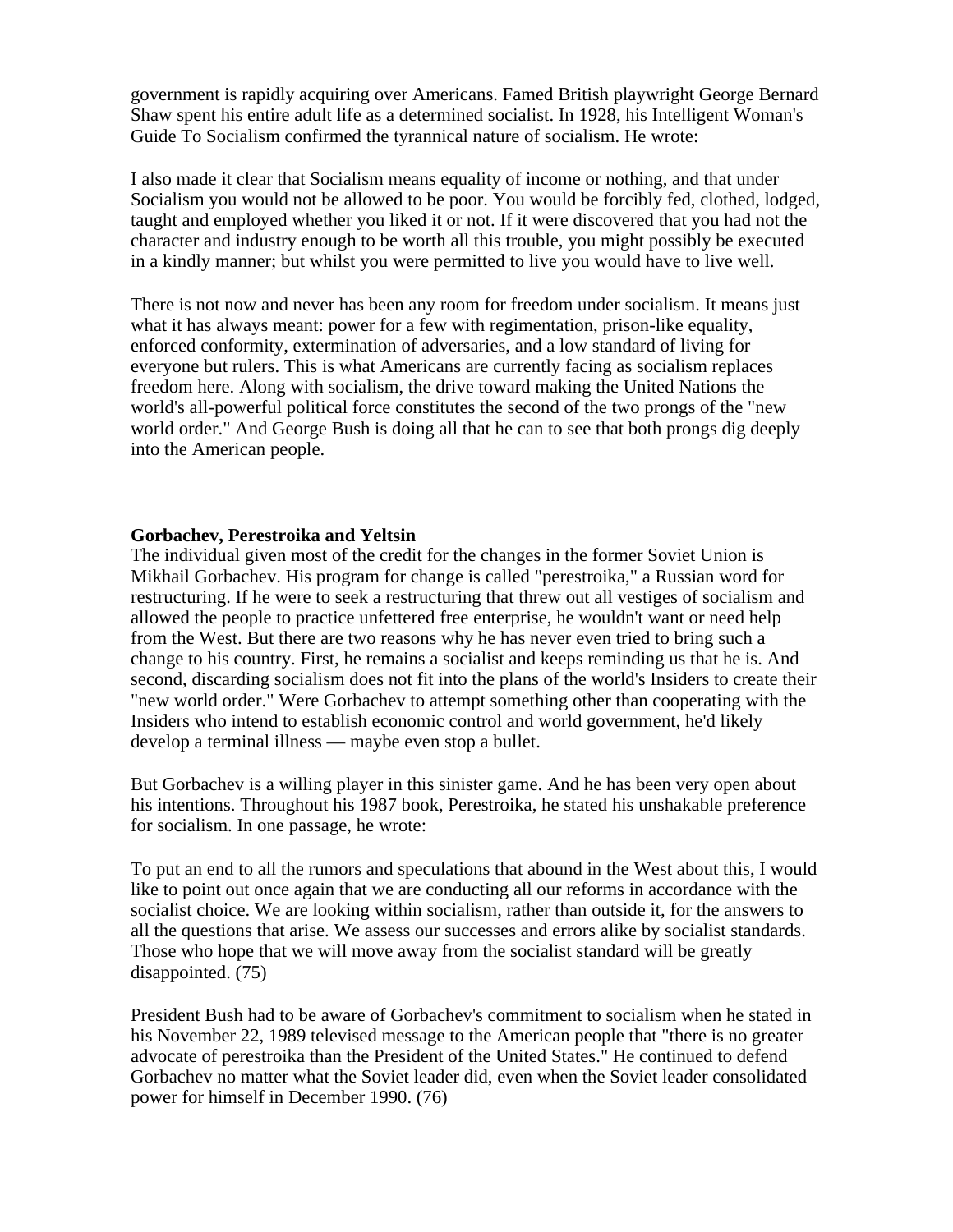Then, in his 1991 book entitled The August Coup, Gorbachev reiterated his socialist conviction, stating "I am a confirmed supporter of the idea of socialism." In keeping with his turning away from force and turning to persuasive-style socialism, he set himself apart from the communism his nation has endured for 70 years. He even criticized the Soviet Union's past because it featured "the forcible imposition of the Stalinist model of society." Ever the socialist, he had departed from forcing it and now wanted socialism to be chosen. (77)

Is Russia now free? Of course not. Yes, elections were held but all the candidates were communists, former communists, or socialists, most of whom had spent their entire adult lives as communist apparatchiks. The same can be said of the elections in other former Soviet republics and in the nations that once made up the Eastern European Soviet bloc.

## **President Proposes Aid for Russia**

Boris Yeltsin is currently the fair-haired hero of America's Insiders. Welcomed to New York City by David Rockefeller in September 1989, he was brought to CFR headquarters (58 East 68th Street, New York NY 10021) for a closed-door session presided over by the powerful former CFR Chairman. (78) The Russian leader went first to CFR headquarters and then to Washington to meet with President Bush. (79)

Eventually talking to reporters, Yeltsin lamented that "only one of the five classical components of socialism has been implemented — the nationalization of property." Yeltsin says he doesn't want a totally state-controlled economy, just 85 to 90 percent control. Let the people own 10 to 15 percent, he argues. He, too, is a socialist through and through. (80)

But in June 1991, President Bush named Robert S. Strauss to be U.S. Ambassador to the Soviet Union. Strauss is a lifelong Democrat who led his party from 1972 to 1977. He was the top Democrat working for the election of Jimmy Carter in 1976. Carter's opponent at the time, Gerald Ford, had a campaign manager named James A. Baker III. Baker is now Strauss's boss as Secretary of State for George Bush. The Insiders care little which political party anyone belongs to, only whether a person is willing to promote Insider goals. They know that membership in either political party is virtually meaningless.

Why did the Republican President and his Republican Secretary of State choose Strauss? Two reasons. First, Strauss had enormous experience in setting up business deals with Soviet Russia, and the Administration wants him in Moscow to arrange for transactions that will help keep the new socialist regime in power. Second, Strauss is a veteran member of the CFR who can be counted on to work for the goals of the Insiders. His yearly salary earned as an Insider-connected Washington lawyer totalled over \$4 million per year. As ambassador, he will receive \$115,300. Chalk it up as another indication of loyalty to the cause of the "new world order" from another Insider. (81)

The struggle for leadership in Russia between Mikhail Gorbachev and Boris Yeltsin has been won — at least temporarily — by Yeltsin. But the fight between these two has always been like the Insider-take-all struggles between George Bush (TC and CFR) and Michael Dukakis (CFR), or between Gerald Ford (CFR) and Jimmy Carter (TC), or between Richard Nixon (CFR) and Hubert Humphrey (CFR), or between Dwight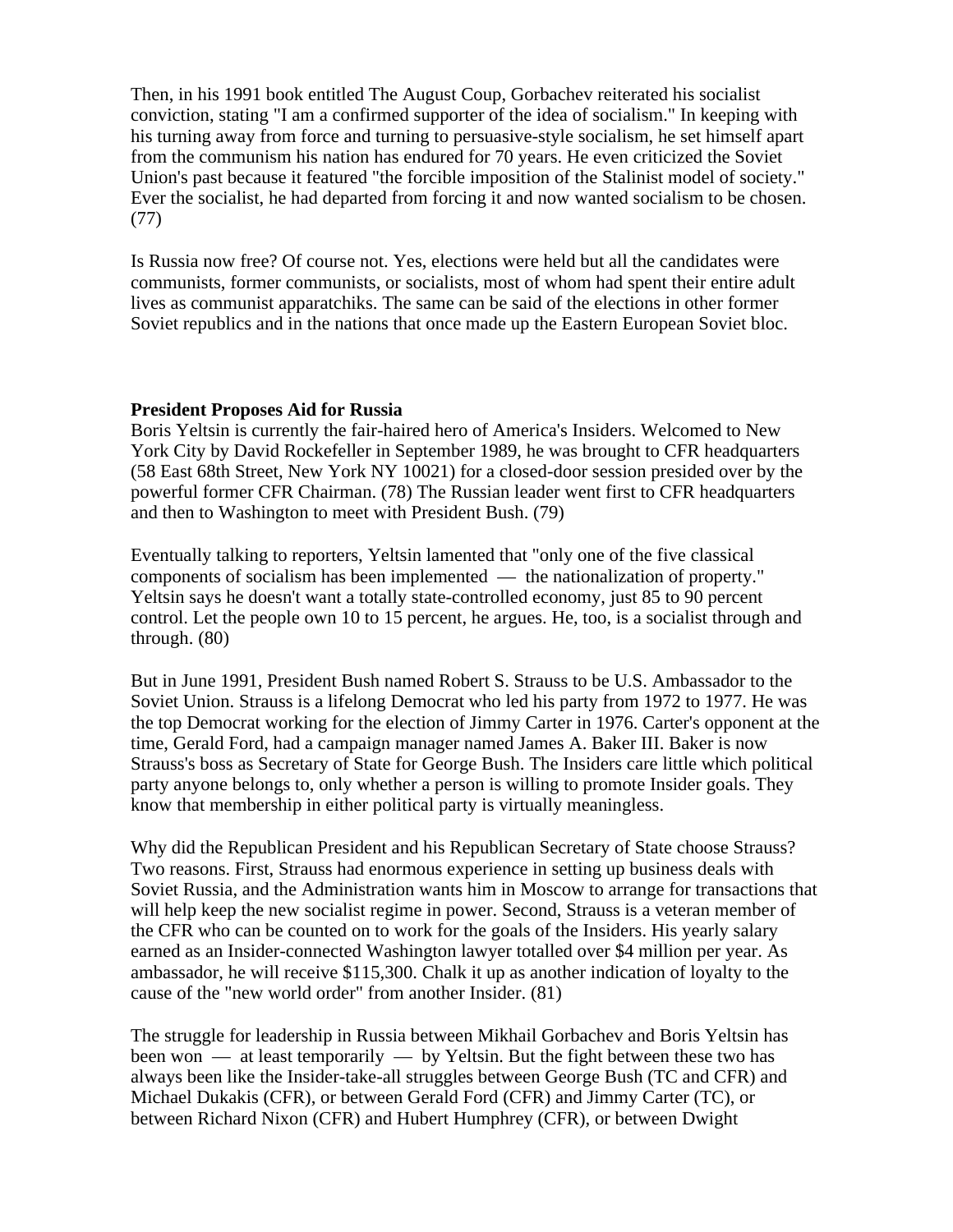Eisenhower (CFR) and Adlai Stevenson (CFR). (82) Each of these U.S. politicians willingly cooperated with the Insiders whose organizations they were happy to join. So too do Gorbachev and Yeltsin cooperate with the same Insiders.

Something about the leaders of Russia needs to be said here. Both Gorbachev and Yeltsin are among the many former communists who share enormous guilt for the murder, terror and denial of basic human rights for millions in the former USSR and its captive nations. Both should be held accountable for their part in those crimes and for the slaughter of 1.4 million Afghan civilians during the 1980s. As members of the USSR's ruling Politburo during the incredibly cruel rape of Afghanistan, they are and should be classified archcriminals. And if they are not, there is no such thing as an arch-criminal.

But President Bush — backed by the Insiders in government, the media, and elsewhere is doing everything within his power to sustain such monsters in power. Promises of direct U.S. aid have been kept; commitments for more in the future have been given; and pledges of indirect aid from the International Monetary Fund have also been made. Early in 1992, Mr. Bush asked Congress to boost the U.S. commitment to IMF by \$12 billion so that this organization could assist the socialists in Russia. He did so even while informing the nation that the U.S. government would, in that same year, add \$400 billion more to its red ink totals.

## **Still Friendly With Red China**

Supporting the socialists who lead Russia and the other European nations formerly labelled communist is a fixed policy of the Bush Administration. Just as fixed is its support for China's socialists who still maintain their rule with the communist iron fist.

In June 1989, Chinese tanks rolled into Tiananmen Square crushing the unarmed students demonstrating for freedom. While most Americans can recall the horror and brutality marking the event, few recall that President Bush had actually encouraged the students to "fight for what you believe in" two weeks before.

Yet, even after videotapes of elements of the crackdown had been shown on U.S. television, the Bush response amounted to a few stern words and a handful of slap-on-the-wrist sanctions. Former Secretary of State Henry Kissinger (CFR) excused the Chinese brutality on U.S. television and in his syndicated newspaper column. (83) Six months later. Deputy Secretary of State Lawrence Eagleburger and National Security Advisor Brent Scowcroft — two CFR members who are also proteges and former employees of Kissinger Associates — were in Beijing arranging for removal of the minor sanctions. Upon their return, the President canceled restrictions on Export-Import bank loans. (84)

While they were in China in December, word leaked out that Scowcroft and Eagleburger had also been to Beijing in July, only one month after the Tiananmen Square massacre. Confronted with the information about this betrayal of the brave Chinese students, Secretary of State Baker initially lied about the July trip, then admitted a few days later he had "misled" the public about it. Former U.S. Ambassador to Romania David B. Funderburk has supplied valuable details about the Kissinger-Eagleburger-Scowcroft relationship in his hard-hitting book about President Bush's appeasement of communist dictators, Betrayal of America. (86)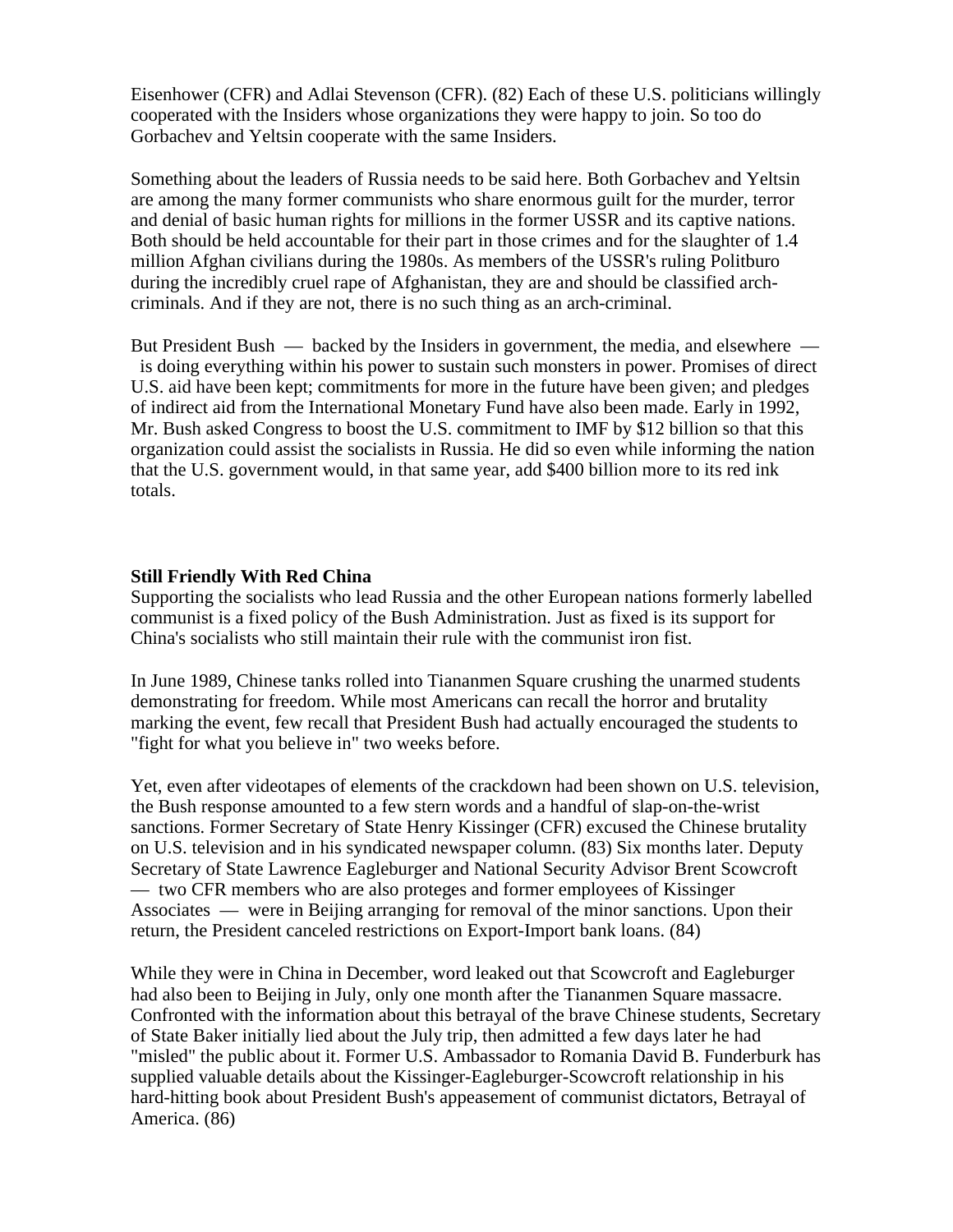To make certain that the U.S. response to Chinese tanks rolling over unarmed students in Beijing didn't jeopardize Insider plans, CFR member Winston Lord took the first opportunity available to him to write in the Fall 1989 issue of Foreign Affairs that "the administration has wisely chosen to suspend rather than dismantle relationships." And he applauded the continued existence of an "impressive web of legislation, umbrella agreements and consultative mechanisms under which a broad range of visits and projects go forward."

Winston Lord served as U.S. Ambassador to China from November 1985 until April 1989, two months prior to the bloody crackdown in Tiananmen Square. Prior to that, he served under David Rockefeller as President of the Council on Foreign Relations for eight years. He is another Insider's Insider whose policy guidelines are closely monitored and acted upon by the administration in power.

On October 2, 1989, less than four months after the tanks rolled over the students, Chinese Foreign Minister Qian Qichen showed up at CFR headquarters for another of the organization's closed-to-the-press sessions. (86) While in New York, Qian arrogantly refused to allow any discussion of the incident involving the students, claiming that any criticism of his government's actions amounted to "interference in China's internal affairs." A few months later, the Bush Administration lifted opposition to World Bank loans for China.

During Mr. Bush's frantic gathering of support at the UN for his "new world order" moves against Iraq, China did him a favor by abstaining on the Security Council vote to authorize force. Had China voted against the resolution, it could not have passed because China is one of only five nations possessing veto power. On the day following what Foreign Affairs labelled the "unprecedented" UN vote, the Chinese foreign minister met with President Bush, the first contact China enjoyed with the President after the Tiananmen Square murders. The price paid for China's willingness to go along with President Bush's plans for a new world order even included American abandonment of the cause of the Chinese students.

Business as usual then grew more dramatically with the totally unapologetic murderers in Beijing. In May 1991, President Bush proposed a continuation of Most Favored Nation status for China In January 1992, Chinese Prime Minister Li Peng, the man who actually ordered the troops to crush the students, journeyed to New York along with the leaders of 16 other nations for a session of the United Nations Security Council.

Li told his UN audience China stands "opposed to interference in the affairs of other countries, using human rights as an excuse." President Bush then met privately with the Chinese tyrant. Six weeks later, the President vetoed an attempt by Congress to impose trade restrictions on China in the wake of China's continuing violations of human rights. (87)

There is virtually nothing a communist or socialist can do to earn meaningful ostracism for himself or his nation from the Insiders. They want power and, if any national leader gains power and is willing to follow the guidelines set down by the Insiders, he gets help to stay in power. When Adolf Hitler, a socialist who had come to power in his nation, attacked the USSR, he became the worldwide target of the Insiders who have by numerous deeds over many decades shown little opposition and plenty of favoritism for communists.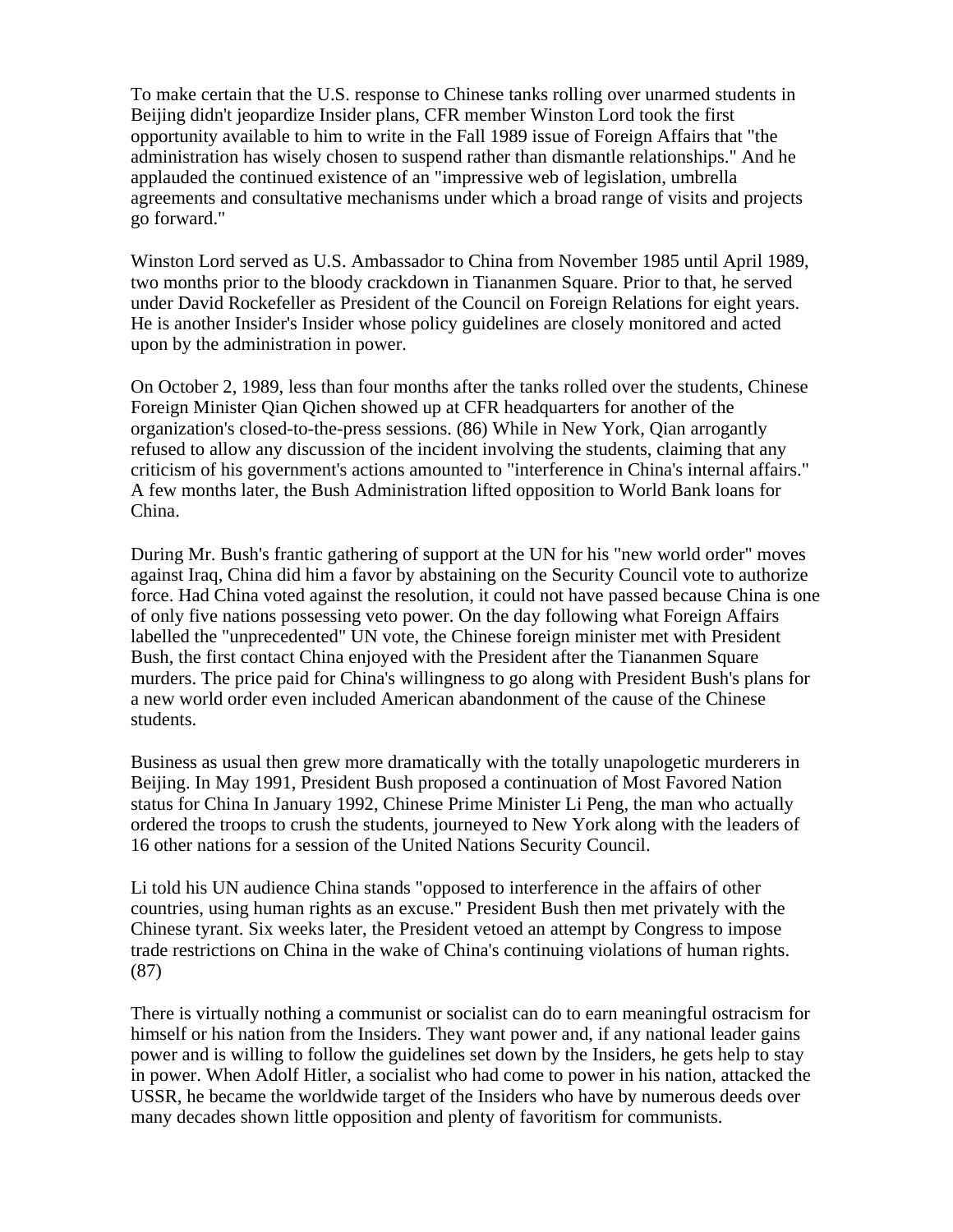Nations not dominated by the type of socialism or communism favored by the Insiders stand as obstructions to the plans for a "new world order." It is these that earn sanctions and pressures designed to destroy them or force them to change their internal policies. The treatment accorded South Africa is an example of selective isolation strictly enforced sanctions and pressures designed to destroy them or force them to change their internal policies. The treatment accorded South Africa is an example of selective isolation, strictly enforced sanctions, and international pressures of every conceivable type short of military assault. South Africa was never part of the "new world order," but is being made over for an admitted socialist like Nelson Mandela so that it can be. If it means bloodshed and terror, so be it. Proponents of the new world order never let the blood of tens of millions bother them; and they won't be bothered one little bit by a river of bloodshed in South Africa.

## **Stopping the Insiders a Must**

In the CFR's Annual Report for 1989, Peter Tarnoff, the organization's president, announced plans to create a larger office for the CFR in the nation's capital. Once built, he explained, the organization "will be better able to grow in Washington, and to attract many more Senate and House members and their staffs to our programs." CFR intentions to increase Insider influence over our nation's government were clearly enunciated.

On April 10, 1990, the Wall Street Journal published a small excerpt from a speech given by veteran CFR member Paul H. Nitze. The occasion for his remarks was the March 12th opening of that new Council on Foreign Relations office in Washington. Nitze described the great influence held by the "enormously important New York business and intellectual community," referring, of course, to CFR members who continue to reside in the New York area.

But while noting that Washington's importance within the CFR had grown dramatically, Nitze stated quite clearly exactly how the CFR had dominated U.S. policy from New York for 70 years. Beginning with a description of the Council's influence during the period of the 1920s and 1930s, he said:

The State Department and White House might conduct diplomacy in peace and raise and command armies in war, but policy was made by serious people, men with a longer view, i.e. the great men of finance and their advisers. New York was where they were to be found.

Then, this veteran Insider from within the CFR, who has served in numerous administrations, added:

In the postwar years, the Council has continued to represent an invaluable way for many of us Washingtonians to tap the enormously important New York business and intellectual community. (88)

In other words, national policy was set and continues to be set in New York, not by the elected leaders of this nation, but by members of "the Council." Over these years, national policy has included financing tyranny and destroying liberty all over the globe. (89) And President Bush has placed more CFR members in government posts than any predecessor. These Insiders, along with dozens of CFR members in the House and Senate, (90) plus those in New York who have not taken government posts but who retain great influence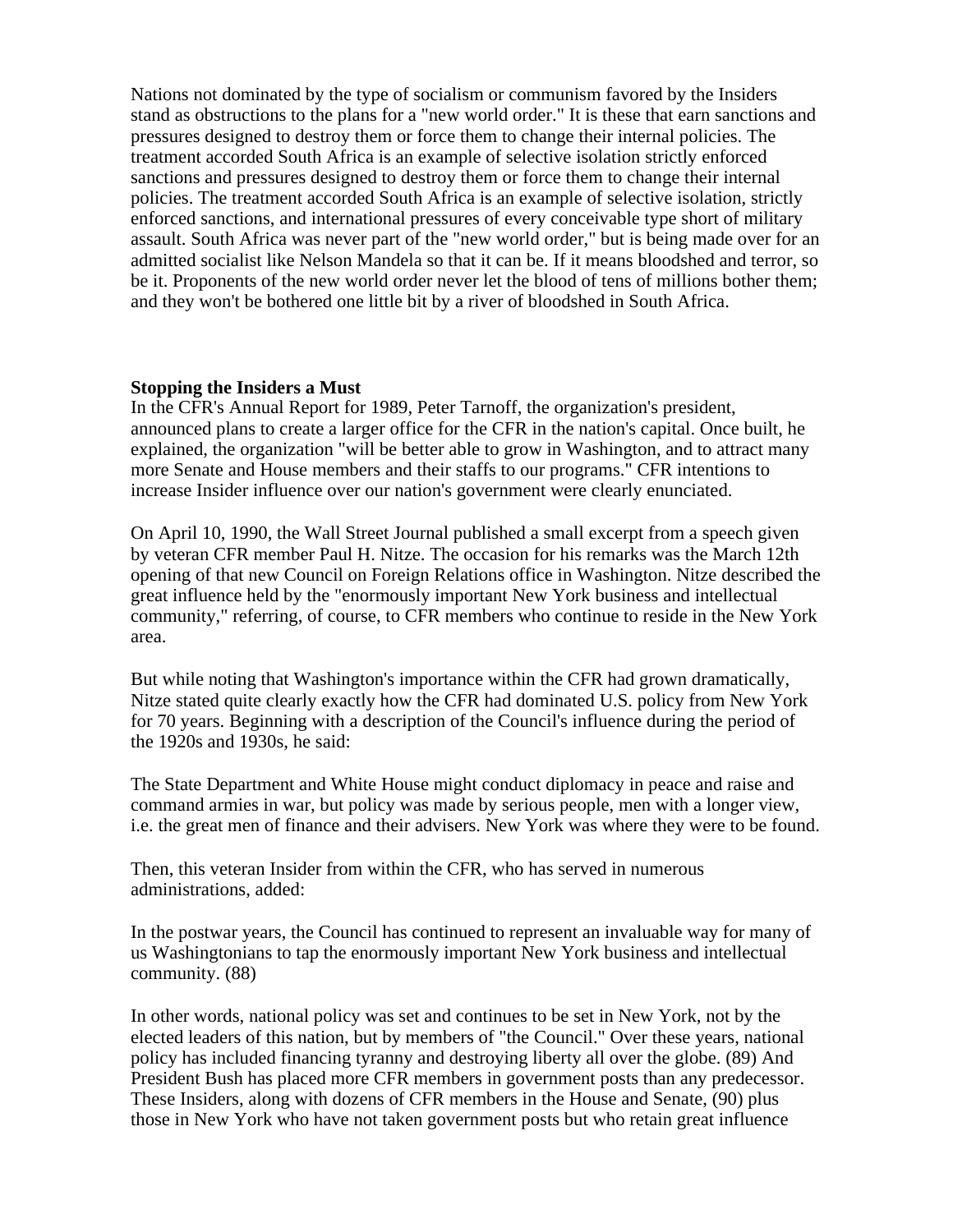over national affairs, are leading this nation into the long-desired, tyrannical new world order."

No American worthy of the name wants a "new world order." The world government it calls for would mean an end to the nation we inherited, and the destruction of the greatest experiment in human liberty in the history of mankind. It would also establish socialism in place of the free market system, a certain route to conversion of this nation into another Third World deadend. And, even worse, it would mean that tyranny had replaced liberty, a kind of tyranny that has been experienced by countless millions throughout the Twentieth Century — a century of unparalleled barbarism created, sustained and favored by the Insiders of the most powerful conspiracy in the history of mankind.

The Insiders have taken us far down the various paths toward their satanically-inspired goal. And time is running out if we are to save our nation and ourselves from their designs.

Real Americans who love their country and want to remain free don't have to lose this struggle. It can be won if enough seize the opportunity to take the U.S. government away from the Insiders and return it to individuals who believe in national independence and individual liberty, and who are not working for the "new world order." And there is still time to thwart the plans of the Insiders and climb out of the tyrannical straight-jacket they have prepared for us.

Understanding the domination of the Bush Administration by the Insiders is an essential beginning step toward achieving victory over the whole rotten cabal. The enemy faced by Americans is a conspiracy, an organized group of Insiders seeking tyrannical control of this nation, and all nations. Its plans and its agents can be exposed and routed by an opposing force firmly rooted in principle and unwaveringly propelled by courage. The John Birch Society is such a force. Diligent adherence to the program of the Society by enough determined Americans is exactly what's needed to thwart the Insiders and to keep America free.

Your inquiry about how to get started on the climb back to full independence for our nation and economic freedom for yourself will be most welcome. We invite you to contact us without delay.

---------------------------------------------------------------------------

## **Footnotes**

40. Rowland Evans and Robert Novak, "Bush and the Trilateral Commission," St. Petersburg Times, April 12, 1981.

41. Ron Rosenbaum, "The Last Secrets of Skull & Bones," Esquire, September 1977.

42. J. A. Engles, "U.N.Envoy Brash, Flexible," Rochester (NY) Times-Union, October 12, 1971.

43. United Press International dispatch from Peking, February 25, 1972.

44. Doyle McManus, "A New World Order: Bush's vision still fuzzy," Milwaukee Journal,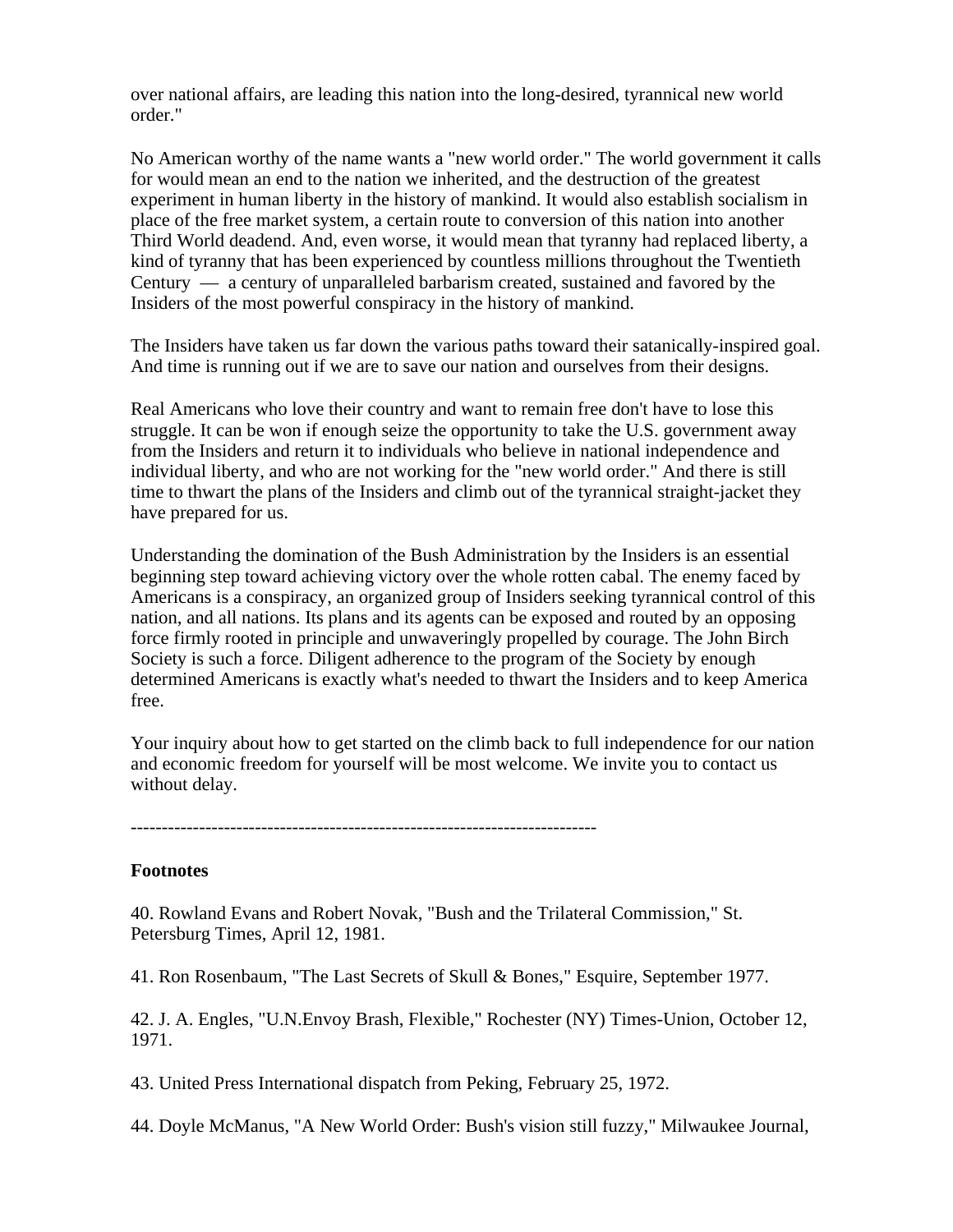February 24,1991.

45. Human Cost of Communism in China, 1971 Report issued by the Senate Subcommittee to Investigate the Administration of the Internal Security Act and Other Internal Security Laws.

46. Annual Report 1972, Council on Foreign Relations, 58 East 68th Street, New York, NY 10021.

47. "Membership List as of July 26, 1977," issued by The Trilateral Commission, 345 East 46th Street, New York, NY 10021.

48. Annual Report 1978, Council on Foreign Relations.

49. Issues and Opinions: The Work Program of the Atlantic Council of the United States, 1978, Atlantic Council, 1616 H Street NW, Washington, DC 2006

50. Whitney H. Shepardson, Early History of the Council on Foreign Relations, 1960. Overbrook Press, Stamford, CT. Shepardson was one of the founding members of the CFR and served on its Board of Directors from 1921 to 1966.

51. David Hoffman, "Little-Known Aide Plays Major Role in Foreign Policy," Washington Post, October 28,1991.

52. News item, Appleton (WI) Post-Crescent, April 22, 1990.

53. Jim Hoagland, "U.S. tempted Saddam to invade Kuwait," Boston Herald, September 18, 1990.

54. Elaine Sciolino, "Envoy's Testimony on Iraq is Assailed, Senators Say Glaspie Misled Them on Hussein Talks," New York Times July 13, 1991; and Elaine Sciolino with Michael R. Gordon, "U.S. Gave Iraq Little Reason Not to Mount Kuwait Assault," New York Times, September 23, 1991.

55. Dennis L. Cuddy, Ph.D., The New World Order, 1992, America's Future Inc., Milford, PA 18337.

56. G. Edward Griffin, The Fearful Master, 1964, Western Islands, Appleton, WI 54913.

57. Alan Stang, The Actor: The True Story of John Foster Dulles, Secretary of State, 1953- 1959, 1968, Western Islands, Appleton, WI 54913. Mr. Stang's critical biography of John Foster Dulles supplies an excellent introduction to the conspiratorial view of history.

58. Robert W. Lee, The United Nations Conspiracy, 1981, Western Islands, Appleton, WI 54913.

59. United Nations Charter; See Articles 42-45. Article 42 states in part that the Security Council may take such action by air, sea, or land forces as may be necessary to maintain or restore international peace or security. Such action may include demonstrations, blockade, and other operations by air, sea, or land forces of Members of the United Nations."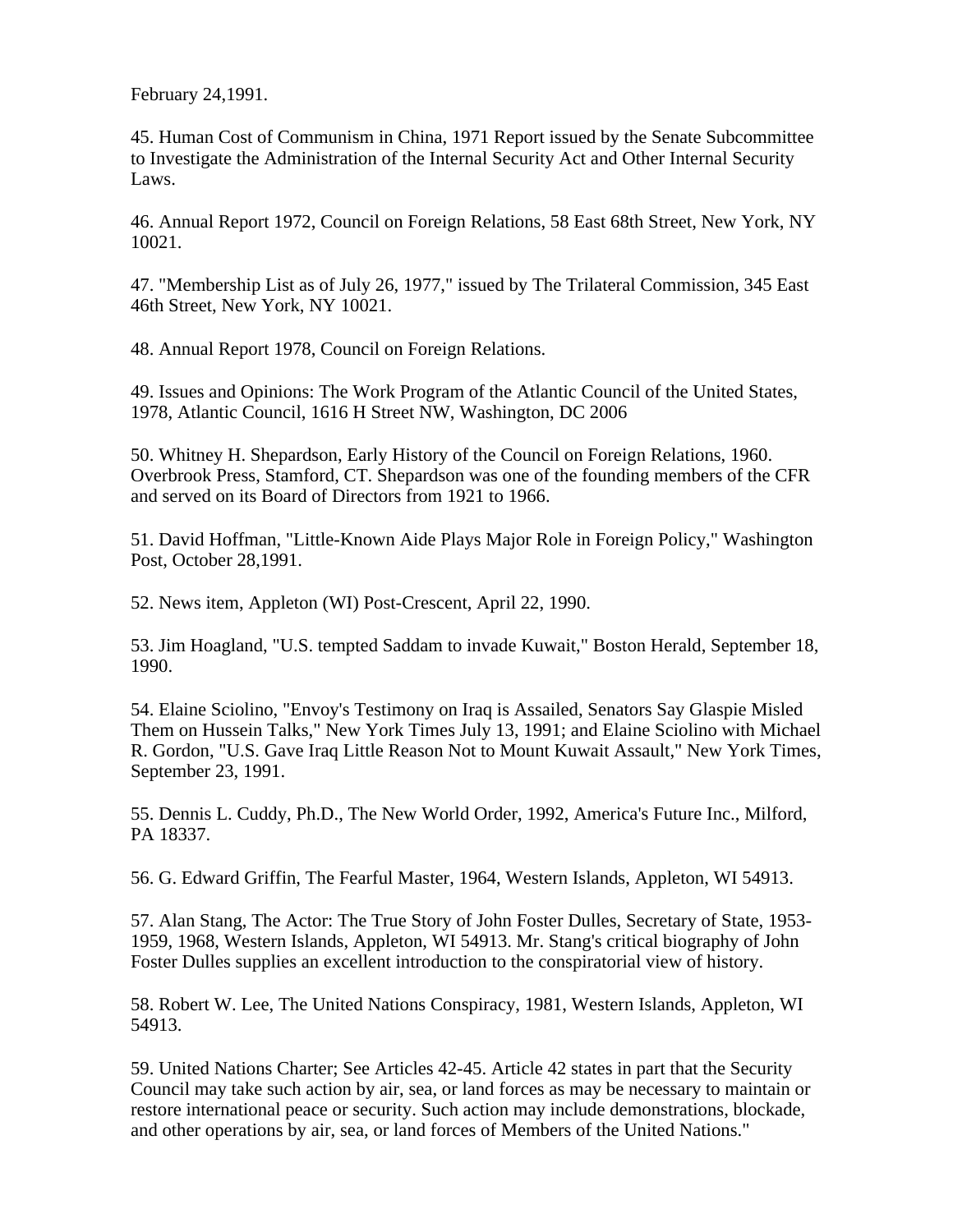60. Congressional Record, January 10, 1991, Pages S106-S107. Senator Simon supplied constituents with copies of these pages of the CR containing his full statement to fellow senators.

61. Lincoln On Democracy, Edited by Mario M. Cuomo and Harold Holzer, 1990, HarperCollins.

62. George de Luna, "Baker blunt: Bush needs a free hand," Chicago Tribune, October 18, 1990; George de Luna, "Baker rejects partial Iraq pullout," Chicago Tribune, October 19,1990.

63. "U.S. Congress Authorizes Use of Force Against Iraq," Facts On File, January 17, 1991, Page 32.

64. Foreign Affairs, "America and the World 1990-1991,"

65. Leslie H. Gelb, "Why the UN Dog Didn't Bark," New York Times, September 25,1991.

66. Patrick J. Buchanan, "The Gulf Crisis Is the Last Hurrah of the Globalists," Union Leader, Manchester, NH, September 26,1990.

67. Phyllis Shlafly and Chester Ward, Kissinger On The Couch, 1975, Arlington House, New York.

68. Paul Craig Roberts, August 3, 1991, quoted by Phoebe Courtney, TAX FAX No. 235, "Why a Tax Revolt Is Brewing," Independent American, P.O. Box 636, Littleton, CO 80160.

69. Tom Baden, "Red tape rolls as Bush unchains regulatory watchdogs," Houston Chronicle, December 30,1990.

70. Richard N. Gardner, In Pursuit Of World Order, 1964, Praeger Publishing Company, New York.

71. John F. McManus, Whose Side Are They On?, 1991, The John Birch Society, Appleton, WI 54913. This booklet contains a complete photographic reproduction of the 24-page 1961 State Department Document No. 7277 entitled Freedom From War: The U.S. Program For General and Complete Disarmament in a Peaceful World.

72. Michael Duffy, "The Perfect Spy," Time, November 5,1990.

73. Antony C. Sutton, The Best Enemy Money Can Buy, 1986, Liberty House Press, Billings, MT. Dr. Sutton's earlier and more comprehensive works detailing the flow of Western aid to communist nations include National Suicide and the three volume Western Technology and Soviet Economic Development.

74. Lincoln P. Bloomfield, "Study Memorandum No. 7: A World Effectively Controlled By the United Nations." Dr. Bloomfield's work carried the notation, "Prepared for the Institute of Defense Analysis in support of a study submitted to the Department of State under contract No. SCC 28270, dated February 24,1961." It was released by IDA on March 10,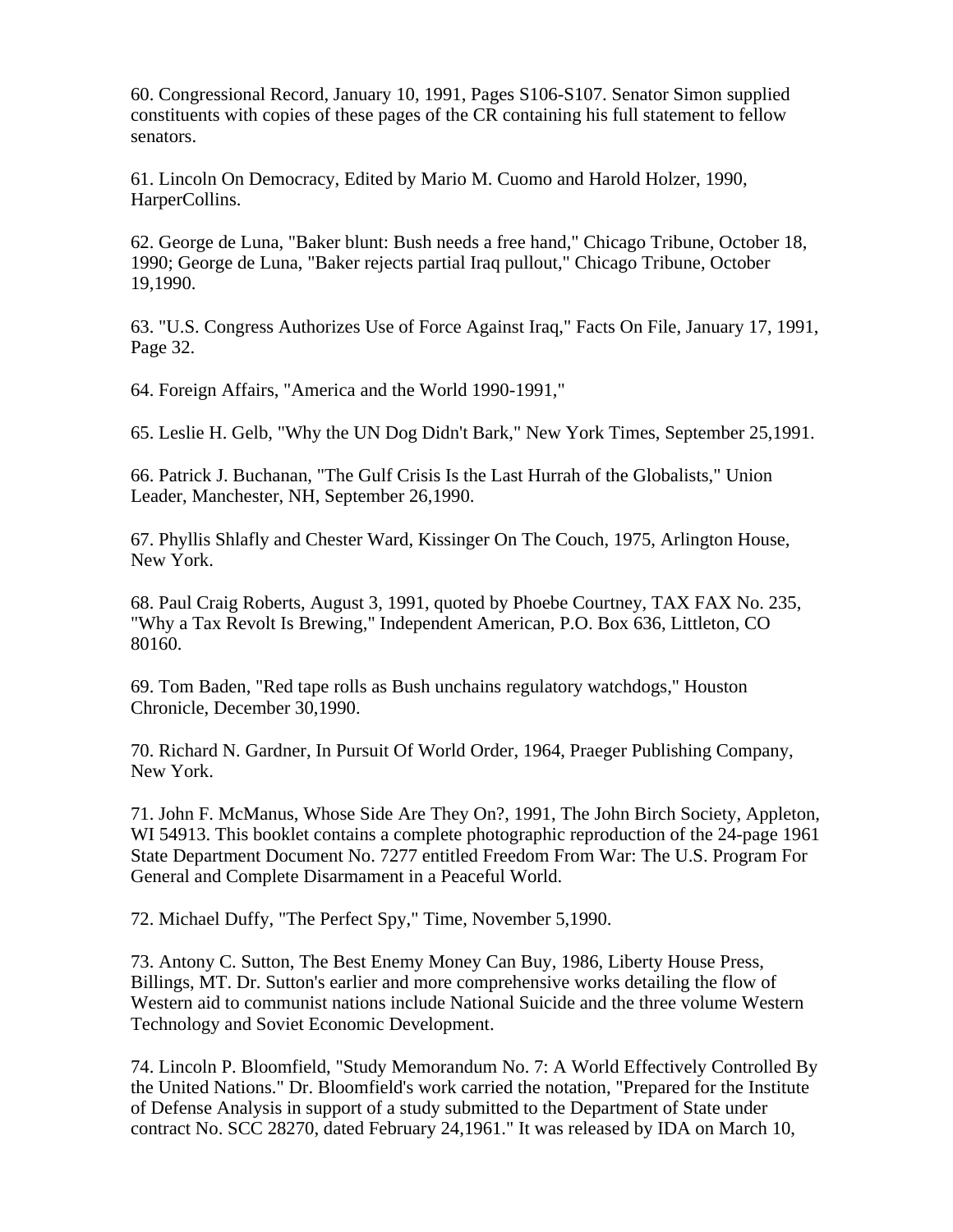1962.

75. Mikhail S. Gorbachev, Perestroika: New Thinking for Our Country and the World, 1987, Harper & Row, New York.

76. Paul Bednrd, "Bush defends power grab by Gorbachev as necessary," Washington Times, December 28,1990.

77. Mikhail S. Gorbachev, The August Coup: The Truth and the Lessons, 1991, HarperCollins, New York.

78. Annual Report 1990, Council on Foreign Relations.

79. Facts On File, 1989, Page 916.

80. A.M. Rosenthal, "Yeltsin fails to charm," Milwaukee Journal, September 21, 1989.

81. Stephen Labaton, "Strauss to Forego \$4 million in Pay to Take Moscow Post," New York Times, July 13, 1991.

82. During the 1992 Presidential primaries, Democratic candidate Bill Clinton's membership in both the CFR and the TC never became an issue. Opponents Paul Tsongas. Jerry Brown. Tom Harkin, and Bob Kerrey were not themselves formal members of either of the Insider group. Their refusal to make an issue out of Clinton's memberships, especially the fact that his ties to these organizations linked him to George Bush, can only mean that they would like to hold such memberships themselves and are not going to jeopardize the possibility of being invited to join either or both in the future.

83. John J. Fialka, "Mr. Kissinger Has Opinions on China - And Business Ties," Wall Street Journal, September 15, 1989.

84. James J. Drummey, The Establishment's Man, 1991, Western Islands, Appleton, WI 54913.

85. David B. Funderburk, Betrayal of America: Bush's Appeasement of Communist Dictators Betrays American Principles, distributed by Betrayal of America, Dunn, NC 28334. Dr. Funderburk served as U.S. Ambassador to Romania during the early years of the Reagan Administration. His book supplies details about then-Vice President George Bush's friendliness to Romanian dictator Nicolai Ceausescu and Mr. Bush's refusal to consider Dr. Funderburk's critical assessment about the conditions in Romania and the unreliable personnel in the State Department.

86. Annual Report 1990, Council on Foreign Relations.

87. "Bush to Renew China's Trade Privileges," New York Times, May 28,1991.

88. "Notable & Quotable," Wall Street Journal, April 10, 1991. Four top leaders of the Wall Street Journal hold membership in the CFR: Chairman & Publisher Peter R. Kann; Executive Editor Norman Pearlstine; Editor Robert L. Bartley; and Managing Editor Paul E. Steiger.